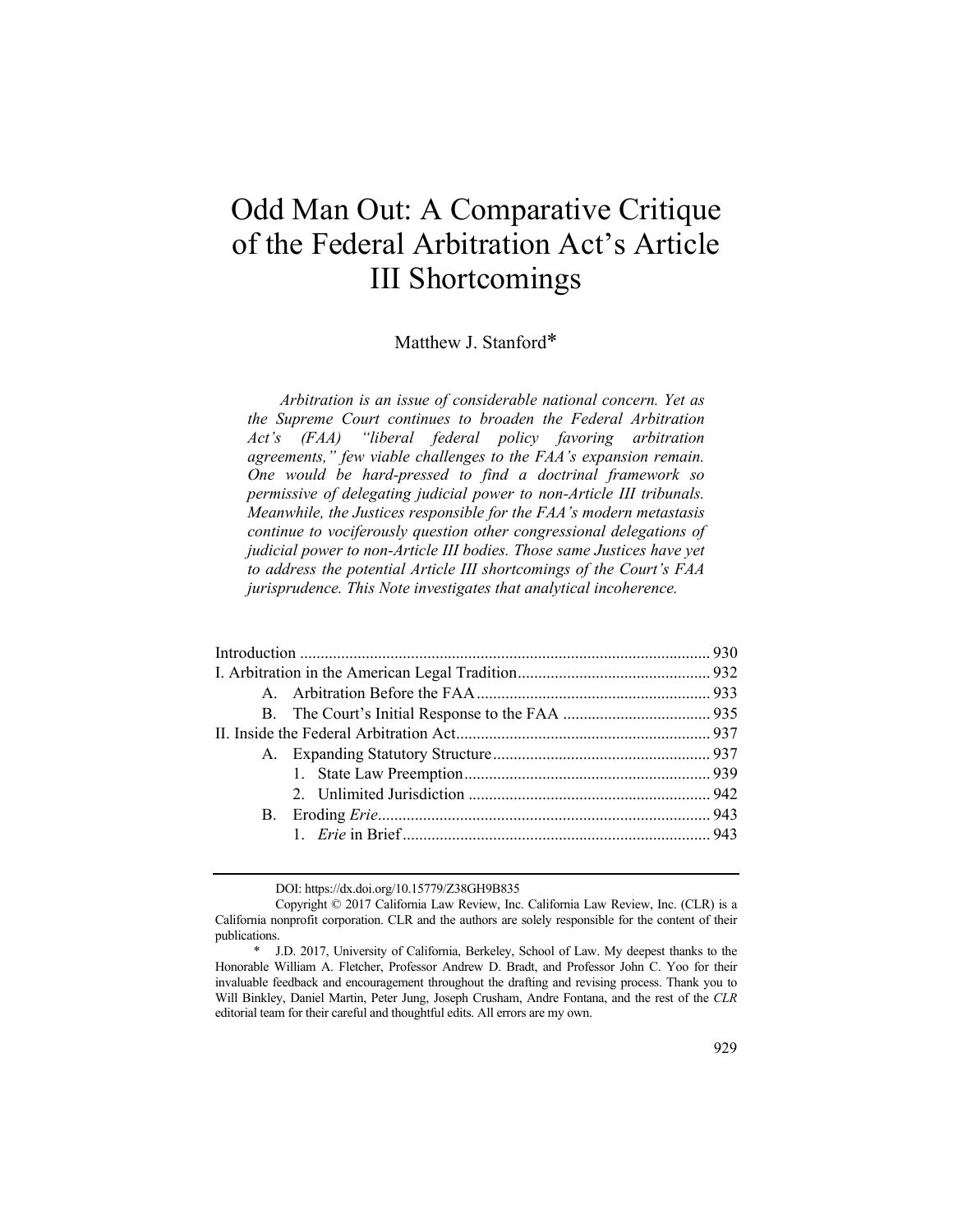930 *CALIFORNIA LAW REVIEW* [Vol. 105:929

| $\mathbf{A}$    |                                                                         |  |
|-----------------|-------------------------------------------------------------------------|--|
|                 |                                                                         |  |
|                 | IV. Forced Arbitration as an Improper Delegation of Judicial Power  962 |  |
|                 |                                                                         |  |
| $\mathbf{B}$ .  |                                                                         |  |
|                 |                                                                         |  |
|                 |                                                                         |  |
|                 |                                                                         |  |
|                 |                                                                         |  |
| $\mathcal{C}^-$ |                                                                         |  |
| D.              |                                                                         |  |
|                 | V. Rescue Versus Ruin: The False Choice Preserving the Status Quo 978   |  |
| $A_{-}$         | Rutledge's Modified Appellate Review Theory  978                        |  |
| B.              | The Shortcomings of Modified Appellate Review Theory 980                |  |
|                 |                                                                         |  |
|                 |                                                                         |  |

#### **INTRODUCTION**

Arbitration has drawn increased criticism in recent years.<sup>1</sup> Though seen by some as a source of swift, inexpensive, and impartial justice, $2$  many others view arbitration as a clandestine, unaccountable act of institutional subversion,3

<sup>1.</sup> *See, e.g.*, Nan Aron, *CFPB Study Proves Forced Arbitration Harms Consumers; Agency Should Prohibit the Practice Wherever It Can*, HUFFINGTON POST (Mar. 20, 2015), http://www.huffingtonpost.com/nan-aron/cfpb-study-proves-forced\_b\_6911050.html

<sup>[</sup>https://perma.cc/VT6B-QFMC]; Ken Sweet, *Consumer Financial Protection Bureau Moves to Curb Forced Arbitration, a Contentious Practice*, U.S. NEWS & WORLD REP. (Oct. 7, 2015), http://www.usnews.com/news/business/articles/2015/10/07/financial-regulators-move-to-restrictforced-arbitration [https://perma.cc/4XQS-L2BT].

<sup>2.</sup> *See, e.g.*, Allied Bruce-Terminix Cos. v. Dobson, 513 U.S. 265, 280 (1995) (describing arbitration as "cheaper and faster than litigation"); Christopher R. Drahozal, *Why Arbitrate? Substantive Versus Procedural Theories of Private Judging*, 22 AM. REV. INT'L ARB. 163, 163 (2011) ("[A]rbitration may be preferred to litigation because it is cheaper and faster; because it enables parties to pick a decision maker (the arbitrator) who is an expert in the field; or because it provides a neutral forum (a reason most commonly cited for international disputes); among other reasons.") (internal citations omitted).

<sup>3.</sup> *See* Lisa Bingham, *On Repeat Players, Adhesive Contracts, and the Use of Statistics in Judicial Review of Employment Arbitration Awards*, 29 MCGEORGE L. REV. 223, 238 (1998) (explaining the "repeat player effect"); Amy J. Schmitz, *Untangling the Privacy Paradox in Arbitration*, 54 U. KAN. L. REV. 1211, 1212 (2006) (discussing consumer and employee advocates' concerns that arbitration "benefits repeat players by allowing them to hide unfavorable information about their discriminatory practices, product defect and safety concerns, and other legal violations,"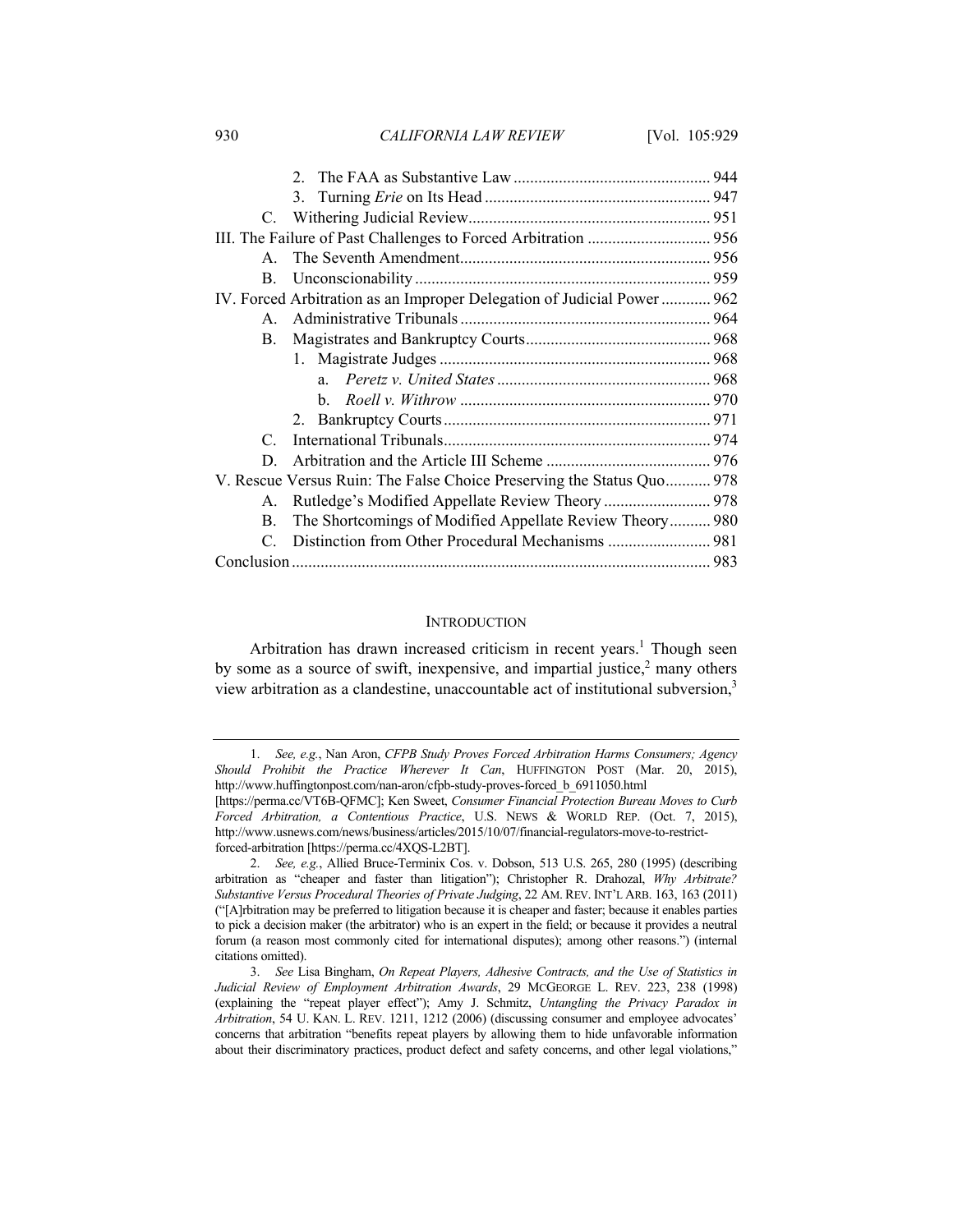which forces into private tribunals those disputes otherwise destined for the courtroom. Such hostility is perhaps most palpable toward the insertion of boilerplate, non-negotiable arbitration clauses into employment handbooks and purchase agreements.<sup>4</sup> But the judicial response to this phenomenon—dubbed "forced arbitration" by its critics<sup>5</sup>—has been largely accommodating.

The Supreme Court has read the Federal Arbitration Act<sup>6</sup> (FAA) expansively, concluding that it established "a liberal federal policy favoring arbitration agreements, notwithstanding any state substantive or procedural policies to the contrary."7 The result: barring demonstrable fraud or abuse of economic power,<sup>8</sup> the Court will "rigorously enforce" the agreement.<sup>9</sup> Minimal judicial review required.<sup>10</sup>

One would be hard-pressed to find another doctrinal framework so permissive toward federal preemption and delegation of adjudicative power. And yet, the same Justices urging the FAA's contemporary expansion remain markedly hostile to other congressional delegations of judicial power to non-Article III bodies, such as administrative agencies and bankruptcy courts.<sup>11</sup> Those same Justices have yet to address the potential Article III pitfalls of their FAA jurisprudence. That analytical incoherence is the focus of this Note.

5. *See, e.g.*, *Eliminating Forced Arbitration*, ALL. FOR JUSTICE, http://www.afj.org/ourwork/issues/access-to-justice [https://perma.cc/GMZ6-XN5R] (last visited Oct. 23, 2015); Christine Hines & Jim Lardner, *Leaving Consumers High and Dry*, U.S. NEWS & WORLD REP. (Apr. 21, 2015), http://www.usnews.com/opinion/economic-intelligence/2015/04/21/cfpb-data-shows-forcedarbitration-leaves-consumers-high-and-dry [https://perma.cc/YZD2-J2M3]; Martin R. Kardon, *The* 

*Injustice of Forced Arbitration at Nursing Homes*, LAW360 (Sept. 4, 2015), http://www.law360.com/articles/699082/the-injustice-of-forced-arbitration-at-nursing-homes [https://perma.cc/RF7C-S7T6].

<sup>&</sup>quot;hinders future claimants in proving cases of repeat offenses," and "thwarts development of the law in areas affecting public interests, such as civil rights and product defect").

<sup>4.</sup> *See, e.g.*, JAMS, JAMS CLAUSE WORKBOOK: A GUIDE TO DRAFTING DISPUTE RESOLUTION CLAUSES FOR COMMERCIAL CONTRACTS (2015), http://www.jamsadr.com/clauses [https://perma.cc/ELD4-DKRZ]; NAT'L ARBITRATION & MEDIATION, SAMPLE DISPUTE RESOLUTION CONTRACT PROVISION (EMPLOYMENT), https://www.namadr.com/documents/ContractProvisions-Employment.pdf [https://perma.cc/WUF2-4PWD].

 <sup>6. 9</sup> U.S.C. §§ 1–16, 201–208, 301–307 (2012).

 <sup>7.</sup> Moses H. Cone Mem'l Hosp. v. Mercury Constr. Corp., 460 U.S. 1, 24 (1983).

 <sup>8.</sup> Shearson/Am. Express, Inc. v. McMahon, 482 U.S. 220, 226 (1987).

 <sup>9.</sup> Dean Witter Reynolds, Inc. v. Byrd, 470 U.S. 213, 221 (1985).

<sup>10.</sup> *See* 9 U.S.C. § 10 (requiring affirmance of arbitration awards unless procured by "corruption, fraud, or undue means," or where arbitrators are "guilty of misconduct" or have "exceeded their powers"); AT&T Mobility LLC v. Concepcion, 563 U.S. 333, 351 (2011) (describing the FAA as providing for "no effective means of review"); *see also* Sutter v. Oxford Health Plans LLC, 675 F.3d 215, 220 (3d Cir. 2012) ("[E]ven serious errors of law or fact will not subject [an arbitrator's] award to vacatur.").

<sup>11.</sup> *See, e.g.*, Wellness Int'l Network, Ltd. v. Sharif, 135 S. Ct. 1932, 1954 (2015) (Roberts, C.J., dissenting) (arguing that a claimant "has no authority to compromise the structural separation of powers or agree to an exercise of judicial power outside Article III"); Stern v. Marshall, 131 S. Ct. 2594 (2011) (holding that bankruptcy court lacked Article III authority to enter final judgment on estate's counterclaim).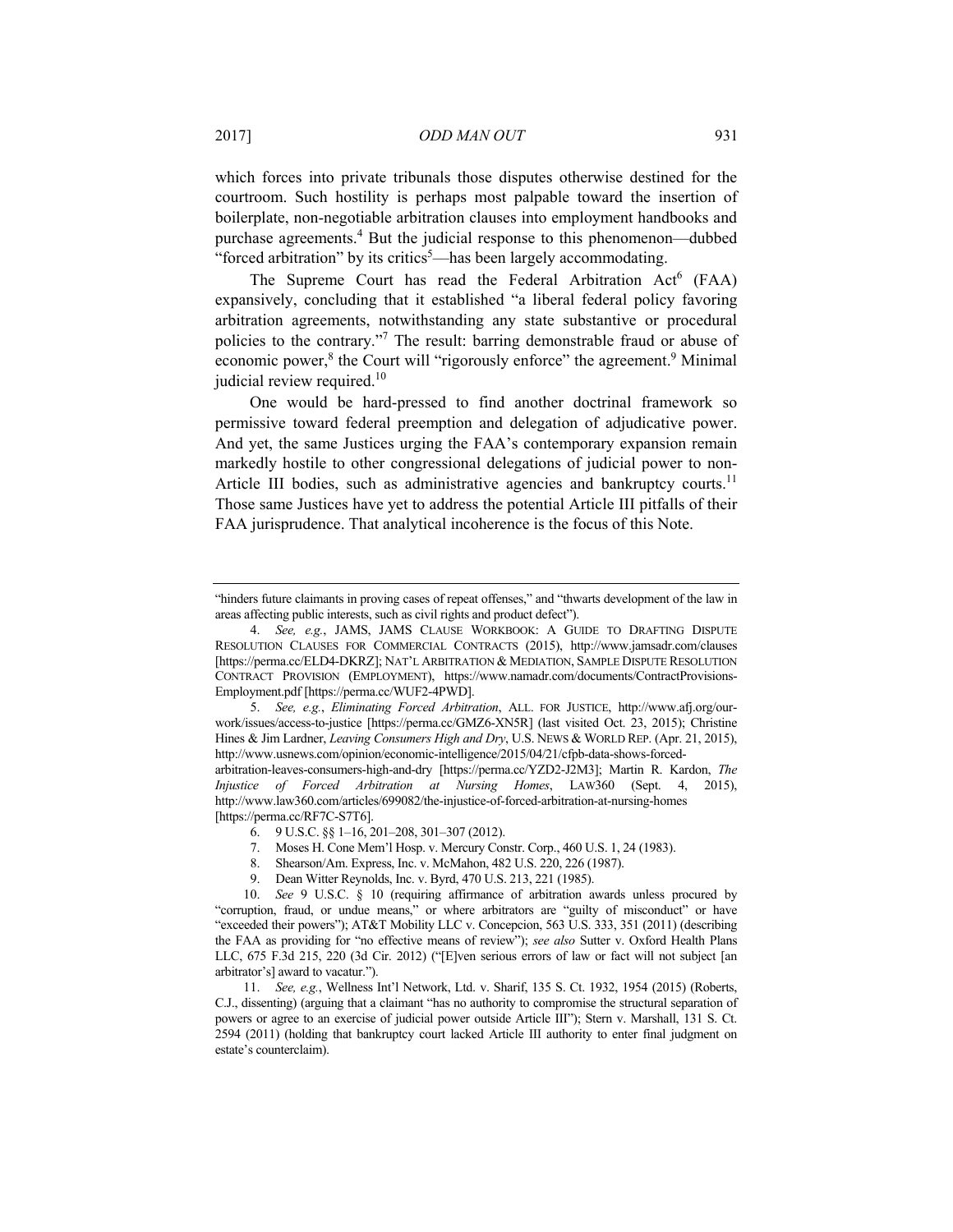The Court's avoidance of this issue is shortsighted. Increased opposition to forced arbitration<sup>12</sup> will inevitably lead to further legal challenges. This Note raises one. Namely, the non-delegable nature of Article III judicial power should prevent the FAA's assignment of such power to private tribunals, especially when arbitral awards are subject to what, at best, can be described as modest judicial review.13 In a word, neither legislation nor contract may overcome the constitutional separation of powers.

This Note proceeds as follows. Part I surveys the history of the judiciary's disposition toward arbitration both before and after the FAA's enactment. Part II details the FAA's statutory framework, including key Supreme Court decisions defining its scope. Part III discusses the failures of past challenges to the FAA—namely, Seventh Amendment and unconscionability arguments that litigants have used to avoid forced arbitration. Part IV offers a comparative analysis of the Supreme Court's scrutiny of statutes and international treaties conferring adjudicatory power to non-Article III bodies—magistrate and bankruptcy judges, administrative agencies, and international tribunals relative to the FAA's still-untested scheme of delegation. These approaches prove incompatible. Part V then examines one scholar's attempt to rescue the FAA from constitutional ruin, and argues that such attempts are futile given Article III's inviolable institutional function

# I.

# ARBITRATION IN THE AMERICAN LEGAL TRADITION

The Court's arbitration mega-doctrine is a relatively modern phenomenon. Congress passed the FAA in 1925 with the goal of "revers[ing] centuries of judicial hostility to arbitration agreements by placing arbitration upon the same footing as other contracts."14 In so doing, the Supreme Court would later proclaim, the legislature "declared a national policy favoring arbitration and withdrew the power of the states to require a judicial forum for the resolution of claims which the contracting parties agreed to resolve by arbitration."15

<sup>12.</sup> *See* Jack M. Graves, *Arbitration as Contract: The Need for a Fully Developed and Comprehensive Set of Statutory Default Legal Rules*, 2 WM. & MARY BUS. L. REV. 227, 232–33 (2011).

<sup>13.</sup> *See* 9 U.S.C. § 10; *Oxford Health*, 675 F.3d at 220.

<sup>14.</sup> Shearson/Am. Express, Inc. v. McMahon, 482 U.S. 220, 225–26 (internal quotation marks, citations, and modifications omitted).

 <sup>15.</sup> Southland Corp. v. Keating, 465 U.S. 1, 10 (1984).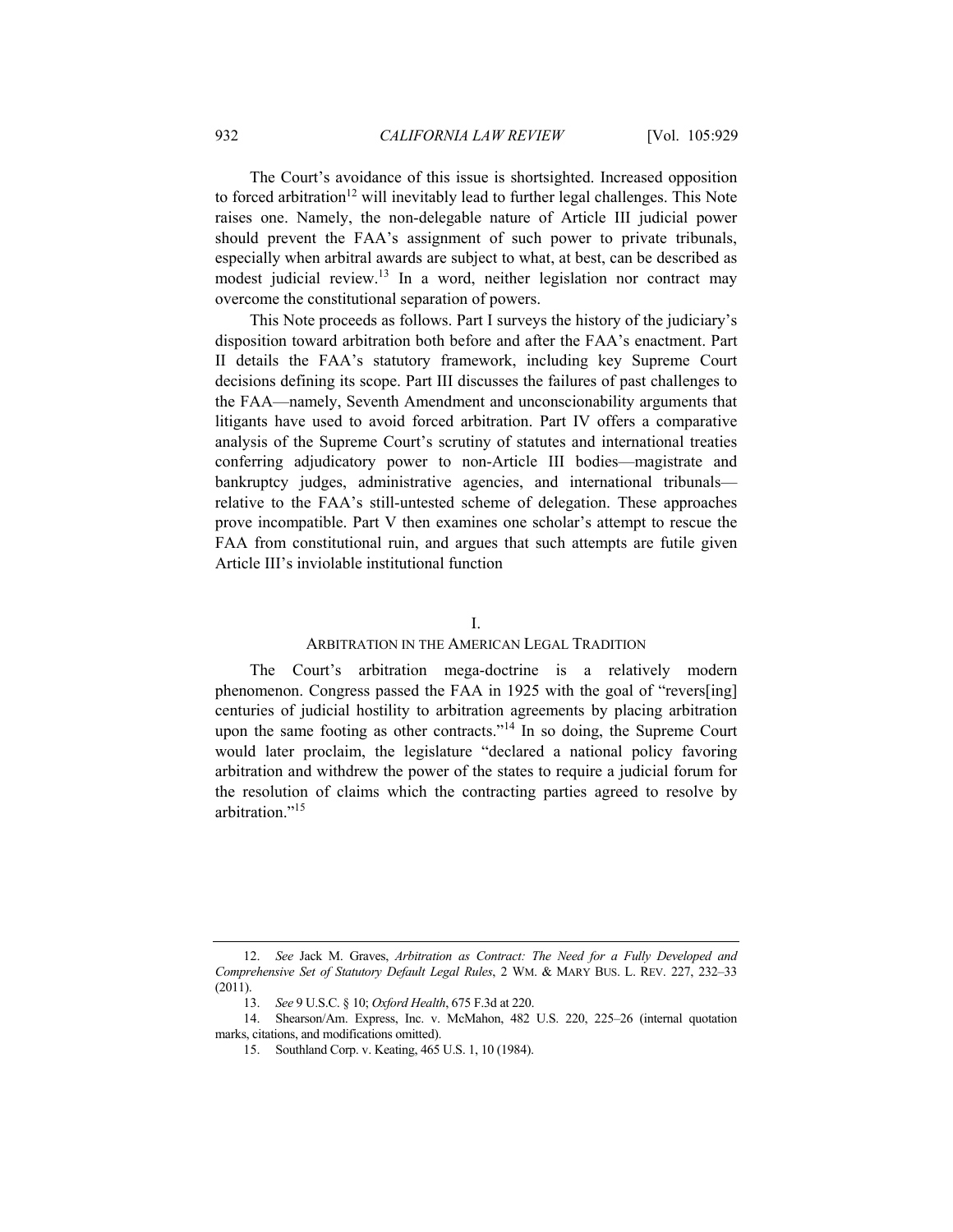## 2017] *ODD MAN OUT* 933

### *A. Arbitration Before the FAA*

Before the FAA, federal courts were loath to compel parties to arbitrate disputes.16 At most, a court might award nominal damages for breaching the underlying agreement to arbitrate.<sup>17</sup> This is not to say that arbitration itself was uncommon or that courts actively discouraged the practice. To be sure, courts of equity would regularly enforce arbitration awards.18 As Justice Joseph Story once explained:

[W]hen [courts] are asked to proceed farther and to compel the parties to appoint arbitrators whose award shall be final, they necessarily pause to consider, whether such tribunals possess adequate means of giving redress, and whether they have to compel a reluctant party to submit to such a tribunal, and to close against him the doors of the common courts of justice, provided by the government to protect rights and to redress wrongs.19

Some eighty years later, Justice Louis Brandeis elaborated on the highly conditional nature of judicially enforcing arbitration agreements. He explained that federal courts would not compel arbitration "except in those cases where the agreement, leaving the general question of liability to judicial decision, confines the arbitration to determining the amount payable or to furnishing essential evidence of specific facts, and makes it a condition precedent to the cause of action."20

Such apprehension was once widely felt among the federal judiciary. Many courts, including the Supreme Court, endorsed the view that prior agreements to arbitrate could not "oust" courts of their jurisdiction.<sup>21</sup> This argument derives from English courts' hostility to arbitration agreements dating to the eighteenth century.<sup>22</sup> The primary concern underpinning this

 <sup>16.</sup> Roger J. Perlstadt, *Article III Judicial Power and the Federal Arbitration Act*, 62 AM. U. L.REV. 201, 210 (2012).

<sup>17.</sup> *Id.*

 <sup>18.</sup> Red Cross Line v. Atl. Fruit Co., 264 U.S. 109, 120–21 (1924); Tobey v. County of Bristol, 23 F. Cas. 1313, 1320 (C.C.D. Mass. 1845) ("[Courts of equity] have and can have no just objection to these domestic forums, and will enforce, and promptly interfere to enforce their awards when fairly and lawfully made, without hesitation or question.").

<sup>19.</sup> *Tobey*, 23 F. Cas. at 1320–21.

<sup>20.</sup> *Red Cross*, 264 U.S. at 121.

<sup>21.</sup> *See* Ins. Co. v. Morse, 87 U.S. 445, 451 (1874) ("[A]greements in advance to oust the courts of the jurisdiction conferred by law are illegal and void."); *see also* PETER B. RUTLEDGE, ARBITRATION AND THE CONSTITUTION 16 (2013) (describing how courts formerly viewed arbitration agreements as "unenforceable attempts to appropriate [the courts'] jurisdiction").

<sup>22.</sup> *See, e.g.*, Kulukundis Shipping Co. v. Amtorg Trading Corp., 126 F.2d 978, 982–84 (2d Cir. 1942) (describing the "judicial hostility" of English courts to arbitration agreements); HENRY S. KRAMER, ALTERNATIVE DISPUTE RESOLUTION IN THE WORKPLACE § 1.02[4] (2015) ("The long period of hostility by the English courts toward arbitration shaped American law, leading U.S. courts to also hold that arbitration agreements were not to be enforceable and that they could be revoked by either party until an arbitration actually began.").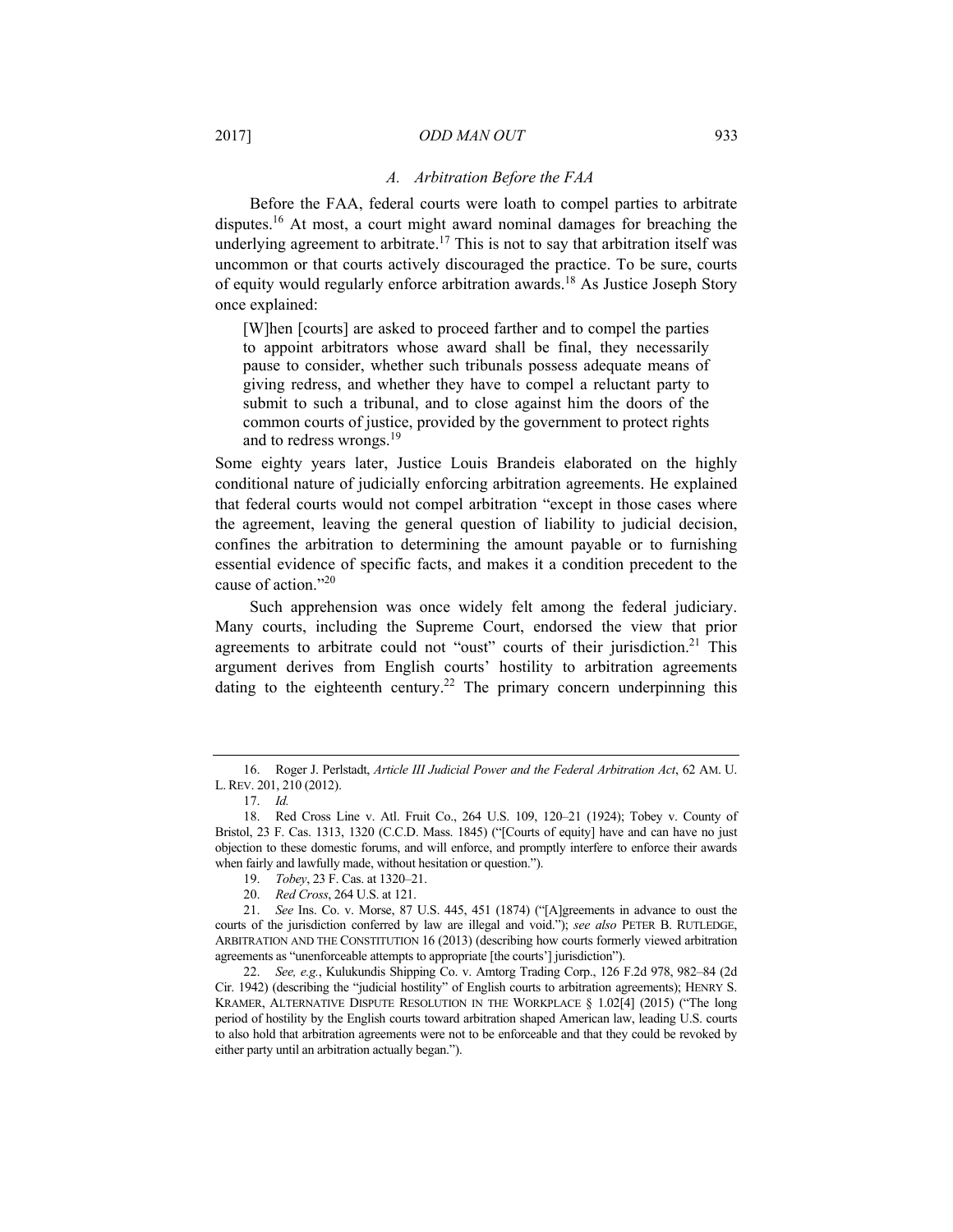resistance to ouster—or at least that most commonly proffered<sup>23</sup>—was the lack of judicial supervision and legislative authorization of arbitration proceedings.24

Judicial attitudes began to change in the early twentieth century. As Professor Roger Perlstadt notes, "[A] reform movement began gaining steam in an effort to reverse the non-enforcement of arbitration agreements."<sup>25</sup> This revolution was spurred primarily by the still-common view––albeit an increasingly mistaken one<sup> $26$ </sup>—that arbitration provides a more cost-effective and efficient means of resolving disputes than litigation.<sup>27</sup> The two prominent promoters of this movement were Julius Cohen, who was then-counsel to the American Bar Association's Committee on Commerce, Trade and Commercial Law, and Charles Bernheimer, at that time Chairman of the Arbitration Committee of the New York Chamber of Commerce.<sup>28</sup> Together, Cohen and Bernheimer devised an agenda to secure the legislative enshrinement of arbitration.29 Testifying before the Senate and House Subcommittees in 1924, Cohen laid out a three-part plan: "The first [goal] is to get a State statute, and then to get a Federal law to cover interstate and foreign commerce and admiralty, and, third, to get a treaty with foreign countries."30

Step one came to pass four years earlier in New York, when the state legislature passed an act making all arbitration agreements specifically enforceable.<sup>31</sup> Most notably, the statute placed agreements to arbitrate future

 <sup>23.</sup> One criticism suggests that judicial hostility toward arbitration agreements stemmed not from the lack of judicial supervision and legislative authorization, but from "the desire of the judges, at a time when their salaries came largely from fees, to avoid loss of income." *Kulukundis Shipping Co.*, 126 F.2d at 983.

<sup>24.</sup> *See id.* ("An effort has been made to justify this judicial hostility to the executory arbitration agreement on the ground that arbitrations, if unsupervised by the courts, are undesirable, and that legislation was needed to make possible such supervision."); Park Constr. Co. v. Indep. Sch. Dist. No. 32, 296 N.W. 475, 483 (1941) (Peterson, J., dissenting) ("Whenever arbitrations are made compulsive, it is by legislative authority, which at the same time provides safeguards to obtain full hearing and decision under the supervision of the courts." (internal quotation marks omitted)).

 <sup>25.</sup> Perlstadt, *supra* note 16, at 211.

<sup>26.</sup> *See* Thomas J. Stipanowich, *Arbitration: The "New Litigation*,*"* 2010 U. ILL. L. REV. 1, 8 (2010) ("Arbitration was popularly touted as a more efficient, less costly, and more final method for resolving disputes; there was little or no discovery, motion practice, judicial review, or other trappings of litigation. By the beginning of the twenty-first century, however, it was common to speak of U.S. business arbitration in terms similar to civil litigation—'judicialized,' formal, costly, timeconsuming, and subject to hardball advocacy."); *see also Knocking Heads Together*, ECONOMIST (Feb. 1, 2007), http://www.economist.com/node/8633318 [https://perma.cc/CUL7-A374] ("[Arbitration] often proves no cheaper, fairer, or even quicker.").

 <sup>27.</sup> Perlstadt, *supra* note 16, at 210.

 <sup>28.</sup> David S. Clancy & Matthew M.K. Stein, *An Uninvited Guest: Class Arbitration and the Federal Arbitration Act's Legislative History*, 63 BUS. LAW. 55, 58–59 (2007).

 <sup>29.</sup> Margaret L. Moses, *Statutory Misconstruction: How the Supreme Court Created a Federal Arbitration Law Never Enacted by Congress*, 34 FLA. ST. U. L.REV. 99, 101 (2006).

<sup>30.</sup> *Id.* (citing *Arbitration of Interstate Commercial Disputes: Hearing of S. 1005 and H.R. 646 Before the J. Comm. of Subcomms. on the Judiciary*, 68th Cong. 16 (1924)).

 <sup>31.</sup> Perlstadt, *supra* note 16, at 211.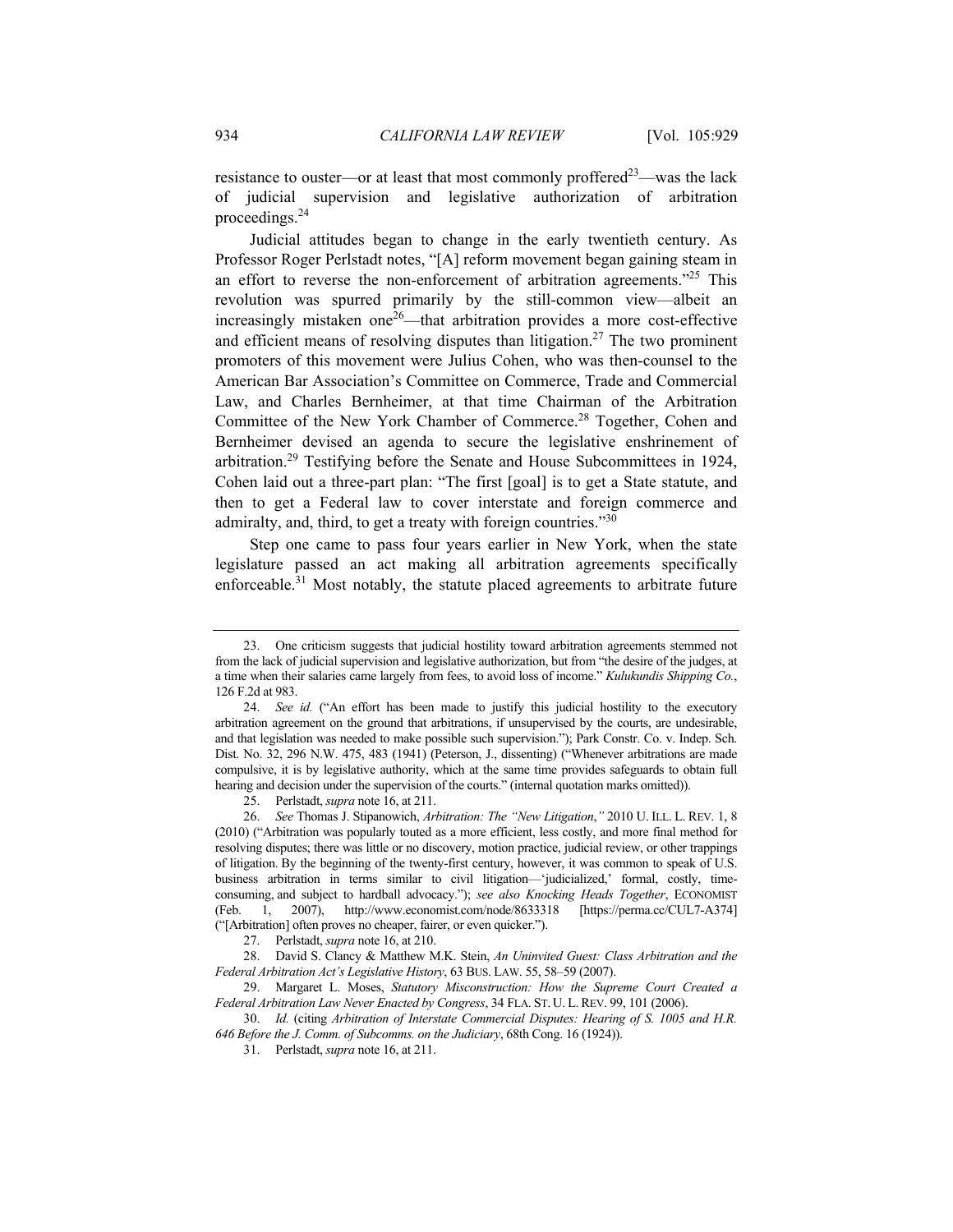disputes within its ambit.<sup>32</sup> Energized by their success in New York and the Supreme Court's decision to uphold the law,  $33$  Cohen and Bernheimer set their sights on the rest of the country. At the state level, these efforts culminated in the Uniform Arbitration Act, the first version of which the National Conference of Commissioners on Uniform State Law disseminated in 1925.<sup>34</sup> On the federal level, Cohen used the New York statute as a template for what would ultimately become the first version of the FAA.<sup>35</sup> Cohen realized step two of his dream in 1925.<sup>36</sup> The international scope of step three would not come to fruition until the passage of the New York Convention in 1958.37

## *B. The Court's Initial Response to the FAA*

President Calvin Coolidge signed the FAA into law on February 12, 1925.38 But judicial hostility to arbitration agreements hardly vanished overnight. To the contrary, courts continued to deny the arbitrability of statutory claims over the following six decades.<sup>39</sup> The Supreme Court reiterated its hostility to the arbitrability of federal statutory claims in *Wilko v. Swan*. 40 There, the Court deemed the judicial forum provision of the Securities Act of 1933 unwaivable, and thus beyond the reach of the wide-sweeping arbitration clause at issue.41 The Court feared, among other things, the likelihood that the judicially unaccountable mode of arbitration might dilute the rights that the Securities Act enshrined.<sup>42</sup> The Court employed a similar rationale regarding Fair Labor Standards Act (FLSA) claims. In *Barrentine v. Arkansas-Best*  Freight System, Inc.,<sup>43</sup> the Court explained that arbitrators were inherently incompetent to adjudicate statutes of public import. Arbitrators were not only less likely to be "conversant with the public law considerations underlying the FLSA,"44 but also contractually limited in their role to ascertain the meaning of

36. Pub. L. No. 68-401, 43 Stat. 883 (1925).

 <sup>32.</sup> Moses, *supra* note 29, at 101.

<sup>33.</sup> *See* Red Cross Line v. Atl. Fruit Co., 264 U.S. 109 (1924).

 <sup>34.</sup> John M. McCabe, *Uniformity in ADR*, 8 DISP. RESOL. MAG., Summer 2002, at 20. Notably, unlike the FAA, the Uniform Arbitration Act sought only to enforce arbitration agreements covering disputes that arose *before* the agreement was signed, not those arising afterward. *Id.*

 <sup>35.</sup> Moses, *supra* note 29, at 102.

 <sup>37.</sup> Convention on the Recognition and Enforcement of Foreign Arbitral Awards, June 10, 1958, 21 U.S.T. 2517 (codified at 9 U.S.C. § 201).

<sup>38.</sup> *Coolidge Administration Accomplishments*, CALVIN COOLIDGE PRESIDENTIAL FOUND., https://coolidgefoundation.org/presidency/coolidge-administration-accomplishments [https://perma.cc/N49Z-E3JM] (last visited Mar. 16, 2017).

 <sup>39.</sup> David Horton, *Arbitration as Delegation*, 86 N.Y.U. L.REV. 437, 451 (2011).

 <sup>40. 346</sup> U.S. 427 (1953), *overruled by* Rodriguez de Quijas v. Shearson/Am. Express, Inc., 490 U.S. 477 (1989).

<sup>41.</sup> *Id.* at 433–35.

<sup>42.</sup> *See id.* at 435–36.

 <sup>43. 450</sup> U.S. 728 (1981).

<sup>44.</sup> *Id.* at 743.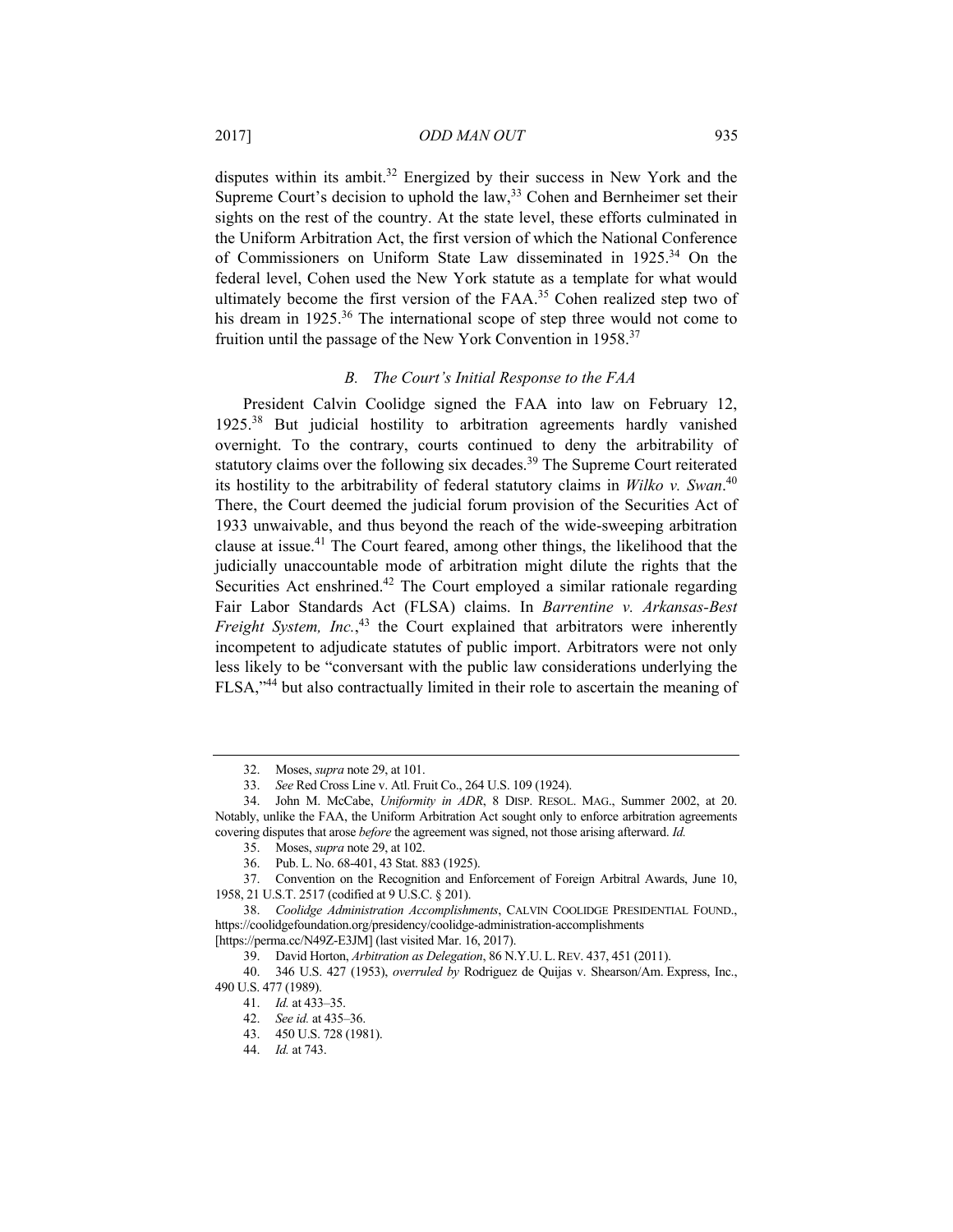the agreement at issue and facilitate the intent of the parties.<sup>45</sup> Moreover, arbitrators lacked the remedial arsenal that courts readily wielded.46

This institutional competency logic likewise extended to civil rights matters. In *Alexander v. Gardner-Denver Co.*<sup>47</sup> the Court considered the "purpose and procedures" of Title VII of the Civil Rights Act of 1964, ultimately finding that Congress recognizes courts, not arbitrators, as holding the "final responsibility" to enforce the statute.<sup>48</sup> Moreover, and perhaps more importantly, the Court eschewed the presumption, now commonplace,<sup>49</sup> that courts and arbitral tribunals are functionally symbiotic, and thus, that either forum serves as an adequate adjudicator.<sup>50</sup> Rather, the Court explained, arbitrators and courts had very distinct domains to rule: the former over "the law of the shop," and the latter, "the law of the land."<sup>51</sup>

In *McDonald v. City of West Branch*, 52 the Court added another statutory action––and another analytical criticism––to its list. Finding the incompatibility of federal civil rights actions and arbitration to be "apparent," the Court refused to give arbitration awards preclusive effect.<sup>53</sup> Justice William Brennan warned that "[i]n addition to diminishing the protection of federal rights, a rule of preclusion might have a detrimental effect on the arbitral process."<sup>54</sup> "Were such a rule adopted," he continued, "employees who were aware of this rule and who believed that arbitration would not protect their § 1983 rights as effectively as an action in a court might bypass arbitration."55

Justice Brennan seems to suggest that the proper allocation of power between each institution according to its competencies actually serves both the claimants' interest in accountability and the defendants' interest in efficiency.56 That is, the absence of meaningful review actually threatens the long-term viability of arbitral tribunals. Conversely, withholding preclusive effect from arbitral awards incentivizes the continued use of arbitration as the preferred means of resolving disputes in a cheaper, more efficient manner. And yet,

<sup>45.</sup> *Id.* at 744 ("[T]he arbitrator is required to effectuate the intent of the parties, rather than to enforce the statute.").

<sup>46.</sup> *Id.* at 745 ("It is most unlikely that he will be authorized to award liquidated damages, costs, or attorney's fees.").

 <sup>47. 415</sup> U.S. 36 (1974).

<sup>48.</sup> *Id.* at 56.

<sup>49.</sup> *See, e.g.*, Mitsubishi Motors Corp. v. Soler Chrysler-Plymouth, Inc., 473 U.S. 614, 634 (1985) ("We decline to indulge the presumption that the parties and arbitral body conducting a proceeding will be unable or unwilling to retain competent, conscientious, and impartial arbitrators."). 50. *See Gardner-Denver*, 415 U.S. at 56–58.

<sup>51.</sup> *See id.* at 57 (citing United Steelworkers of Am. v. Warrior & Gulf Navigation Co., 363 U.S. 574, 581–83 (1960)).

 <sup>52. 466</sup> U.S. 284 (1984).

<sup>53.</sup> *Id.* at 292.

<sup>54.</sup> *Id.* at 292 n.11.

<sup>55.</sup> *Id.*

<sup>56.</sup> *See id.*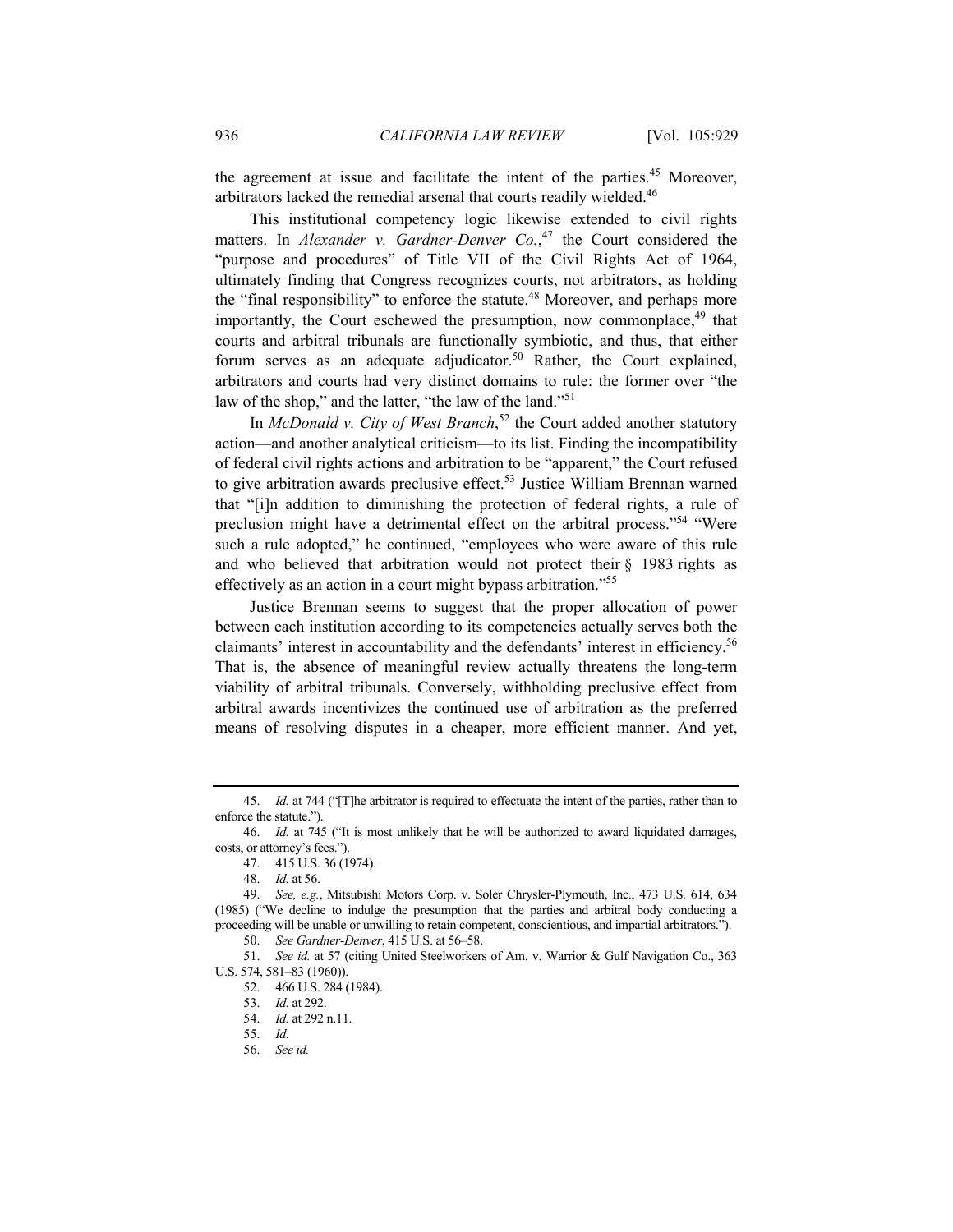amidst the multitude of cases defining the scope of the FAA, not one reached the question of the law's Article III legitimacy.

# INSIDE THE FEDERAL ARBITRATION ACT

In essence, the FAA purports to make arbitration agreements as enforceable as other contractual agreements.<sup>57</sup> It applies to both domestic<sup>58</sup> and international<sup>59</sup> arbitration agreements. International commercial arbitration is further governed by the FAA's incorporation of the Convention on the Recognition and Enforcement of Foreign Arbitral Awards (New York Convention)<sup>60</sup> and the Inter-American Convention on International Commercial Arbitration (Panama Convention).<sup>61</sup> At bottom, the FAA holds that if a plaintiff files a matter in court that is subject to an arbitration agreement, the court must stay the action<sup>62</sup> and compel the parties to arbitrate the case.<sup>63</sup>

But the FAA's execution has hardly been as straightforward as its statutory scheme might suggest. To the contrary, the remaining portions of this Part suggest that one's conception of the FAA's statutory structure and constitutional legitimacy is largely contingent upon the source consulted. This Part shows that while the FAA's text and legislative history bespeak one scheme, the Supreme Court's construction suggests another, which deviates significantly from explicit congressional directives.

# *A. Expanding Statutory Structure*

A basic sense of the statutory scheme provides a useful starting point. Passed to combat the "three evils" of delay, expense, and injustice,  $64$  the FAA made its way through Congress without serious concern for the legislature's constitutional power to pass such a statute.<sup>65</sup> Interestingly, the legislative history suggests that Congress believed it was acting within its Article I power "to constitute Tribunals inferior to the [S]upreme Court"66 and Article III's

 <sup>57. 9</sup> U.S.C. § 2 (2012).

<sup>58.</sup> *Id.* §§ 1–16.

<sup>59.</sup> *Id.* §§ 201–307.

 <sup>60.</sup> Convention on the Recognition and Enforcement of Foreign Arbitral Awards, June 10, 1958, 21 U.S.T. 2517, 330 U.N.T.S. 38 (codified at 9 U.S.C. §§ 201–208).

 <sup>61.</sup> Inter-American Convention on International Commercial Arbitration, Jan. 30, 1975, 14 I.L.M. 336 (codified at 9 U.S.C. §§ 301–307).

 <sup>62. 9</sup> U.S.C. § 3 (2012).

<sup>63.</sup> *Id.* § 4.

 <sup>64.</sup> Moses, *supra* note 29, at 101.

<sup>65.</sup> *See id.* at 108–09 (discussing the lack of concern about Congress's constitutional authority to adopt the FAA).

 <sup>66.</sup> U.S.CONST. art. I, § 8.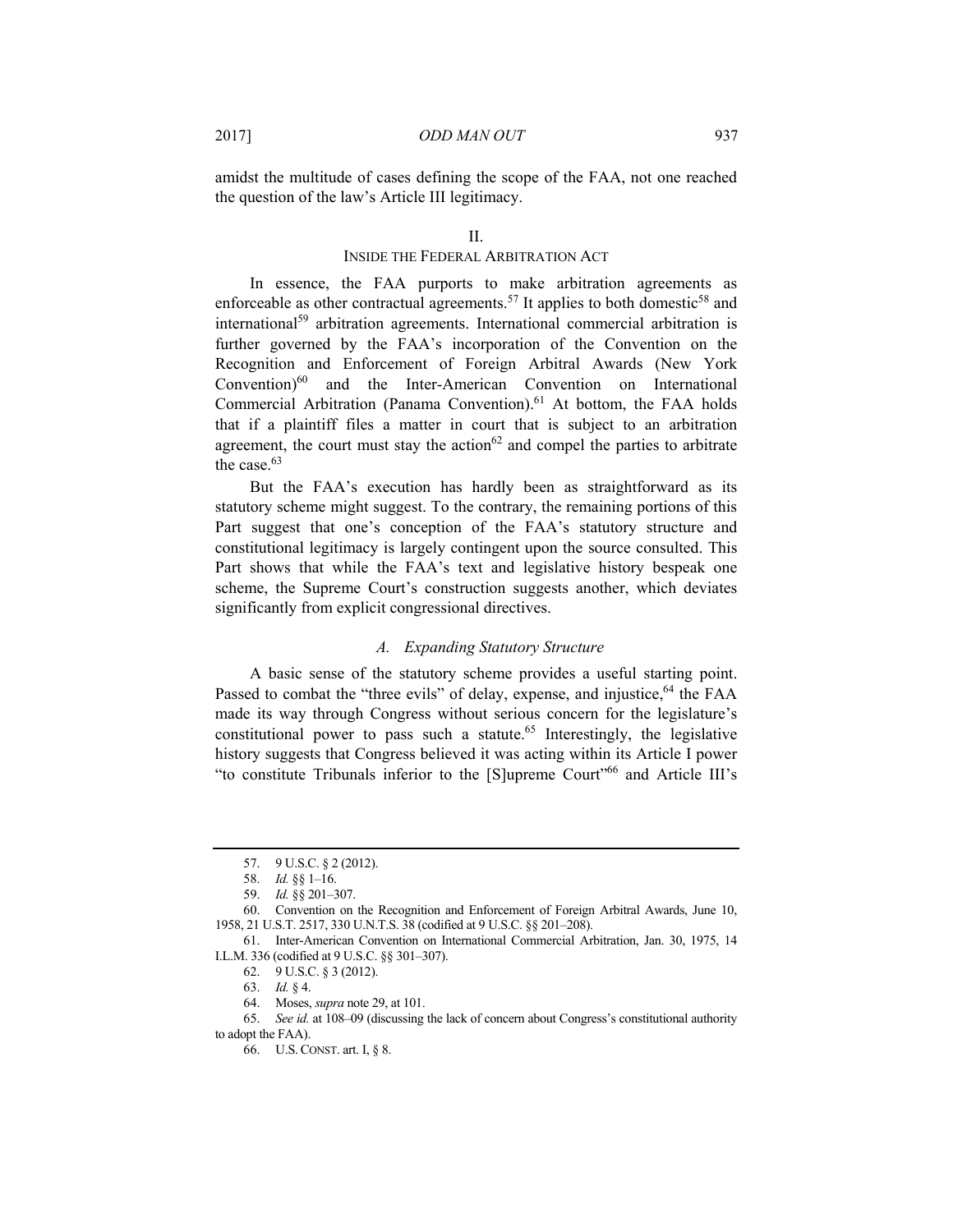grant of "the judicial Power" to "such inferior Courts as the Congress may from time to time ordain and establish."<sup>67</sup>

As "the primary substantive provision of the Act,"<sup>68</sup> section 2 serves as the central focus of this Note. Section 2 provides that:

A written provision in any maritime transaction or a contract evidencing a transaction involving commerce to settle by arbitration a controversy thereafter arising out of such contract or transaction, or the refusal to perform the whole or any part thereof, or an agreement in writing to submit to arbitration an existing controversy arising out of such a contract, transaction, or refusal, shall be valid, irrevocable, and enforceable, save upon such grounds as exist at law or in equity for the revocation of any contract.<sup>69</sup>

Simply put, arbitration clauses are as valid and enforceable as any other provision to which contracting parties agree.

The Supreme Court accordingly claims to view arbitration as simply "a matter of contract."<sup>70</sup> This understanding is concomitant with that of Congress, which passed the FAA with the express objective of placing arbitration agreements "upon the same footing as other contracts, where [they] belong."<sup>71</sup> The FAA's pro-arbitration bent is thus not meant to establish a separate set of procedural criteria for arbitration. Rather, "the federal policy is simply to ensure the enforceability, according to their terms, of private agreements to arbitrate."72 In theory, then, arbitration agreements remain voidable under "generally applicable contract defenses, such as fraud, duress, or unconscionability."<sup>73</sup> But as subsequent Sections of this Note reveal, these defenses rarely stand a chance against the robust federal policy favoring arbitration that the Court has forged over the years.

To enforce an arbitration agreement, a party need only "petition any United States district court . . . for an order directing that such arbitration proceed in the manner provided for in such agreement" pursuant to section 4 of the FAA.74 Consistent with the contractual logic of section 2, section 4 "does not confer a right to compel arbitration of any dispute at any time; it confers only the right to obtain an order directing that arbitration proceed *in the manner provided for in the parties' agreement*."75

75. *Volt Info.*, 489 U.S. at 474–75 (internal quotation marks omitted).

 <sup>67.</sup> U.S. CONST. art. III, § 1; *see* Moses, *supra* note 29, at 108–09 (citing *Arbitration of Interstate Commercial Disputes: Hearing of S. 1005 and H.R. 646 Before the J. Comm. of Subcomms. on the Judiciary*, 68th Cong. 16 (1924)).

 <sup>68.</sup> Moses H. Cone Mem'l Hosp. v. Mercury Constr. Corp., 460 U.S. 1, 24 (1983).

 <sup>69. 9</sup> U.S.C. § 2 (2012).

 <sup>70.</sup> Rent-A-Center, West, Inc. v. Jackson, 561 U.S. 63, 67 (2010).

 <sup>71.</sup> H.R.REP. NO. 68-96, at 1 (1924).

 <sup>72.</sup> Volt Info. Scis., Inc. v. Bd. of Tr. of Leland Stanford Univ., 489 U.S. 468, 476 (1989).

<sup>73.</sup> *Rent-A-Center*, 561 U.S. at 68 (internal quotation marks omitted).

 <sup>74. 9</sup> U.S.C. § 4 (2012).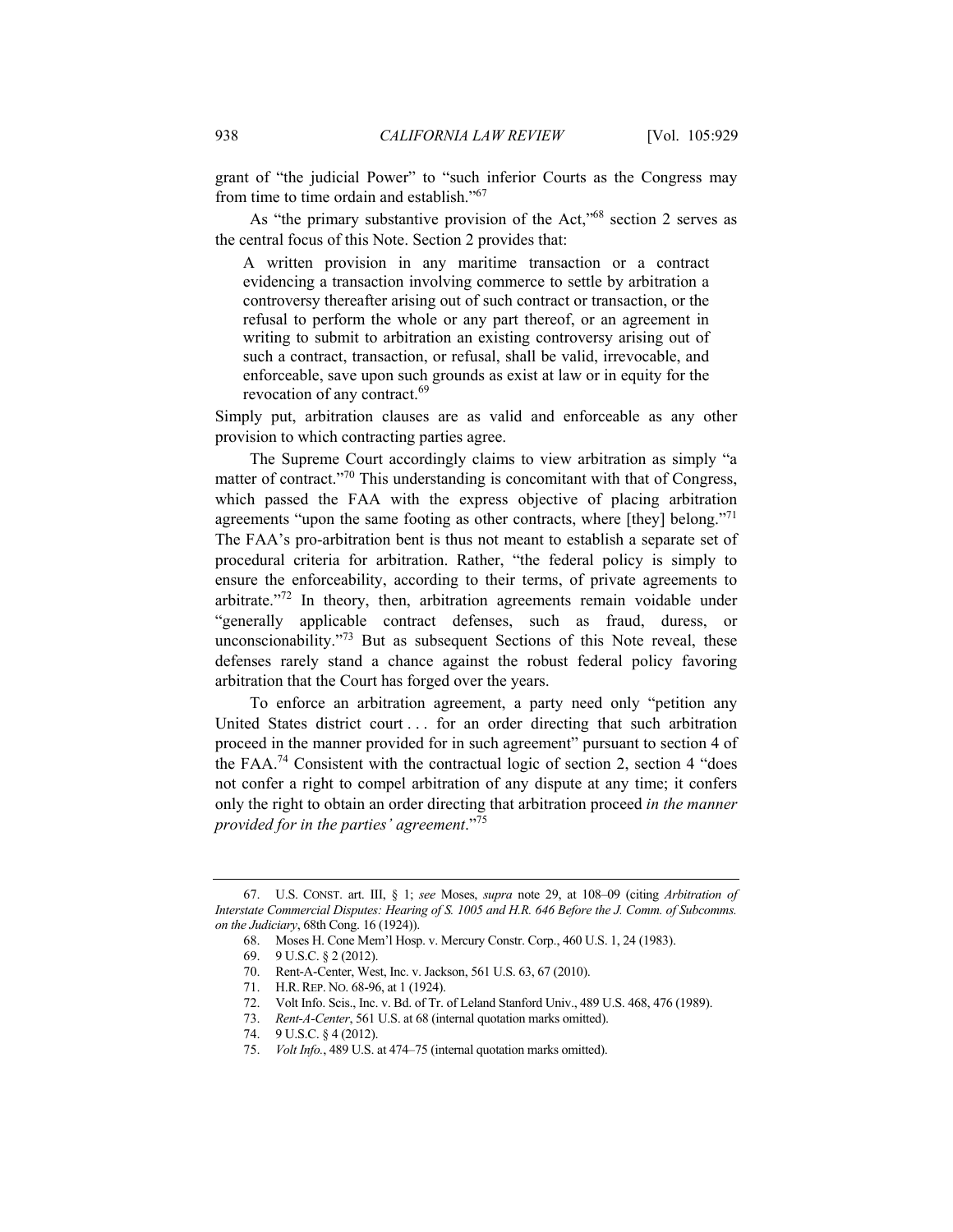## 2017] *ODD MAN OUT* 939

Section 4 provides the procedural framework by which a court determines whether the dispute at issue is subject to arbitration—known as "the question of arbitrability."76 When a party moves to compel arbitration, a court should only order arbitration if it is certain that "the making of the agreement for arbitration or the failure to comply therewith is not in issue."<sup>77</sup> Absent such certainty that is, "[i]f the making of the arbitration agreement or the failure, neglect, or refusal to perform the same be in issue $18$ –section 4 actually mandates, as a preliminary matter, that a trial be conducted as to the existence of such an agreement.79 In fact, section 4 allows the "party alleged to be in default" to "demand a jury trial of such issue."80 Some lower courts continue to invoke this statutory provision as a necessary bulwark against the enforcement of arbitration agreements lacking mutual assent, $81$  but these precautionary provisions have largely faded into obsolescence. Meanwhile, as the next Sections show, the Supreme Court has slowly removed arbitration from the purview of state contract law without placing a meaningful check on the disputes over which arbitrators claim jurisdiction.

## *1. State Law Preemption*

The enforceability of arbitration agreements has assumed a scope far broader than any contractual analogue. Departing from the default, stateadministered rules that ordinarily operate against the drafter when ambiguity strikes,<sup>82</sup> the Supreme Court has crafted an analytical framework that responds to this obscurity with an increased preference for arbitration.<sup>83</sup> The Court has thus construed section 2 as "embod[ying] a clear federal policy of requiring arbitration unless the agreement to arbitrate is not part of a contract evidencing interstate commerce or is revocable upon such grounds as exist at law or in equity for the revocation of any contract."84

The FAA has also eclipsed state attempts to limit arbitration's reach. The FAA "contains no express pre-emptive provision, nor does it reflect a congressional intent to occupy the entire field of arbitration."85 And yet, the

82. RESTATEMENT (SECOND) OF CONTRACTS § 206 (AM. LAW INST. 1981).

84. Perry v. Thomas, 482 U.S. 483, 489 (1987) (internal quotation marks omitted).

<sup>76.</sup> AT&T Techs., Inc. v. Commc'n Workers of Am., 475 U.S. 643, 649 (1986).

 <sup>77. 9</sup> U.S.C. § 4.

<sup>78.</sup> *Id.*

<sup>79.</sup> *Id.*

<sup>80.</sup> *Id.*

<sup>81.</sup> *See, e.g.*, Burgoon v. Narconon of N. Cal., 125 F. Supp. 3d 974 (N.D. Cal. 2015); Hutton & Hutton Law Firm, LLC v. Girardi & Keese, 96 F. Supp. 3d 1208 (D. Kan. 2015); Williams v. Gen. Elec., 13 F. Supp. 3d 1176, 1188 (N.D. Ala. 2014).

<sup>83.</sup> *See, e.g.*, Volt Info. Scis., Inc. v. Bd. of Tr. of Leland Stanford Univ., 489 U.S. 468, 486 (1989) ("[A]mbiguities as to the scope of the arbitration clause itself resolved in favor of arbitration."); Moses H. Cone Mem'l Hosp. v. Mercury Constr. Corp., 460 U.S. 1, 24–25 (1983) ("[A]s a matter of federal law, any doubts concerning the scope of arbitrable issues should be resolved in favor of arbitration.").

<sup>85.</sup> *Volt Info.*, 489 U.S. at 477.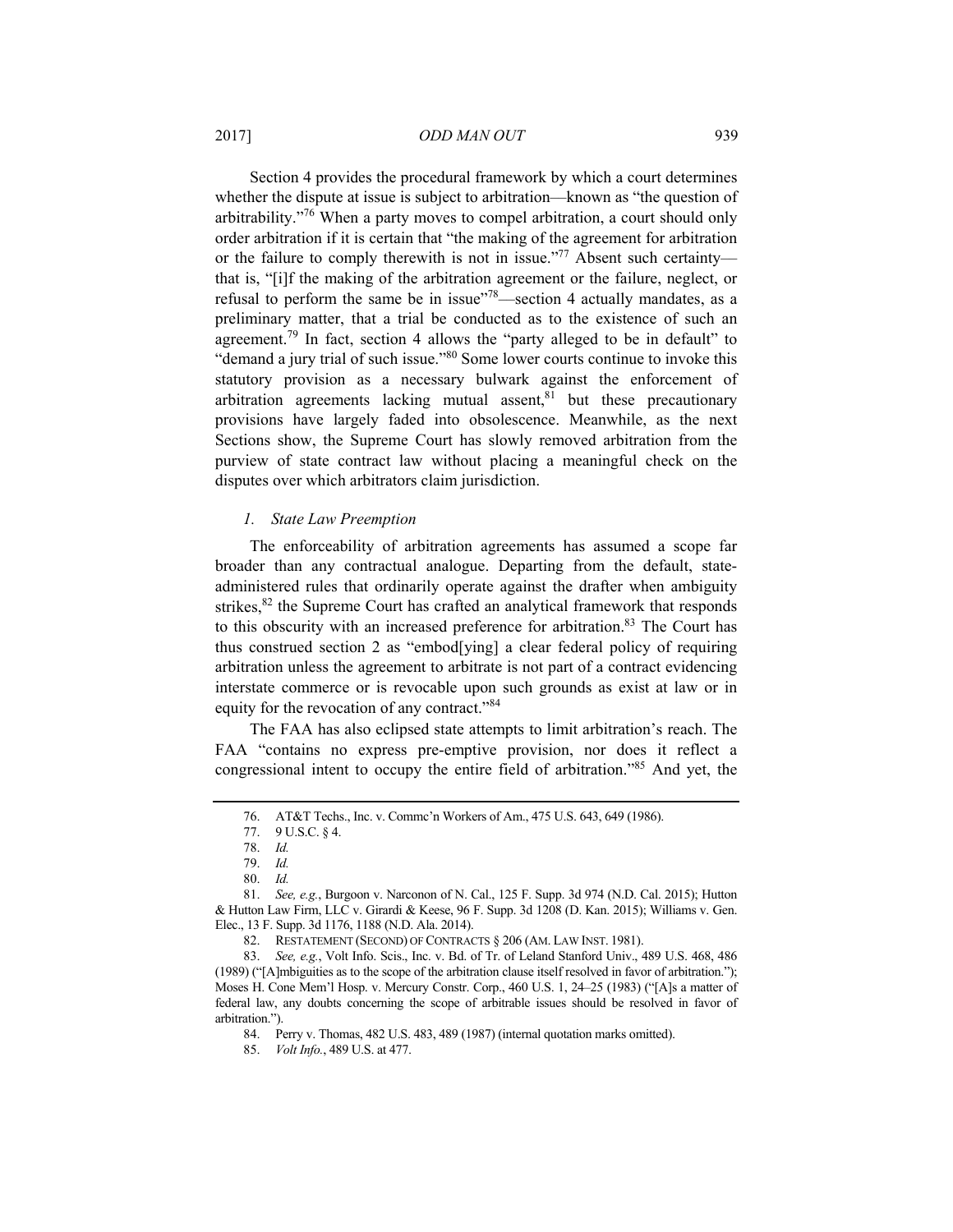Supreme Court has declared that the FAA preempts state law insofar as the state law poses an "obstacle" to the FAA's legislative objectives.<sup>86</sup> By including section 2, Congress ostensibly "withdrew the power of the states to require a judicial forum for the resolution of claims which the contracting parties agreed to resolve by arbitration."<sup>87</sup> Although the Court's early interpretations of the FAA appear to belie this view,<sup>88</sup> the FAA's contemporary construction prevents states from giving arbitration clauses "suspect status"<sup>89</sup> by prohibiting courts from invalidating such agreements pursuant to state laws that specifically target arbitration provisions.<sup>90</sup> Such preemptive force extends not only to specific statutory carve-outs that establish a right to a judicial tribunal for certain claims, $91$  but also to state laws that impose extra conditions on the enforceability of arbitration agreements.<sup>92</sup>

Even agreements to apply state law are inadequate to overcome the FAA's preemptive power. This was not always so. The Court's decision in *Volt Information Sciences, Inc. v. Board of Trustees of Leland Stanford University*<sup>93</sup> suggested that a contract containing a general choice-of-law clause manifested sufficient intent to apply state arbitration rules.<sup>94</sup> There, the contract included both a general choice-of-law clause<sup>95</sup> and a provision that claims arising out of the agreement be arbitrated pursuant to the rules of the American Arbitration Association  $(AAA)$ <sup>96</sup> "There is no federal policy favoring arbitration under a certain set of procedural rules," the majority declared. $97$  Because the parties "agreed to abide by state rules of arbitration, enforcing those rules according to the terms of the agreement is fully consistent with the goals of the FAA," even when the result was inconsistent with FAA procedure.<sup>98</sup>

<sup>86.</sup> *Id.*

<sup>87.</sup> Southland Corp. v. Keating, 465 U.S. 1, 10 (1984).<br>88. See infra Part II.B.

<sup>88.</sup> *See infra* Part II.B.

 <sup>89.</sup> Doctor's Assocs., Inc. v. Casarotto, 517 U.S. 681, 687 (1996).

<sup>90.</sup> *Id.*; *accord* Perry v. Thomas, 482 U.S. 483, 491 (1987) (invalidating California law requiring judicial forum for wage disputes); *Southland*, 465 U.S. at 10 (invalidating California law requiring judicial forum for certain state statutory claims).

<sup>91.</sup> *See, e.g.*, *Perry*, 482 U.S. at 491; *Southland*, 465 U.S. at 10.

<sup>92.</sup> *See, e.g.*, *Doctor's Assocs.*, 517 U.S. at 687 (invalidating Montana law conditioning enforcement of arbitration agreements on compliance with "special notice requirement" not generally applicable to contracts); AT&T Mobility LLC v. Concepcion, 563 U.S. 333, 352 (2011) (invalidating California judicial rule deeming class action waivers unconscionable).

 <sup>93. 489</sup> U.S. 468 (1989).

<sup>94.</sup> *See id.* at 477.

<sup>95.</sup> *Id.* at 470.

<sup>96.</sup> *Id.* at 471. The contract's incorporation of the AAA rules is noteworthy given their provision that "[t]he arbitrator shall have the power to rule on his or her own jurisdiction, including any objections with respect to the existence, scope or validity of the arbitration agreement." AM. ARBITRATION ASS'N, EMPLOYMENT ARBITRATION RULES AND MEDIATION PROCEDURES, Rule 6(a) (2016), https://www.adr.org/aaa/ShowProperty?nodeId=/UCM/ADRSTG\_004362&revision =latestreleased [https://perma.cc/J8XB-SA2C]. This Note addresses the implications of this inclusion in Part II.A.2, *infra*.

<sup>97.</sup> *Volt Info.*, 489 U.S. at 476.

<sup>98.</sup> *Id.* at 479.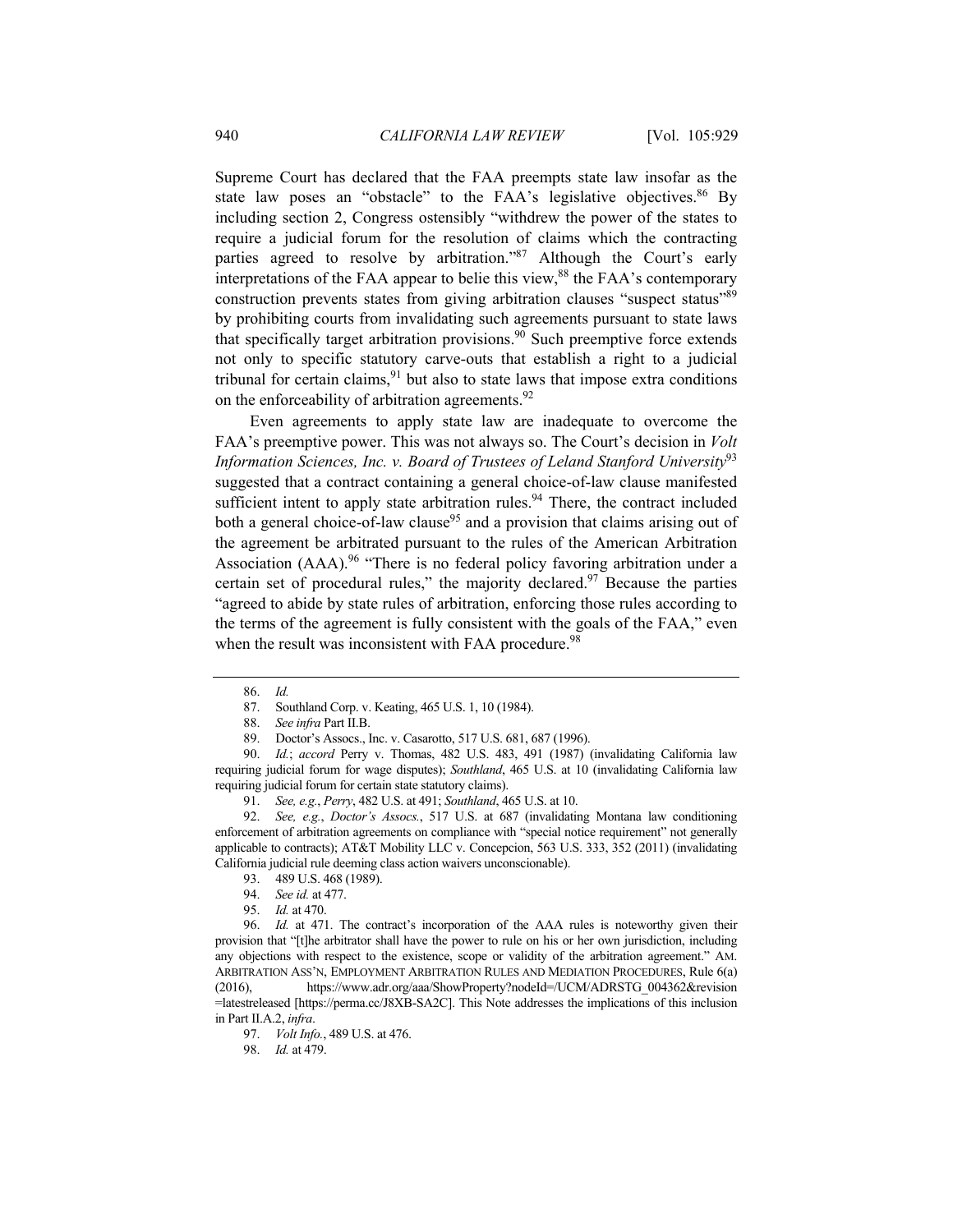2017] *ODD MAN OUT* 941

Following *Volt*, one might have reasonably presumed that a boilerplate choice-of-law clause was enough to place an arbitration provision beyond the FAA's preemptive clutches. That would change less than a decade later, when the Court decided *Mastrobuono v. Shearson Lehman Hutton, Inc.*<sup>99</sup>

As in *Volt*, the contract in *Mastrobuono* included a general choice-of-law clause and incorporated a similar set of private arbitration rules.<sup>100</sup> Rather than affirm its earlier holding that state law governs the parties' dispute over the extent of the arbitrator's power, the Court altered course. Choosing to follow the implicit guidance of the arbitration rules, the Court held that "the best way to harmonize the choice-of-law provision with the arbitration provision is to read [the state choice-of-law language] to encompass substantive principles that [state] courts would apply."101 But there was a catch: any "special rules" of state law limiting arbitrator power would not qualify as "substantive principles."102 That is, when it comes to arbitrator authority, the incorporation of private arbitration rules that neither party drafted overrides state law even when the contracting parties expressly agree that the contract is governed by a specific state's contract law.

*Mastrobuono*'s impact on the legal landscape has been remarkable. For example, the Ninth Circuit has adopted a strong presumption against the application of non-federal arbitration rules, requiring a showing of "clear and unmistakable evidence" that the contracting parties intended to replace FAA rules with non-federal rules.<sup>103</sup> Thus, in the Ninth Circuit, even an arbitration clause explicitly designating a non-federal source of law for the arbitrator to follow remains too "ambiguous" to overcome the FAA's presumptive application concerning the threshold question of arbitrability.104 This rule stands in sharp contrast to the initially permissive standard under *Volt*.

The incorporation of severability doctrine into the FAA presents yet another obstacle to state contract law. The Supreme Court declared that "as a matter of substantive federal arbitration law, an arbitration provision is severable from the remainder of the contract."<sup>105</sup> Should a claimant challenge the validity of a contract containing an arbitration clause, that challenge "must go to the arbitrator."106 Even if state law bars the severability of terms from contracts deemed illegal or void, the FAA's "rule of severability"<sup>107</sup> established in *Prima Paint Corp. v. Flood & Conklin Manufacturing Co.*<sup>108</sup>*––*

 <sup>99. 514</sup> U.S. 52 (1995).

<sup>100.</sup> *Id.* at 58–59.

<sup>101.</sup> *Id.* at 63–64.

<sup>102.</sup> *Id.*

 <sup>103.</sup> Cape Flattery Ltd. v. Titan Mar., LLC, 647 F.3d 914, 921 (9th Cir. 2011).

<sup>104.</sup> *Id.*

 <sup>105.</sup> Buckeye Check Cashing, Inc. v. Cardegna, 546 U.S. 440, 445 (2006).

<sup>106.</sup> *Id.* at 449.

<sup>107.</sup> *Id.* at 446.

<sup>108.</sup> *See* 388 U.S. 395, 400–04 (1967).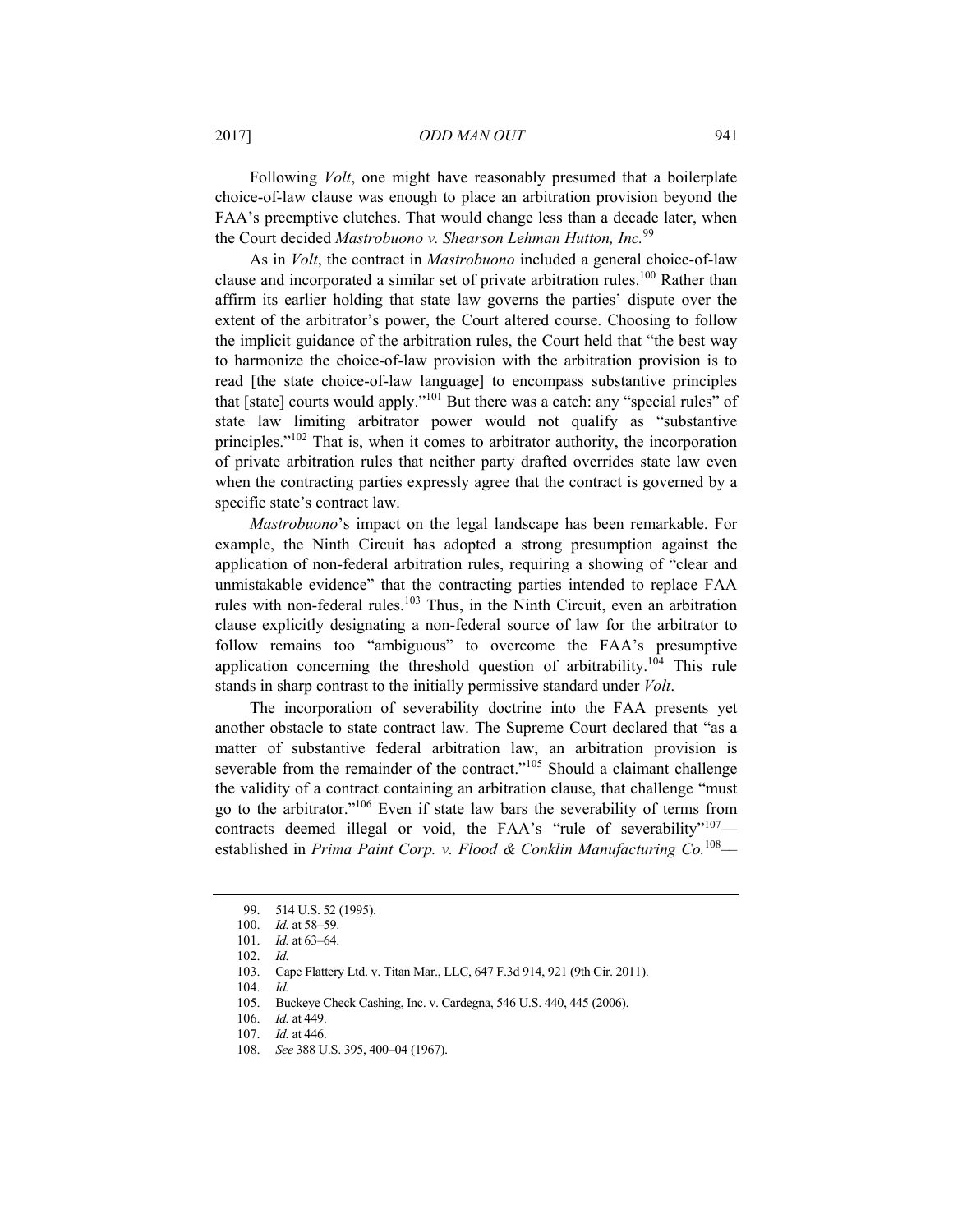effectively mandates the enforcement of arbitration clauses that parties have slipped into ultimately unenforceable contracts.<sup>109</sup> The statute's preemptive weight has left arbitrators with near-limitless discretion––most notably, as the next Section suggests, with respect to arbitrator jurisdiction.

# *2. Unlimited Jurisdiction*

The process of delineating an arbitrator's jurisdiction all but erodes the Supreme Court's benign portrayal of the FAA as putting contracts and arbitration agreements on "equal footing."110 According to the Court, "The question whether the parties have submitted a particular dispute to arbitration, *i.e.*, the '*question of arbitrability*,' is an issue for judicial determination unless the parties clearly and unmistakably provide otherwise."111 Consistent with the FAA's contractual logic, parties to an arbitration agreement are only required to arbitrate cases covered by that agreement.<sup>112</sup> The resulting regime, however, has been one in which arbitrators have become masters of their own jurisdiction.

Despite the seemingly high standard for delegating the arbitrability question, the ubiquitous incorporation of arbitrator rules into arbitration agreements<sup>113</sup> has effectively rendered the question a nullity. The Court's decision in *Rent-A-Center v. Jackson*<sup>114</sup> is instructive. There, an employee brought a federal discrimination suit against his former employer.<sup>115</sup> The employer moved to compel arbitration, citing an agreement that the plaintiff had signed as a condition of his employment.<sup>116</sup> The agreement included language assigning the arbitrator "exclusive authority" to decide disputes relating to the employment agreement, including those regarding the "enforceability" of the agreement itself.117 Although the plaintiff challenged the validity of the agreement as unconscionable, the Court found that the parties had delegated the question of arbitrability to the arbitrator.<sup>118</sup> The Court explained:

We have recognized that parties can agree to arbitrate gateway questions of arbitrability, such as whether the parties have agreed to arbitrate or whether their agreement covers a particular controversy.

<sup>109.</sup> *See Buckeye Check Cashing, Inc.*, 546 U.S. at 448–49.

<sup>110.</sup> *Id.* at 443.

 <sup>111.</sup> Howsam v. Dean Witter Reynolds, Inc., 537 U.S. 79, 83 (2002) (internal quotation marks omitted).

 <sup>112.</sup> United Steelworkers of Am. v. Warrior & Gulf Nav. Co., 363 U.S. 574, 582 (1960).

<sup>113.</sup> *See, e.g.*, AM. ARBITRATION ASS'N, DRAFTING DISPUTE RESOLUTION CLAUSES: A PRACTICAL GUIDE 10 (2013), https://www.adr.org/aaa/ShowPDF?doc=ADRSTG\_002540 [https://perma.cc/K68U-T2UW]; JAMS,*supra* note 4, at 2.

 <sup>114. 561</sup> U.S. 63 (2010).

<sup>115.</sup> *Id.* at 65.

<sup>116.</sup> *Id.* at 65–66.

<sup>117.</sup> *Id.* at 68.

<sup>118.</sup> *Id.* at 68–69.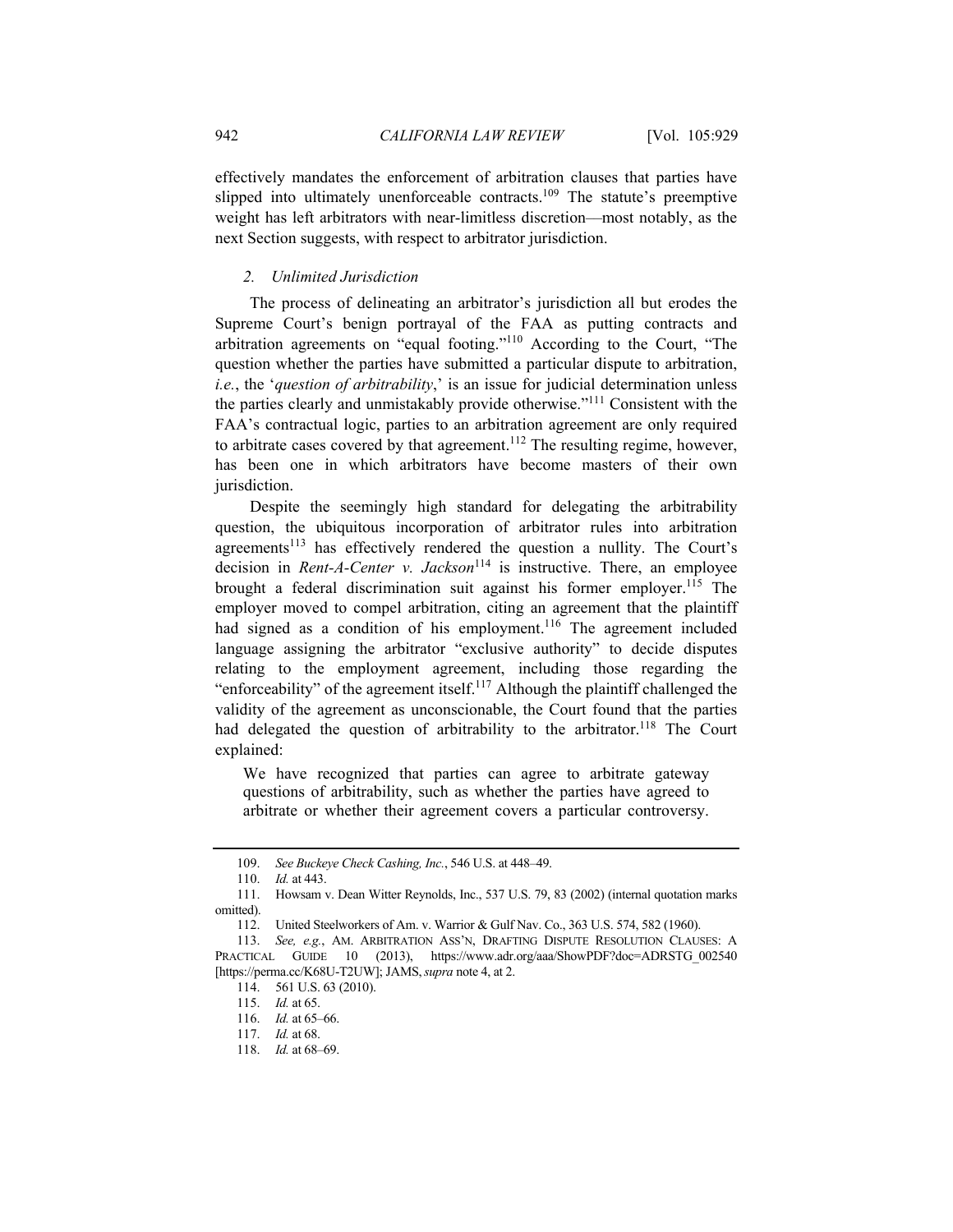This line of cases merely reflects the principle that arbitration is a matter of contract. An agreement to arbitrate a gateway issue is simply an additional, antecedent agreement the party seeking arbitration asks the federal court to enforce, and the FAA operates on this additional arbitration agreement just as it does on any other.<sup>119</sup>

The FAA's text demanded nothing less––or so the Court claimed. Section 2 conclusively states that agreements to arbitrate are "valid, irrevocable, and enforceable" notwithstanding the validity of the underlying contract.<sup>120</sup> Therefore, it would appear that challenging all or part of the contract is irrelevant to the enforceability of an arbitration clause contained in that contract.<sup>121</sup> To the contrary, the rule of severability<sup>122</sup> requires the clause to be enforced. By divorcing arbitration clauses from state contract law, the Court's interpretation of the FAA has afforded arbitrators virtually limitless jurisdiction over party disputes, even when the validity of the contract itself is in question.

# *B. Eroding* Erie

Arbitration's preemptive force raises special concerns regarding the FAA's identification along the procedural–substantive spectrum. Section 4 only permits a federal district court to compel arbitration where the court would have jurisdiction over the underlying dispute notwithstanding the agreement to arbitrate.123 This unique scheme is the undoubted inspiration for footnote 32 to *Moses H. Cone Memorial Hospital v. Mercury Construction Corporation*. 124 There, the Court describes the FAA as "something of an anomaly"<sup>125</sup> in the world of federal subject-matter jurisdiction. "It creates a body of federal substantive law establishing and regulating the duty to honor an agreement to arbitrate, yet it does not create any independent federal-question jurisdiction under [the federal question statute] or otherwise."<sup>126</sup>

# *1.* Erie *in Brief*

The absence of an independent jurisdictional basis in the FAA poses significant federalism concerns––particularly those interests at issue in *Erie Railroad Company v. Tompkins*<sup>127</sup> and its progeny. The *Erie* doctrine has come to stand for the principle that the federal government cannot not use the

<sup>119.</sup> *Id.* at 68–70 (internal quotation marks and citations omitted).

<sup>120.</sup> *Id.*

<sup>121.</sup> *Id.*

<sup>122.</sup> *See supra* Part II.A.1.

<sup>123.</sup> *See* 9 U.S.C. § 4 (2012).

 <sup>124. 460</sup> U.S. 1 (1983).

<sup>125.</sup> *Id.* at 25 n.32.

<sup>126.</sup> *Id.*

 <sup>127. 304</sup> U.S. 64 (1938).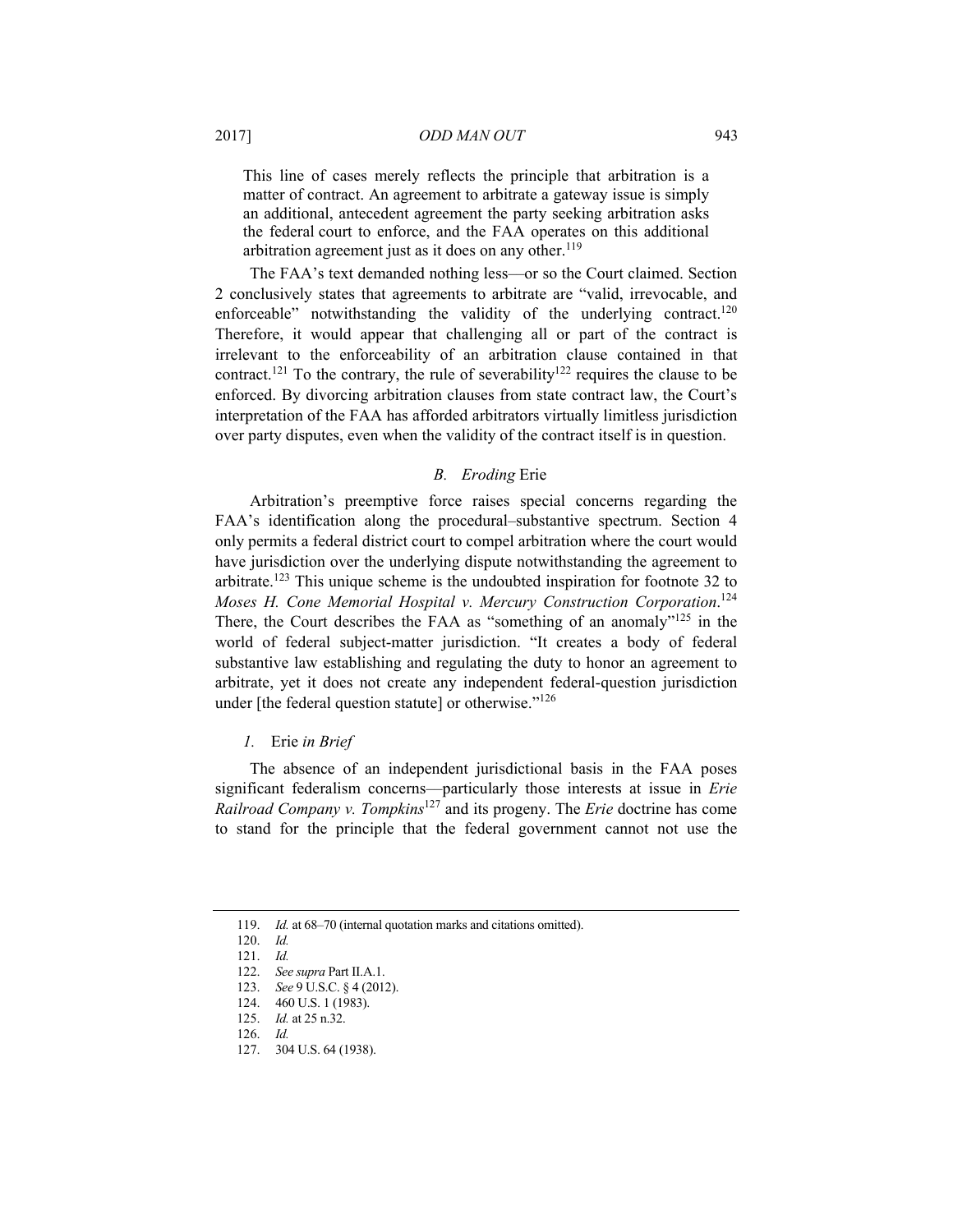accident of diversity jurisdiction as a basis for making substantive law. The Court's explanation of *Erie* in *Guaranty Trust Company v. York*<sup>128</sup> is useful:

In essence, the intent of [*Erie*] was to insure that, in all cases where a federal court is exercising jurisdiction solely because of the diversity of citizenship of the parties, the outcome of the litigation in the federal court should be substantially the same, so far as legal rules determine the outcome of a litigation, as it would be if tried in a State court. The nub of the policy that underlies [*Erie*] is that for the same transaction the accident of a suit by a non-resident litigant in a federal court instead of in a State court a block away should not lead to a substantially different result.<sup>129</sup>

To be sure, Congress may nevertheless enact *procedural* rules that apply in federal court notwithstanding the accident of diversity.130 This is true even if the enacted federal procedure arguably alters the enforcement of the underlying substantive right.131 Yet by limiting federal lawmaking this way, *Erie* preserves the integrity of substantive areas of law historically controlled by the states, which includes the law of contracts, torts, and property. Thus, *Erie* serves as a sort of bulwark against the erosion of our federalist governmental system, which functions to "secure<sup>[]</sup> the freedom of the individual" by "allow[ing] States to respond, through the enactment of positive law, to the initiative of those who seek a voice in shaping the destiny of their own times without having to rely solely upon the political processes that control a remote central power."132 The upshot is that the *Erie* doctrine is more than a choice-of-law principle meant to ease the administrative burdens of federal courts sitting in diversity jurisdiction. It is a cornerstone of state sovereignty, which makes the Court's assessment of the FAA's scope especially noteworthy.

# *2. The FAA as Substantive Law*

From the beginning, the Court put a substantive gloss on the FAA. In Bernhardt v. Polygraphic Company of America,<sup>133</sup> the Court determined whether an arbitration provision was enforceable in a diversity matter.<sup>134</sup> Rejecting the Second Circuit's finding that arbitration was akin to an "advisory trial,"135 and thus procedural, the Court emphasized that the breach at issue "deal[s] . . . with a right to recover that owes its existence to one of the States, not to the United States."136 The Court then looked to *Erie*, which "indicated

 <sup>128. 326</sup> U.S. 99 (1945).

<sup>129.</sup> *Id.* at 109.

<sup>130.</sup> *See* Hanna v. Plumer, 380 U.S. 460, 472–74 (1965).

<sup>131.</sup> *See id.*

 <sup>132.</sup> Bond v. United States, 564 U.S. 211, 221 (2011).

 <sup>133. 350</sup> U.S. 198 (1956).

<sup>134.</sup> *Id.* at 202.

<sup>135.</sup> *Id.*; *see also* FED. R.CIV. P. 39(c).

<sup>136.</sup> *Bernhardt*, 350 U.S. at 202.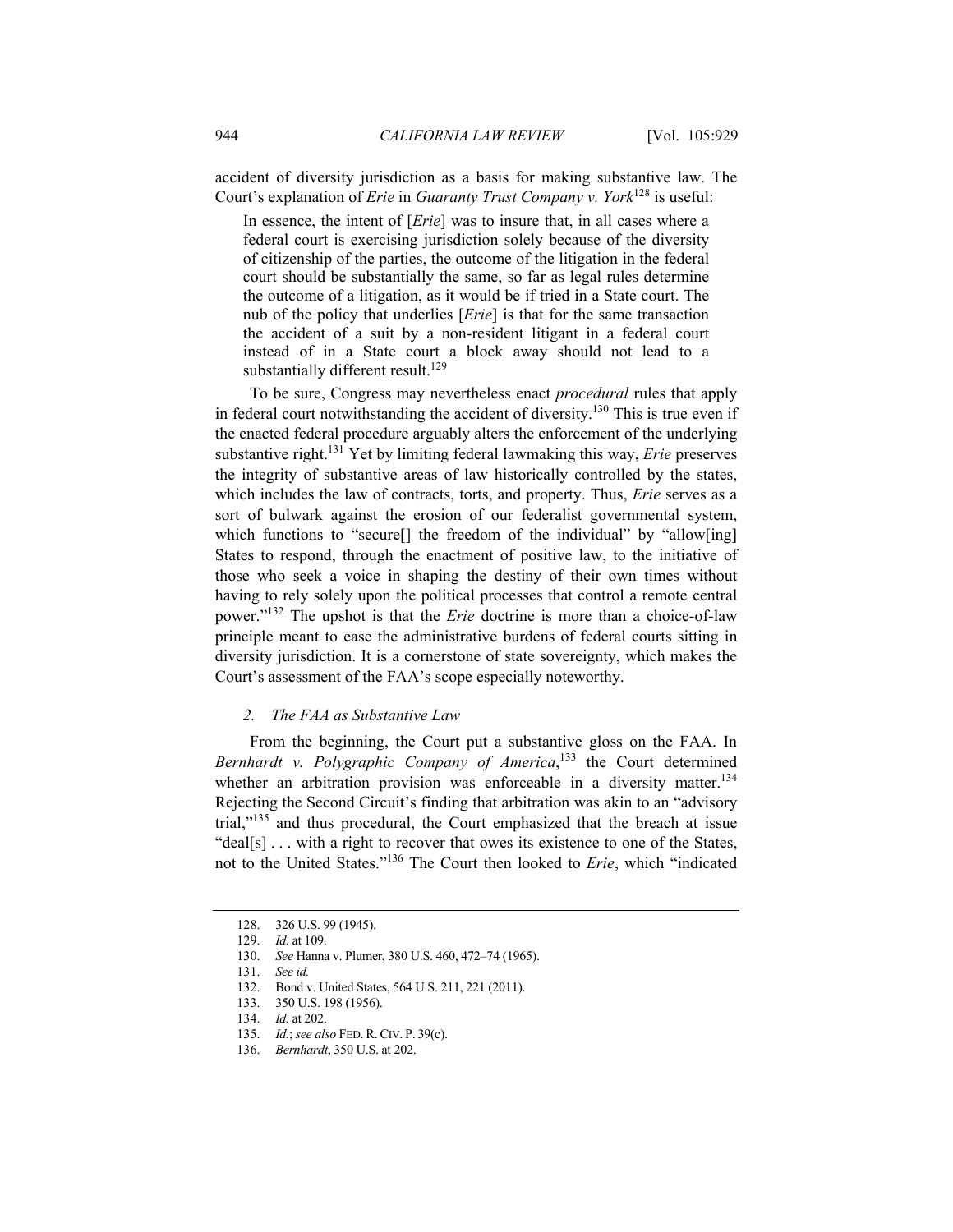that Congress does not have the constitutional authority to make the law that is applicable to controversies in diversity of citizenship cases."137 Accordingly, a federal court sitting in diversity is "in substance only another court of the State."<sup>138</sup> The federal court "cannot afford recovery if the right to recover is made unavailable by the State nor can it substantially affect the enforcement of the right as given by the State."139

Even so, the Court appeared cautious in its finding that compelling arbitration where a state court would bar it "might" affect that litigation's ultimate outcome.<sup>140</sup> Arbitration's purported benefits notwithstanding, "[t]he nature of the tribunal where suits are tried is an important part of the parcel of rights behind a cause of action."141 The Court noted several forum-induced disparities, including (1) the lack of a right to a jury trial; (2) arbitrators' comparatively deficient instruction on the law; (3) the potential for summary disposition of cases without the type of explanation required by a court of law; (4) incomplete records of proceedings; and (5) strict limitations on judicial review.<sup>142</sup> Taken together, these factors led the Court to conclude that "[t]he change from a court of law to an arbitration panel may make a radical difference in ultimate result."143

The Court seemed to alter course when it heard and decided *Prima Paint*. 144 This case likewise involved a contract dispute filed in federal court pursuant to diversity jurisdiction.<sup>145</sup> After finding that, under the FAA, general claims of fraudulent inducement did not specifically undermine the enforceability of an arbitration clause contained in the same contract.<sup>146</sup> the Court proceeded to the *Erie* question––specifically, whether its severability rule was procedural or substantive in nature. But instead of addressing *Erie* directly, the Court avoided it by reframing the issue. The majority determined that "the question is whether Congress may prescribe how federal courts are to conduct themselves with respect to subject matter over which Congress plainly has power to legislate."<sup>147</sup> Citing Congress's "incontestable" power to regulate interstate commerce, the Court summarily found it "clear beyond dispute" that there was no legislative overreach.<sup>148</sup>

The dissent in *Prima Paint* warrants closer examination given its almostprophetic implications. Joined by Justices William Douglas and Potter Stewart,

<sup>137.</sup> *Id.*

<sup>138.</sup> *Id.* at 203 (quotations omitted).

 <sup>139.</sup> Guaranty Tr. Co. v. York, 326 U.S. 99, 108–09 (1945).

<sup>140.</sup> *See Bernhardt*, 350 U.S. at 203.

<sup>141.</sup> *Id.*

<sup>142.</sup> *See id.* at 203–04.

<sup>143.</sup> *Id.* at 203.

 <sup>144.</sup> Prima Paint Corp. v. Flood & Conklin Mfg. Co., 388 U.S. 395 (1967).

<sup>145.</sup> *Id.* at 398.

<sup>146.</sup> *See id.* at 403–04.

<sup>147.</sup> *Id.* at 405.

<sup>148.</sup> *Id.*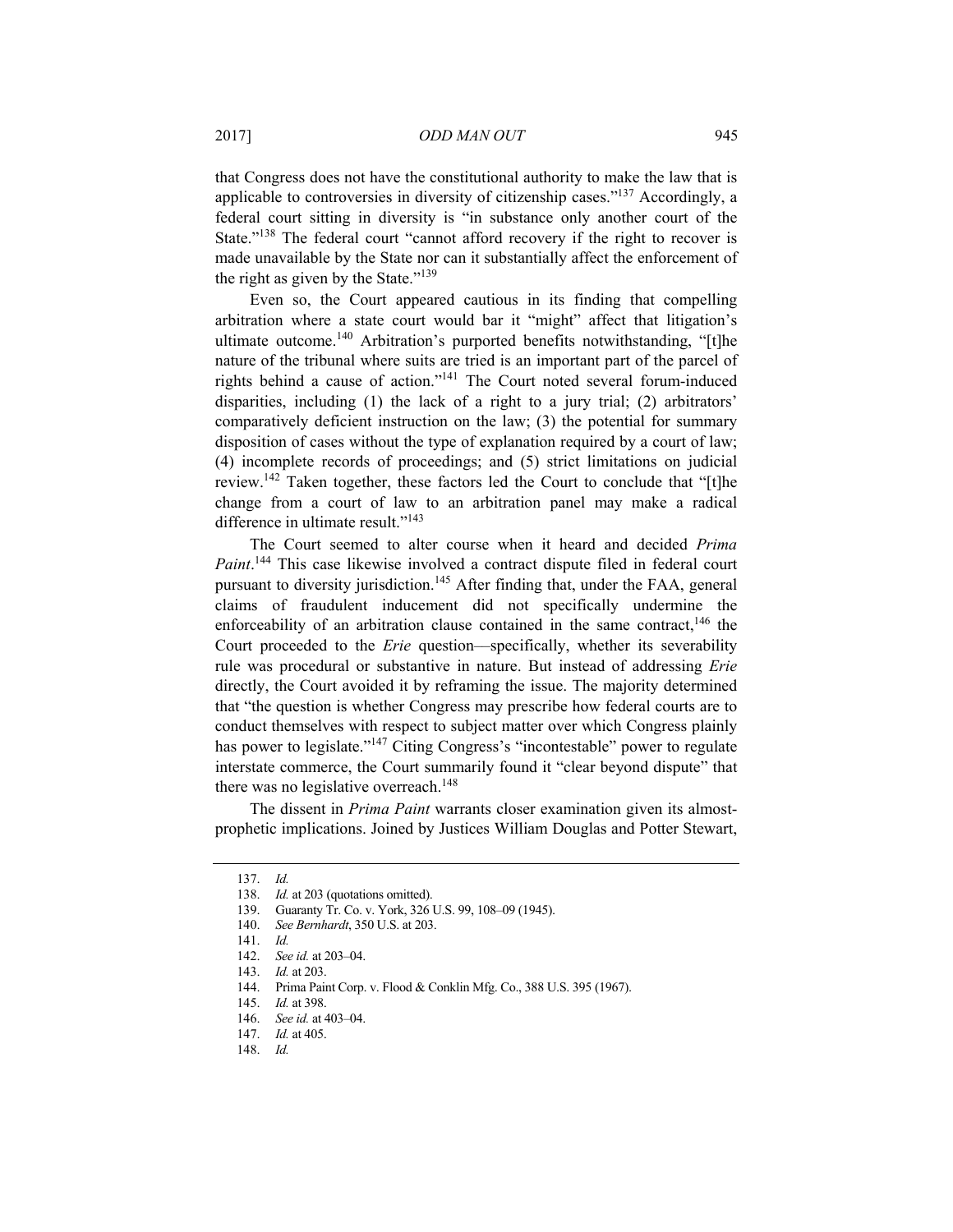Justice Hugo Black opened by questioning the majority's constitutional footing: "I am by no means sure that . . . forcing a person to forgo his opportunity to try his legal issues in the courts where, unlike the situation in arbitration, he may have a jury trial and right to appeal, is not a denial of due process."149 However, he continued, it was the Court's reasoning, not the FAA's intended scope, that needed adjusting. The dissent's key concern was with how far the Court was willing to depart from the FAA's textual and historical parameters to reach its ultimate holding.<sup>150</sup> To Justice Black, "both Congress and the framers of the Act were at great pains to emphasize that nonlawyers designated to adjust and arbitrate factual controversies arising out of valid contracts would not trespass upon the courts' prerogative to decide the legal question of whether any legal contract exists upon which to base an arbitration."151

Justice Black began with a brief overview of the FAA's text and legislative history, both of which cast considerable doubt on the notion that the FAA was thought to permit arbitrators to determine the legal enforceability of the contracts containing the arbitration agreements responsible for their jurisdiction.<sup>152</sup> He then reiterated the due process implications of "submit $[\text{ting}]$ to an arbitrator an issue which will determine his compensation."153 Notwithstanding the specific issues at stake in *Prima Paint*, Justice Black attributed the majority's "statutory mutilation" of the FAA to its failure to address more fully the FAA's *Erie* implications in *Bernhardt*. 154

To Justice Black, the "outcome determinative" focus of *Bernhardt*, which recognized the constitutionally problematic notion of an arbitration agreement enforceable in federal but not state court, "posed a choice of two alternatives" for lower courts.<sup>155</sup> Under the first approach, a court could find that Congress originally passed the FAA pursuant to Congress's pre-*Erie* power to enact general federal law for diversity matters. Courts sitting in diversity would thus be barred from compelling arbitration under the FAA.156 Alternatively, lower courts could find that Congress passed the FAA pursuant to Congress's Commerce Clause powers, thereby avoiding a potential collision with *Bernhardt* and preserving the FAA's continued application to diversity matters.<sup>157</sup>

Although the majority adopted the latter approach, it ventured one arguably unnecessary step further. Rather than limiting itself to holding that the

<sup>149.</sup> *Id.* at 407 (Black, J., dissenting).

<sup>150.</sup> *See id.* at 407–08.

<sup>151.</sup> *Id.* at 408.

<sup>152.</sup> *See id.* at 412–16.

<sup>153.</sup> *Id.* at 416.

<sup>154.</sup> *See id.*

<sup>155.</sup> *Id.* at 417 (citations omitted).

<sup>156.</sup> *See id.*

<sup>157.</sup> *See id.*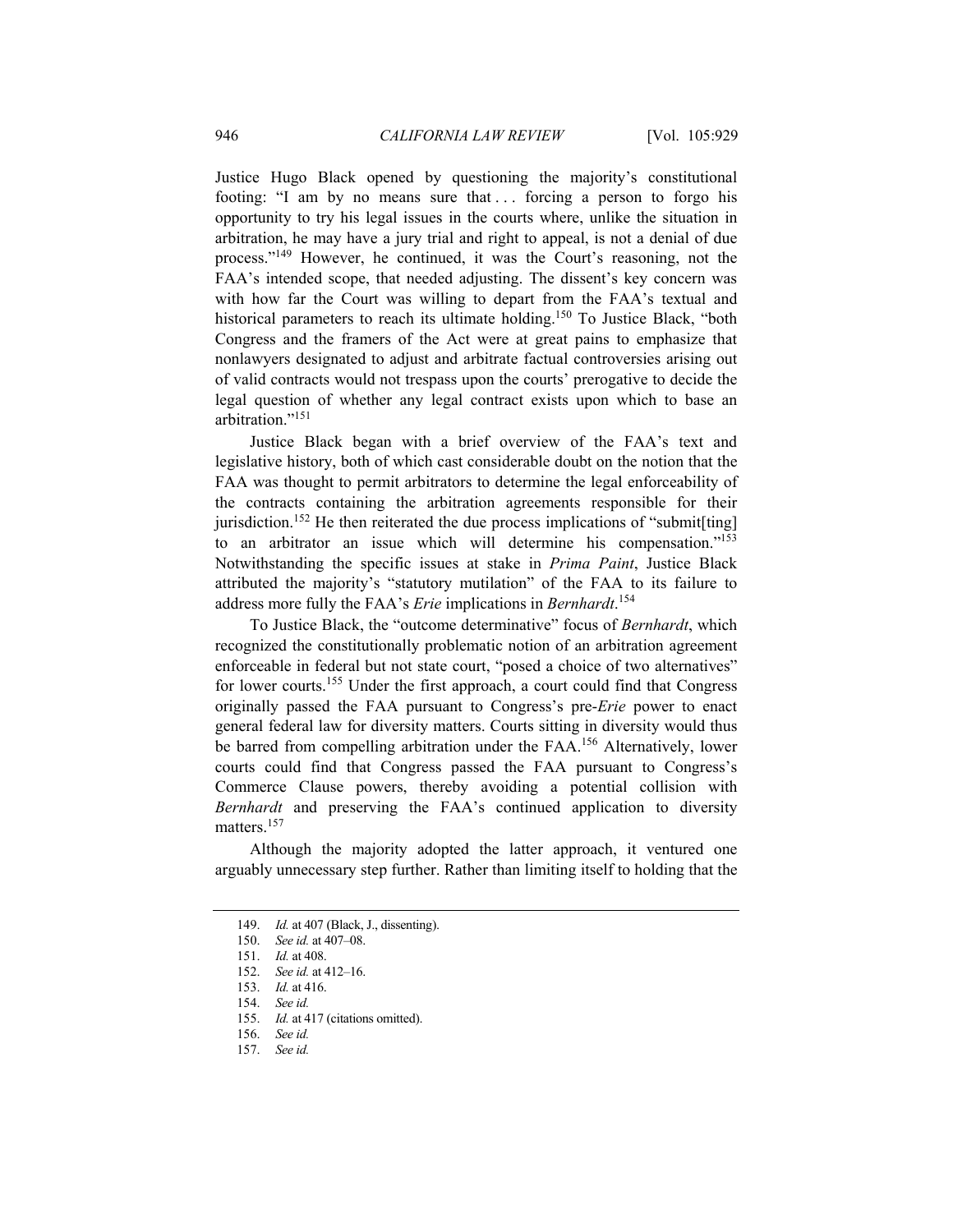Commerce Clause provided an independent basis for the enforcement of arbitration clauses in contracts involving interstate commerce––that is, without reference to *Erie*'s requirement that federal courts sitting in diversity look to the substantive law of the states in which they sit––the Court supplanted *Erie* altogether.158 And it did so all in the name of staying true to the FAA's proarbitration purpose.159 Justice Black explained:

[The Court] is not content to hold that the Act does all that it was intended to do: make arbitration agreements enforceable in federal courts if they are valid and legally existent under state law. The Court holds that the Act gives federal courts the right to fashion federal law, inconsistent with state law, to determine whether an arbitration agreement was made and what it means. Even if Congress intended to create substantive rights by passage of the Act, I am wholly convinced that it did not intend to create such a sweeping body of federal substantive law completely to take away from the States their power to interpret contracts made by their own citizens in their own territory.<sup>160</sup>

It would take another two decades for the Court to adopt its pro-arbitration mantra formally.<sup>161</sup> But to Justice Black, the deed was already done.

# *3. Turning* Erie *on Its Head*

The case that would ultimately enshrine the FAA's "national policy favoring arbitration" was *Southland Corporation v. Keating*. 162 What remained unclear before *Southland* was whether the FAA, as substantive federal law, trumped state contract law. Unlike *Bernhardt* and *Prima Paint*, *Southland* was not brought under federal diversity jurisdiction. Rather, it came pursuant to 28 U.S.C. § 1257(2), which empowered the Supreme Court to review state high court decisions upholding statutes challenged under federal law.<sup>163</sup> The case involved franchisee claims against a franchisor, whose franchise agreement included an arbitration clause covering all disputes.<sup>164</sup>

The Supreme Court of California had held that the franchisee's statutory claims brought under the state's Franchise Investment Law required a judicial forum and thus fell beyond the FAA's reach.<sup>165</sup> Specifically, the statute held that "[a]ny condition, stipulation or provision purporting to bind any person acquiring any franchise to waive compliance with any provision of this law or any rule or order hereunder is void."<sup>166</sup> Accordingly, the California high court

<sup>158.</sup> *See id.* at 420–21.

<sup>159.</sup> *See id.* at 421.

<sup>160.</sup> *Id.* at 422.

<sup>161.</sup> *See infra* Part II.B.3.

 <sup>162. 465</sup> U.S. 1, 10 (1984).

<sup>163.</sup> *See id.* at 6.

See id. at 3-4.

<sup>165.</sup> *See* Keating v. Superior Ct., 31 Cal. 3d 584, 604 (1982).

 <sup>166.</sup> CAL.CORP.CODE § 31512 (West 1977).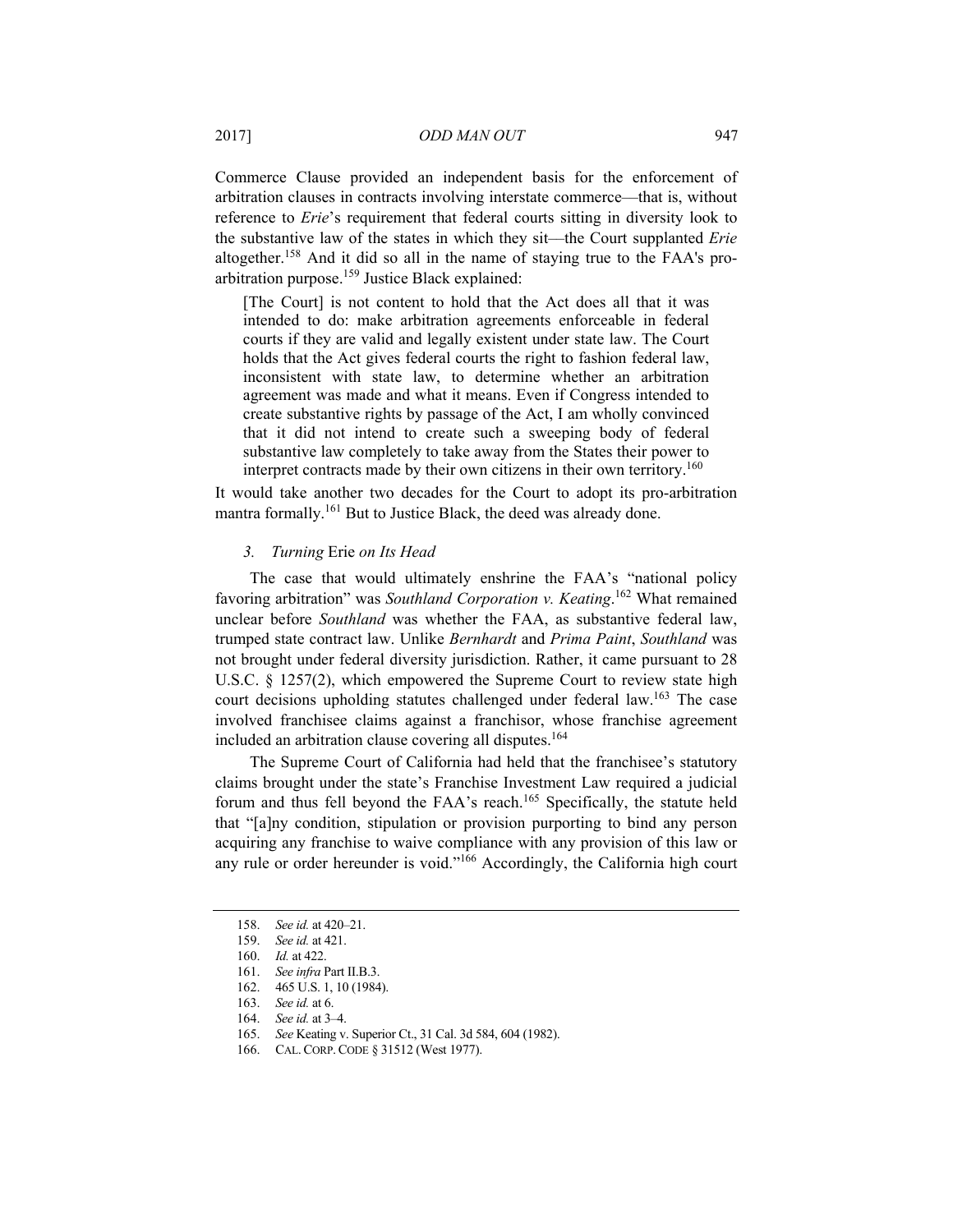recognized that "certain principles of substantive federal law" contained in the FAA transcended typical forum-based limitations.<sup>167</sup> But the court eschewed the invitation to find such principles "so unyielding" that enforcing an arbitration agreement would take precedence over state regulations.168 The California legislature had crafted the regulatory statute deferring such determinations to the judiciary "in conformity with analogous federal policy."169 That difference, the court decided, was enough to avoid a potential FAA conflict.

The Supreme Court of the United States was not convinced. Joined by six other Justices, Chief Justice Warren Burger found that by including section 2 in the FAA, "Congress declared a national policy favoring arbitration and withdrew the power of the states to require a judicial forum for the resolution of claims which the contracting parties agreed to resolve by arbitration."170 The resulting regime placed only two limits on the enforceability of arbitration agreements. First, the FAA only applies to written maritime contracts or contracts "evidencing a transaction involving commerce."171 And second, arbitration agreements are only revocable "upon such grounds as exist at law or in equity for the revocation of any contract."<sup>172</sup> No other limitations apply.<sup>173</sup>

But the majority's subsequent analysis would reveal that even those limitations have limitations. Reiterating the FAA's Commerce Clause footing, and by extension, substantive-law status under *Prima Paint*, the Court began with the irrelevance of contrary state law.174 Now beyond *Erie*'s grasp, the Court made clear that *Prima Paint* was hardly limited to federal courts exercising diversity jurisdiction. By rooting the FAA in the Commerce Clause, the Court did not simply undermine the enforceability of contrary state law in federal diversity matters; rather, it invalidated such law altogether. In fact, the Court credited Justice Black's dissent in *Prima Paint* for warning that legislation made pursuant to the Commerce Clause tended to establish rules that apply with equal force in state and federal courts.<sup>175</sup> The majority likewise cited House Reports to suggest that "Congress had in mind something more than making arbitration agreements enforceable only in the federal courts."176

According to the Chief Justice, the FAA had two objectives. First, the FAA sought to end "the old common-law hostility toward arbitration"<sup>177</sup> by

<sup>167.</sup> *Keating*, 31 Cal. 3d at 604.

<sup>168.</sup> *Id.*

<sup>169.</sup> *Id.*

 <sup>170.</sup> Southland Corp. v. Keating, 465 U.S. 1, 10 (1984).

 <sup>171. 9</sup> U.S.C. § 2 (2012).

<sup>172.</sup> *Id.*

<sup>173.</sup> *See Southland*, 465 U.S. at 11.

<sup>174.</sup> *See id.* at 11–12.

<sup>175.</sup> *See id.* at 12.

<sup>176.</sup> *Id.* at 12–13.

<sup>177.</sup> *Id.* at 14; *accord supra* Part I.A.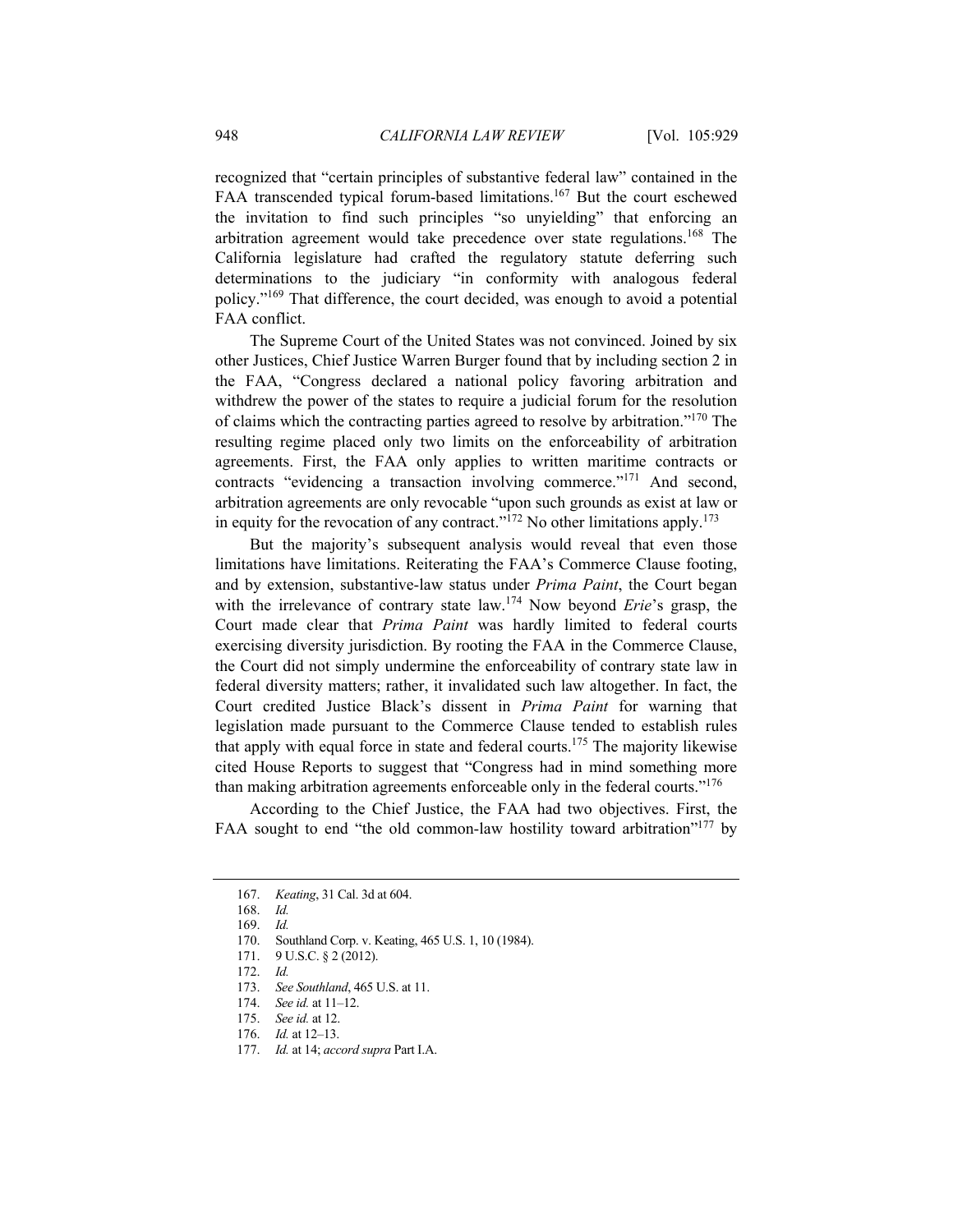according such agreements the same protections as other contractual provisions.178 Second, the FAA ostensibly aimed to address "the failure of state arbitration statutes to mandate enforcement of arbitration agreements."179 A finding against preemption would thus thwart what the majority believed to be the "broad enactment" that Congress had envisioned when it set out to remedy the situation.180 Therefore, given Congress's plenary power over interstate commerce, state laws limiting the enforceability of arbitration clauses ran afoul of the Supremacy Clause.<sup>181</sup>

The FAA raises unique implications absent in the Court's earlier Commerce Clause jurisprudence. To be sure, Congress no doubt enjoys considerable discretion in its regulation of interstate commerce. Ever since the Court decided *Gibbons v. Ogden*182––which the *Southland* majority duly cited—two stalwart principles of constitutional law remain: (1) Congress has broad, albeit limited, regulatory discretion over interstate commerce<sup>183</sup> and  $(2)$ states may not discriminate against interstate commerce.<sup>184</sup> The FAA, while undoubtedly touching a matter that substantially affects interstate commerce, nonetheless raises concerns about state sovereignty by limiting the autonomy of each state to shape its own law of contracts. Aside from its questionable inferences about the FAA's legislative history, the Court's reasoning appears consistent with the longstanding doctrine of deference toward congressional regulation of interstate commerce. Yet the Court has refused to offer an equally robust analysis of the FAA's *Erie* implications. Such avoidance has in turn fashioned a sort of inverse *Erie* doctrine—namely, states may not modify their own substantive law of contracts in a manner that determines the outcome of a motion to compel arbitration.

Dissenting in *Southland*, Justice Sandra Day O'Connor—joined by then-Justice William Rehnquist––sought once more to force *Erie* back into the analysis. Following a recapitulation of the FAA's explicit limitation to federal matters––namely, section 3's reference to proceedings "in any of the courts of the United States" and section 4's requirement that "any United States district court" have an independent subject-matter jurisdiction––Justice O'Connor cut

<sup>178.</sup> *See* H.R.REP. NO. 68-96, at 1 (1924).

<sup>179.</sup> *Southland*, 465 U.S. at 14.

<sup>180.</sup> *Id.* at 14.

<sup>181.</sup> *See id.* at 11–16.

 <sup>182. 22</sup> U.S. (9 Wheat.) 1 (1824).

<sup>183.</sup> *See, e.g.*, United States v. Morrison, 529 U.S. 598 (2000) (invalidating Violence Against Women Act as insufficiently affecting interstate commerce); United States v. Lopez, 514 U.S. 549 (1995) (striking down Gun-Free School Zones Act as exceeding Congress's Commerce Clause authority).

<sup>184.</sup> *See, e.g.*, City of Philadelphia v. New Jersey, 437 U.S. 617 (1978) (invalidating protectionist state statute barring importation of interstate waste); Hunt v. Wash. State Apple Advert. Comm'n, 432 U.S. 333 (1977) (striking down state statute prohibiting display of state grading information on imported apples).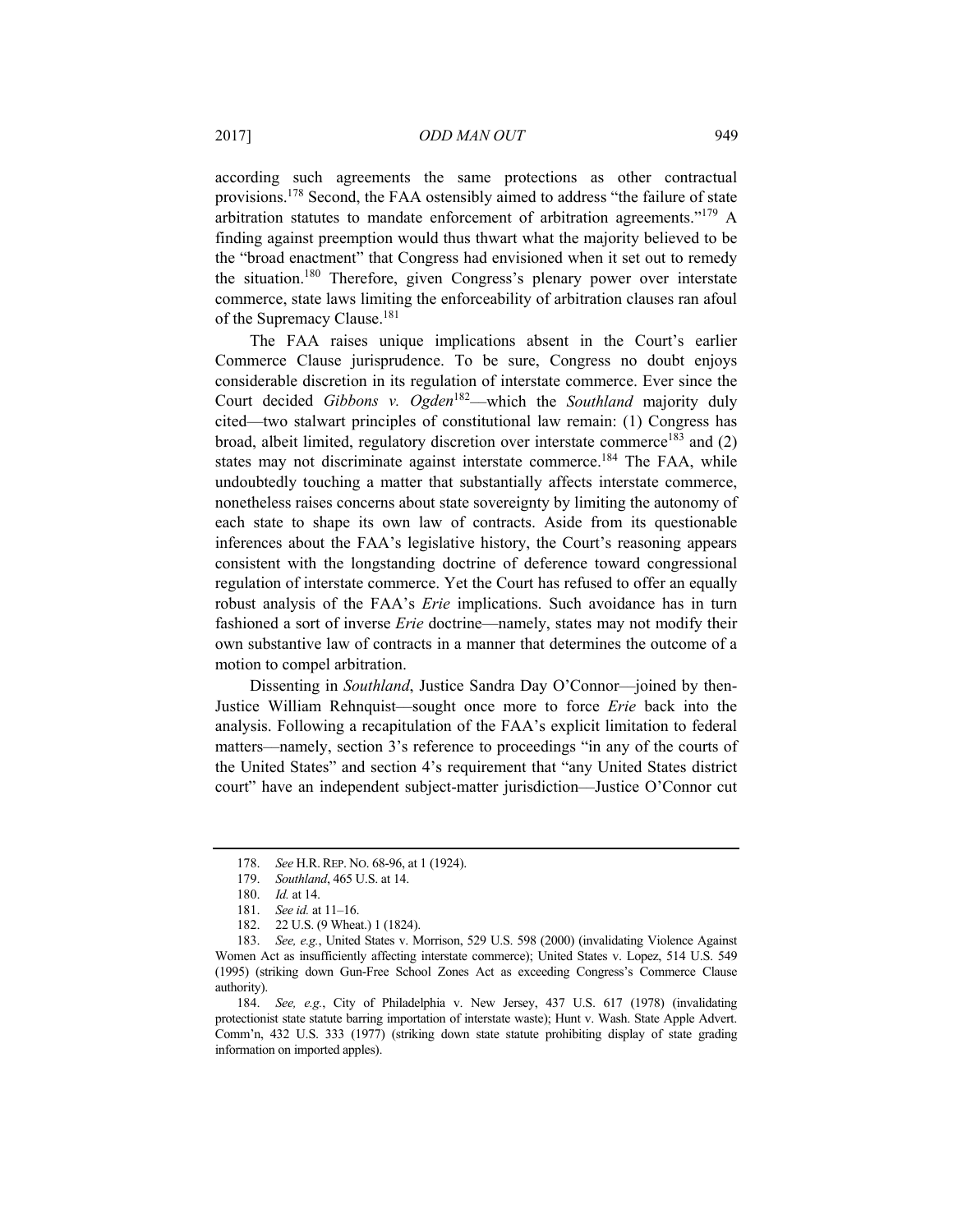to the chase.185 In 1925, Congress thought it was passing the FAA pursuant to "its power to dictate either procedure or 'general federal law' in federal courts."<sup>186</sup> Following *Erie*'s abolition of the federal general common law,<sup>187</sup> the Court tried to recast the FAA as substantive law<sup>188</sup> that was nevertheless controlling in federal *diversity* matters.<sup>189</sup>

Rebutting the majority's view of the legislative history, Justice O'Connor cited extensive legislative discussions of the FAA as "procedural" and passed pursuant to Congress's *Swift*-era<sup>190</sup> power to enact general law to be enforced in federal courts.191 She then returned to an important distinction: *Southland* was litigated in *state* court, beyond the reach of federal procedural rules. Echoing Justice Black's dissent in *Prima Paint*, Justice O'Connor expressed concern that giving the FAA preemptive effect in state courts went too far to preserve the FAA's legislative intent without running afoul of *Erie*'s federalist aims.<sup>192</sup>

Finally, Justice O'Connor took issue with the majority's concerns that allowing state courts to invalidate otherwise enforceable arbitration agreements would encourage forum shopping.<sup>193</sup> Deeming the Court's worries "unfounded," she explained that "the FAA makes the federal courts equally accessible to both parties to a dispute," making forum shopping impossible under her more limited construction.<sup>194</sup> For instance, cases lacking complete diversity would not have access to federal courts in the first place. Meanwhile, complete diversity would afford both parties the option of raising the issue in federal court under section  $4.195$  "Ironically, the FAA was passed specifically to rectify forum-shopping problems created by this Court's decision in *Swift v. Tyson*," Justice O'Connor argued, noting the federal resistance to state arbitration laws that the FAA had aimed to remedy.<sup>196</sup> Far from the standardbearer status that it has since assumed, the FAA was initially meant to be a baseline for the enforcement of arbitration agreements in federal court, not to be a "bludgeon" to a state whose law of contracts might yield some procedural

<sup>185.</sup> *See* Southland Corp. v. Keating, 465 U.S. 1, 22 (1984) (O'Connor, J., dissenting) (internal modifications omitted).

<sup>186.</sup> *Id.* at 23.

<sup>187.</sup> *See* 304 U.S. 64, 78 (1938) ("There is no federal general common law. Congress has no power to declare substantive rules of common law applicable in a State whether they be local in their nature or 'general,' be they commercial law or a part of the law of torts.").

<sup>188.</sup> *See* Bernhardt v. Polygraphic Co., 350 U.S. 198, 202–03 (1956).

<sup>189.</sup> *See* Prima Paint Corp. v. Flood & Conklin Mfg. Co., 388 U.S. 395, 404–05 (1967).

<sup>190.</sup> *See* Swift v. Tyson, 41 U.S. (16 Pet.) 1 (1842) (establishing general federal common law).

<sup>191.</sup> *See* Southland Corp. v. Keating, 465 U.S. 1, 25–29 (1984) (O'Connor, J., dissenting).

<sup>192.</sup> *See id.* at 30.

<sup>193.</sup> *See id.* at 15–16 (majority opinion).

<sup>194.</sup> *Id.* at 33–34 (O'Connor, J., dissenting).

<sup>195.</sup> *Id.* at 34.

<sup>196.</sup> *Id.*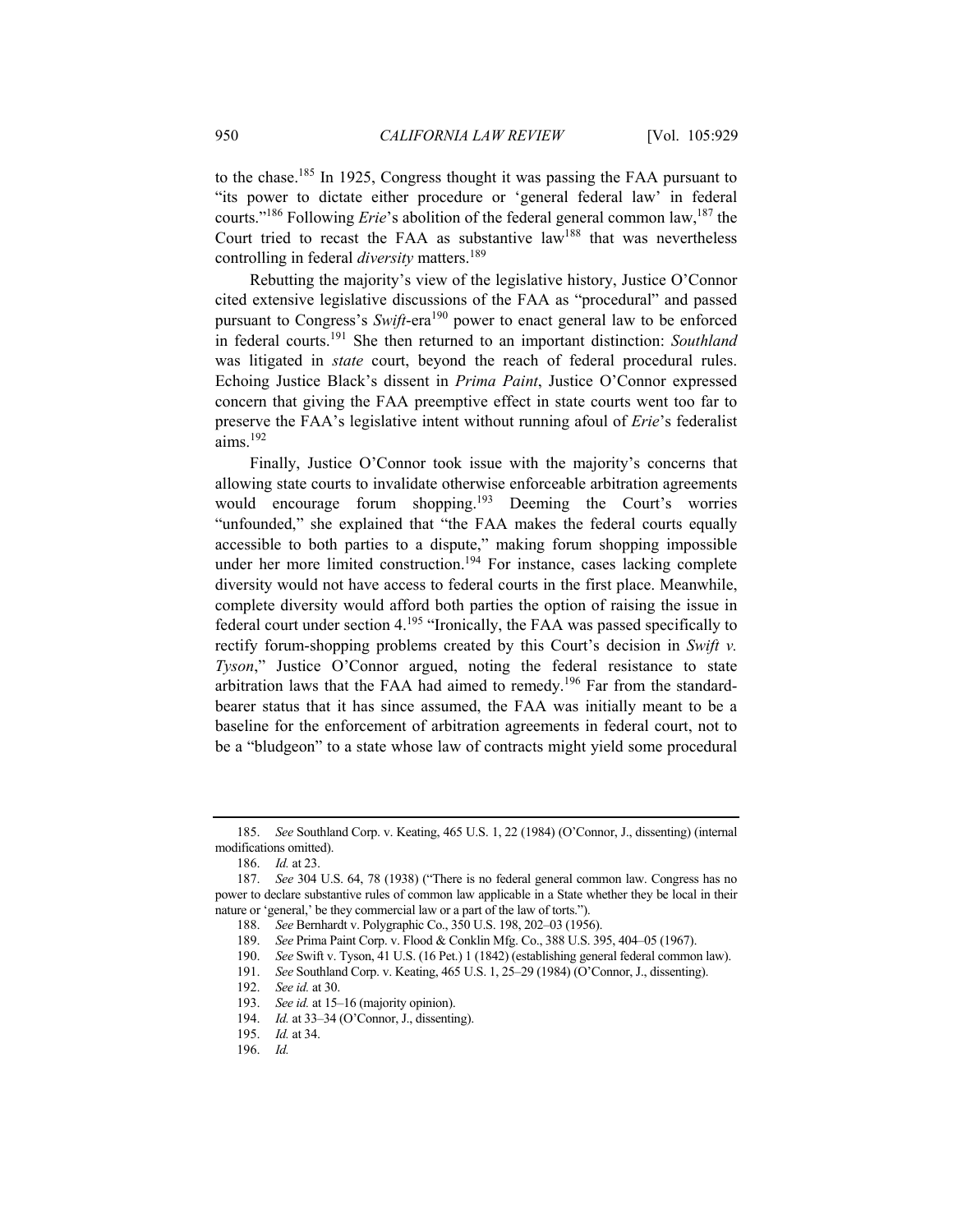variation.197 However, subsequent sections of this Note show how the Court turned a modest legislative fix into system-wide reform.

# *C. Withering Judicial Review*

As the scope of the FAA continues to subsume state law, courts' ability to review arbitration awards likewise continues to wane. This Section proceeds with a brief overview of the relevant statutory provisions, followed by an analysis of their practical application. Section 9 holds that where parties have agreed to be bound by an arbitral award, the court "must" enter a judgment affirming that award "unless the award is vacated, modified, or corrected as prescribed under sections 10 and  $11 \ldots$   $^{198}$  This narrow language suggests that sections 10 and 11 establish the exclusive standards by which such awards are to be reviewed by courts.

Section 10 provides four grounds upon which a court may order an arbitration award vacated and grants the court discretion to order a rehearing of the matter by the arbitrator.<sup>199</sup> A party may seek an order vacating an award:

- 1) where the award was procured by corruption, fraud, or undue means;
- 2) where there was evident partiality or corruption in the arbitrators, or either of them;
- 3) where the arbitrators were guilty of misconduct in refusing to postpone the hearing, upon sufficient cause shown, or in refusing to hear evidence pertinent and material to the controversy; or of any other misbehavior by which the rights of any party have been prejudiced; or
- 4) where the arbitrators exceeded their powers, or so imperfectly executed them that a mutual, final, and definite award upon the subject matter submitted was not made.<sup>200</sup>

Section 11 grants courts the authority to modify or correct arbitration awards.201 Upon application by one of the parties, a district court may modify or correct an award:

- a) Where there was an evident material miscalculation of figures or an evident material mistake in the description of any person, thing, or property referred to in the award.
- b) Where the arbitrators have awarded upon a matter not submitted to them, unless it is a matter not affecting the merits of the decision upon the matter submitted.
- c) Where the award is imperfect in matter of form not affecting

<sup>197.</sup> *See id.* at 34–35.

 <sup>198. 9</sup> U.S.C. § 9 (2012).

<sup>199.</sup> *See id.* § 10.

<sup>200.</sup> *Id.*

<sup>201.</sup> *See id.* § 11.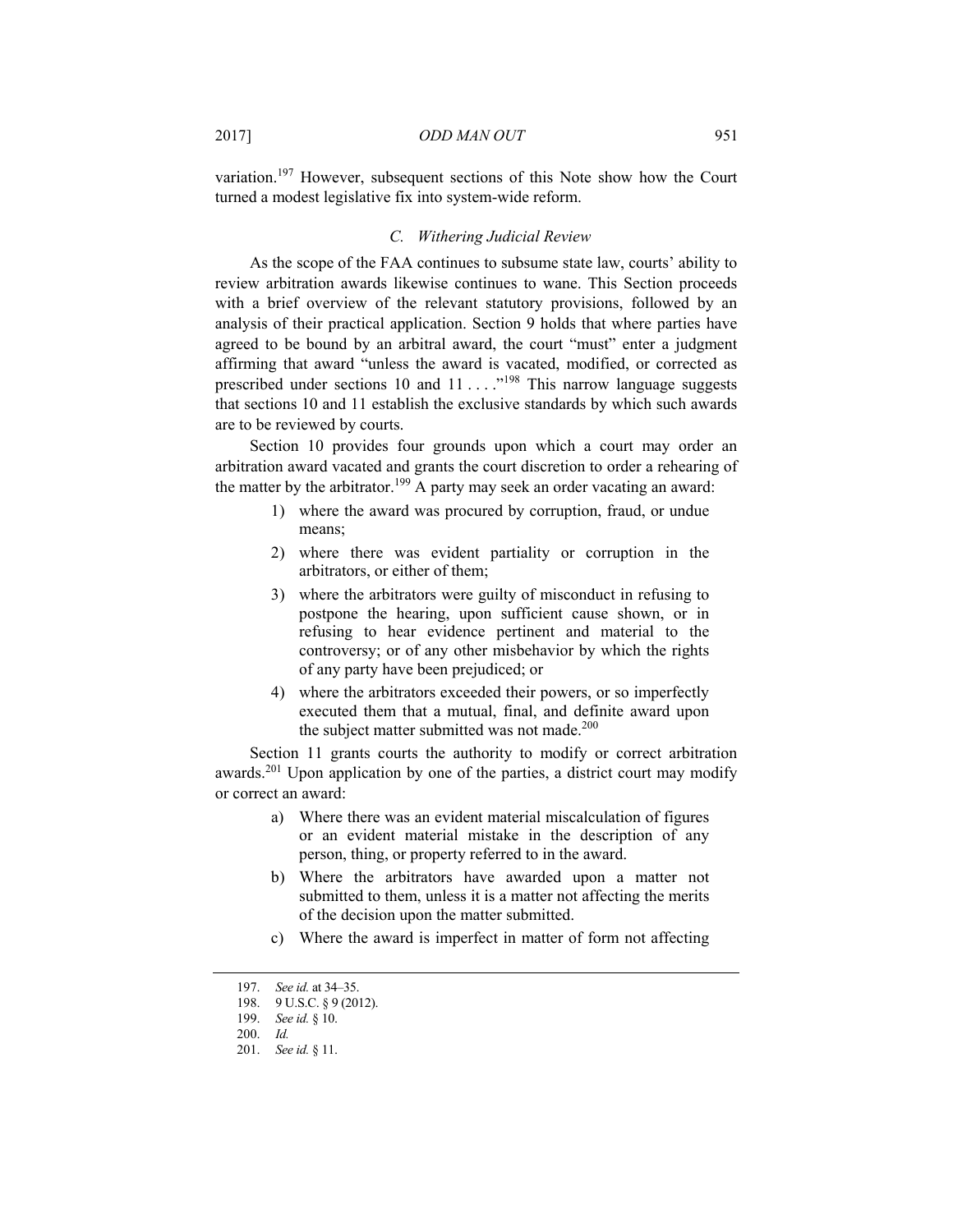# the merits of the controversy.202

These limitations on judicial review have largely withstood the test of time. In 1953, the Supreme Court, in *Wilko v. Swan*, suggested that there might be an additional ground for overturning arbitration awards. <sup>203</sup> But it proved fleeting.

In *Wilko*, a buyer sued a broker for misrepresentation under the Securities Act of 1933. The broker moved to stay the proceedings and compel arbitration by citing a clause in the purchase agreement that stated that the parties would arbitrate future disputes related to the purchase.204 *Wilko* presented a difficult question: Given that the Securities Act made "void" any "condition, stipulation, or provision binding any person acquiring any security to waive compliance with any provision" of the Act, $205$  which statute would have to give way to the other?

In its discussion of these competing statutory interests, the Court noted the "advantageous" provisions of the Securities Act and deplored the idea that those protections would have a "lessened" effect in arbitration.<sup>206</sup> Fearing the "limited" grounds for vacating awards available under the FAA, the Court elaborated in dicta upon the difficulties associated with ensuring the proper arbitration of Securities Act claims:

While it may be true . . . that a failure of the arbitrators to decide in accordance with the provisions of the Securities Act would 'constitute grounds for vacating the award pursuant to section 10 of the [FAA],' that failure would need to be made clearly to appear. In unrestricted submissions . . . the interpretations of law by the arbitrators *in contrast to manifest disregard* are not subject, in the federal courts, to judicial review for error in interpretation.<sup>207</sup>

Although the Court's holding that the arbitration agreement violated the Securities Act's anti-waiver provision<sup>208</sup> was later overturned,<sup>209</sup> a body of law would develop around the *Wilko* dicta's suggestion that arbitration awards are subject to review for "manifest disregard" of the law. By the time the Court finally agreed to examine the legitimacy of this new standard, every circuit in the country had already begun using it to some degree.<sup>210</sup> Even the Supreme

210. *See, e.g.*, Flex-Foot, Inc. v. CRP, Inc., 238 F.3d 1362, 1366 (Fed. Cir. 2001); Williams v. Cigna Fin. Advisors, Inc., 197 F.3d 752, 760–61 (5th Cir. 1999); Remmey v. PaineWebber, Inc., 32 F.3d 143, 149–50 (4th Cir. 1994); Advest, Inc. v. McCarthy, 914 F.2d 6, 10 (1st Cir. 1990); Sargent v. Paine Webber Jackson & Curtis, Inc., 882 F.2d 529, 532–33 (D.C. Cir. 1989); O.R. Secs., Inc. v. Prof'l Planning Assocs., Inc., 857 F.2d 742, 746–48 (11th Cir. 1988); Jenkins v. Prudential-Bache Secs., Inc., 847 F.2d 631, 634 (10th Cir. 1988); Stroh Container Co. v. Delphi Indus., Inc., 783 F.2d 743, 749–50 (8th Cir. 1986); Anaconda Co. v. Dist. Lodge No. 27 of Int'l Ass'n of Machinists &

<sup>202.</sup> *Id.* 346 U.S. 427 (1953).

<sup>204.</sup> *Id.* at 428–29.

 <sup>205. 15</sup> U.S.C. § 77n (2012).

<sup>206.</sup> *Wilko*, 346 U.S. at 435.

<sup>207.</sup> *Id.* at 436–37 (emphasis added).

<sup>208.</sup> *Id.* at 434–35.

<sup>209.</sup> *See* Rodriguez de Quijas v. Shearson/Am. Express, Inc., 490 U.S. 477 (1989).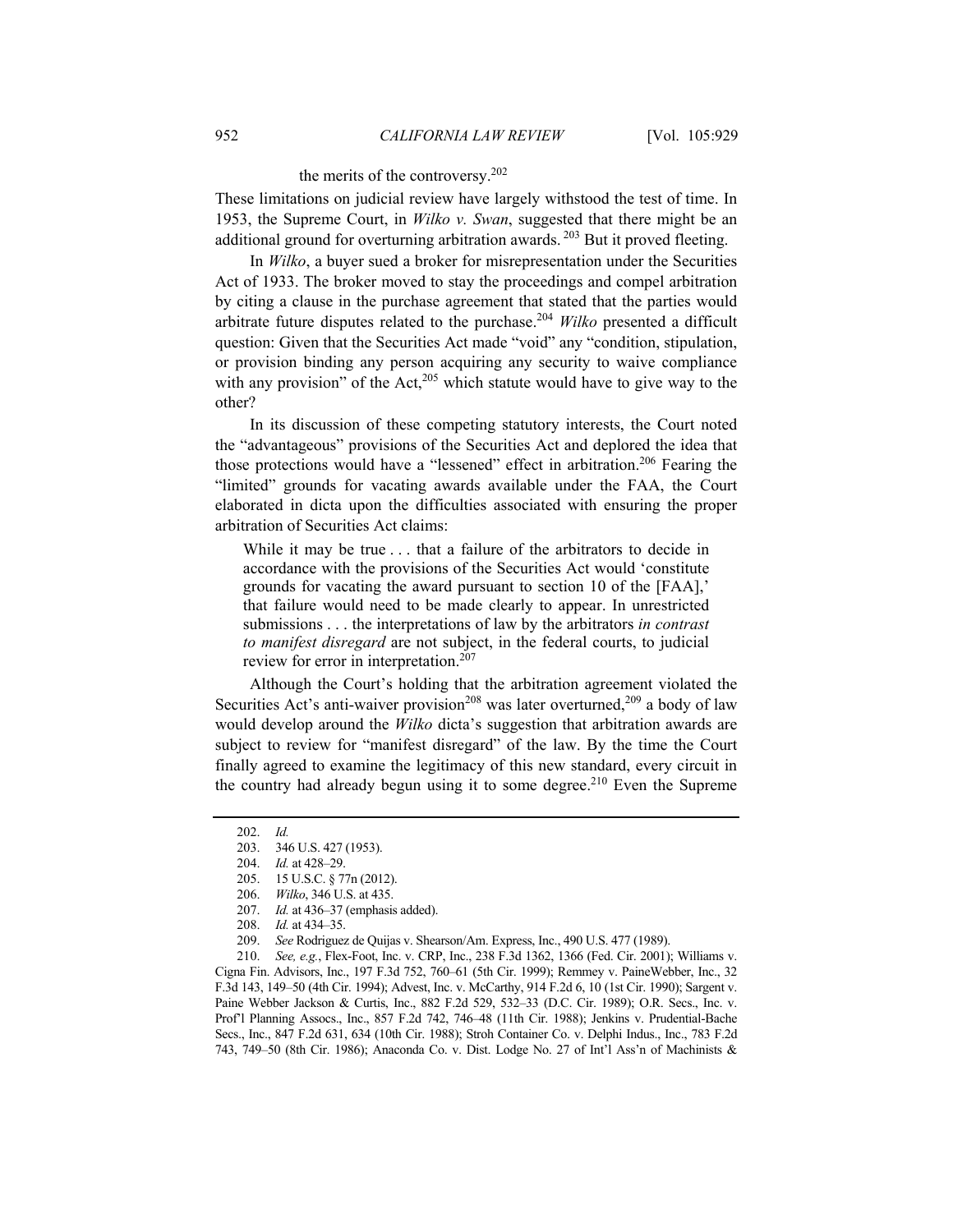Court––albeit via passing mention––appeared to condone the manifest disregard standard more than four decades after *Wilko*. 211 But legitimacy of this standard would soon fall prey to doubt.

The first blow to the manifest disregard standard happened when the Supreme Court decided *Hall Street Associates, LLC v. Mattel, Inc.* in 2008*.* 212 The case involved a landlord-tenant dispute over the terms of a lease.<sup>213</sup> Following a bench trial on one of the claims, the parties proposed––and the trial court approved––that the remaining claim be submitted to arbitration.214 The arbitration agreement included the following language, which the district court entered as an order:

The United States District Court for the District of Oregon may enter judgment upon any award, either by confirming the award or by vacating, modifying or correcting the award. The Court shall vacate, modify or correct any award: (i) where the arbitrator's findings of facts are not supported by substantial evidence, or (ii) where the arbitrator's conclusions of law are erroneous.<sup>215</sup>

Following arbitration, Hall Street moved to vacate the award, arguing that the arbitrator erred by ignoring an applicable state statute.<sup>216</sup> Citing the parties' agreement, as well as the Ninth Circuit's earlier holding that parties were at liberty "to draft a contract that sets rules for arbitration and dictates an alternative standard of review,"217 the district court vacated the arbitrator's award and ordered rehearing, which in turn reversed its initial award.<sup>218</sup> Mattel appealed.

Upon review, the Ninth Circuit concluded that its earlier decision allowing parties to agree upon alternative standards of review had been in error. The panel cited *Kyocera Corp. v. Prudential-Bache Trade Services,*  Inc.,<sup>219</sup> wherein the appellate court had determined that "private parties have no power to determine the rules by which federal courts proceed, especially when Congress has explicitly prescribed those standards."<sup>220</sup> Thus, federal courts

Aerospace Workers, AFL-CIO, 693 F.2d 35, 37–38 (6th Cir. 1982); Nat'l R.R. Passenger Corp. v. Chesapeake & Ohio Ry. Co., 551 F.2d 136, 143–44 (7th Cir. 1977); Ludwig Honold Mfg. Co. v. Fletcher, 405 F.2d 1123, 1127–28 (3d Cir. 1969); San Martine Compania De Navegacion, S.A. v. Saguenay Terminals Ltd., 293 F.2d 796, 801 (9th Cir. 1961); Amicizia Societa Navegazione v. Chilean Nitrate & Iodine Sales Corp., 274 F.2d 805, 808 (2d Cir. 1960).

<sup>211.</sup> *See* First Options of Chi., Inc. v. Kaplan, 514 U.S. 938, 942 (1995) ("[P]arties [are] bound by arbitrator's decision not in manifest disregard of the law.") (internal quotation marks omitted).

 <sup>212. 552</sup> U.S. 576 (2008).

<sup>213.</sup> *Id.* at 579.

<sup>214.</sup> *Id.*

<sup>215.</sup> *Id.* (internal modifications omitted).

<sup>216.</sup> *Id.*

<sup>217.</sup> *Id.* at 580; *see also* LaPine Tech. Corp. v. Kyocera Corp., 130 F.3d 884, 889 (9th Cir. 1997) (affirming parties' ability to contractually bolster the standard of review for arbitral awards).

<sup>218.</sup> *Hall Street*, 552 U.S. at 580.

 <sup>219. 341</sup> F.3d 987 (9th Cir. 2003).

<sup>220.</sup> *Id.* at 1000.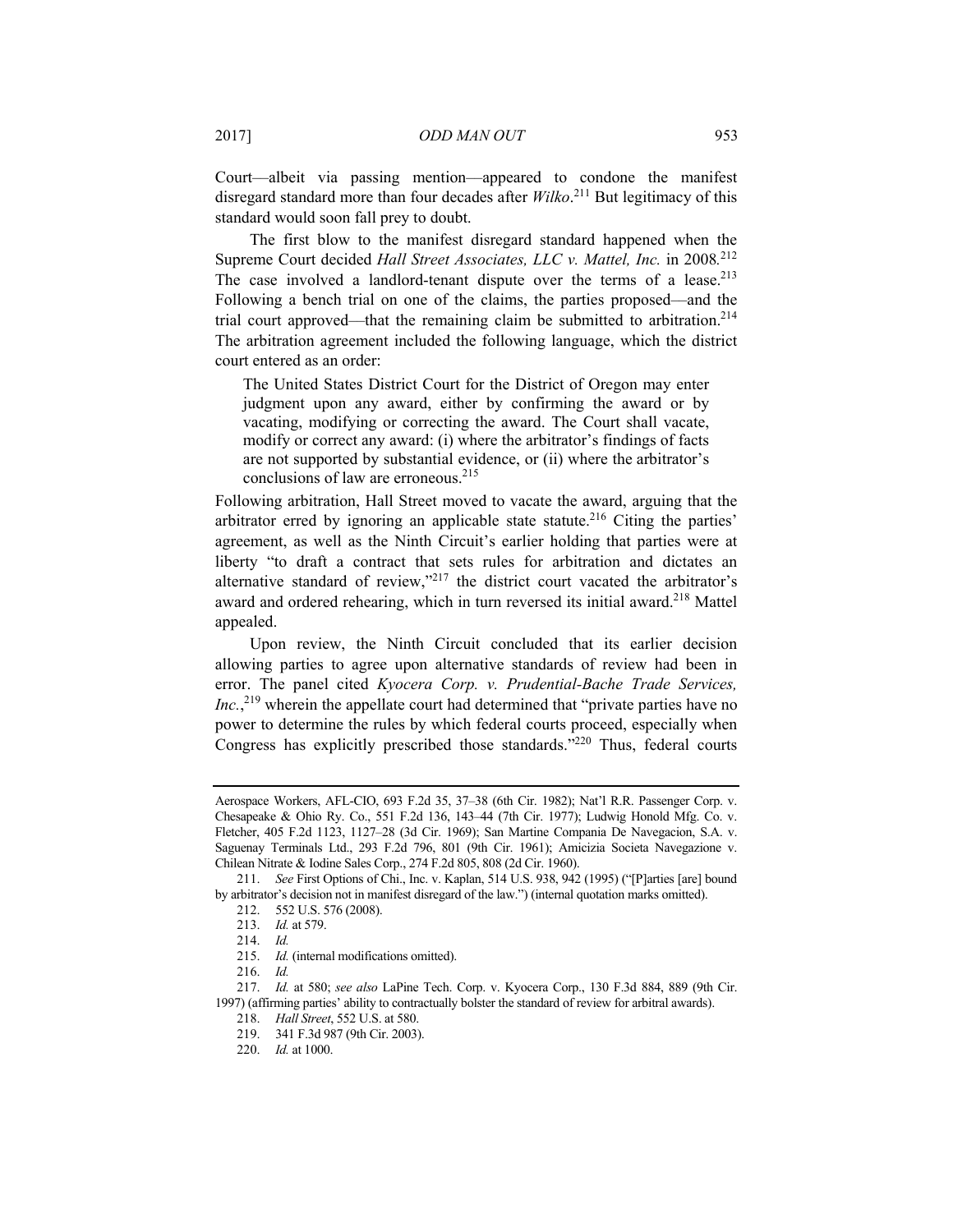must follow the judicial review standards of the FAA "and no others."<sup>221</sup> Applying *Kyocera*'s holding in *Hall Street*, the court held that "the terms of the arbitration controlling the mode of judicial review are unenforceable and severable."<sup>222</sup>

To resolve a circuit split on the issue, the Supreme Court granted *certiorari* in *Hall Street* and adopted the Ninth Circuit's *Kyocera* rationale.223 Right away, the Court addressed the *Wilko* dicta's implicit endorsement of protractible judicial review. But that broad understanding, the Court explained, "was not what *Wilko* decided<sup>[1]"224</sup> Despite the Court's seemingly favorable disposition toward greater judicial review in *Wilko*, "arguable is as far as it goes."225 Justice David Souter offered the following rationale for the Court's reluctance to affirm a more expansive view:

Maybe the term "manifest disregard" was meant to name a new ground for review, but maybe it merely referred to the  $\S$  10 grounds collectively, rather than adding to them. Or, as some courts have thought, "manifest disregard" may have been shorthand for §  $10(a)(3)$  or §  $10(a)(4)$ , the subsections authorizing vacatur when the arbitrators were "guilty of misconduct" or "exceeded their powers."226

The Court then rejected an argument that such a reading of the FAA stood at odds with its limited purpose of placing arbitration agreements on the same plane as other contracts.227 Paying passing homage to the FAA's equalizing mission, the majority nevertheless felt constrained by the statute's text.<sup>228</sup> Sections 10 and 11 were simply incompatible with a contractual right to expand judicial review of arbitration awards $^{229}$  because these sections only provide for vacatur, modification, or correction in the event of "egregious departures from the parties' agreed-upon arbitration[.]"230 To read general evidentiary and legal review into the statute would thus render superfluous the text's apparent "emphasis on extreme arbitral conduct."231 Besides, the Court resolved, section 9's "must grant . . . unless" language "carries no hint of flexibility."232

The FAA's limiting language aside, the Court was careful to note that other avenues of expanded judicial review may still be available: "The FAA is not the only way into court for parties wanting review of arbitration awards: they may contemplate enforcement under state statutory or common law, for

<sup>221.</sup> *Id.*

 <sup>222. 113</sup> Fed. App'x 272, 272–73 (9th Cir. 2004).

<sup>223.</sup> *Hall Street*, 552 U.S. at 586.

<sup>224.</sup> *Id.* at 584.

<sup>225.</sup> *Id.*

<sup>226.</sup> *Id.* at 585 (internal citations omitted).

<sup>227.</sup> *See id.* at 585–86.

<sup>228.</sup> *See id.*

<sup>229.</sup> *See id.* at 586.

<sup>230.</sup> *Id.*

<sup>231.</sup> *Id.*

<sup>232.</sup> *Id.* at 587.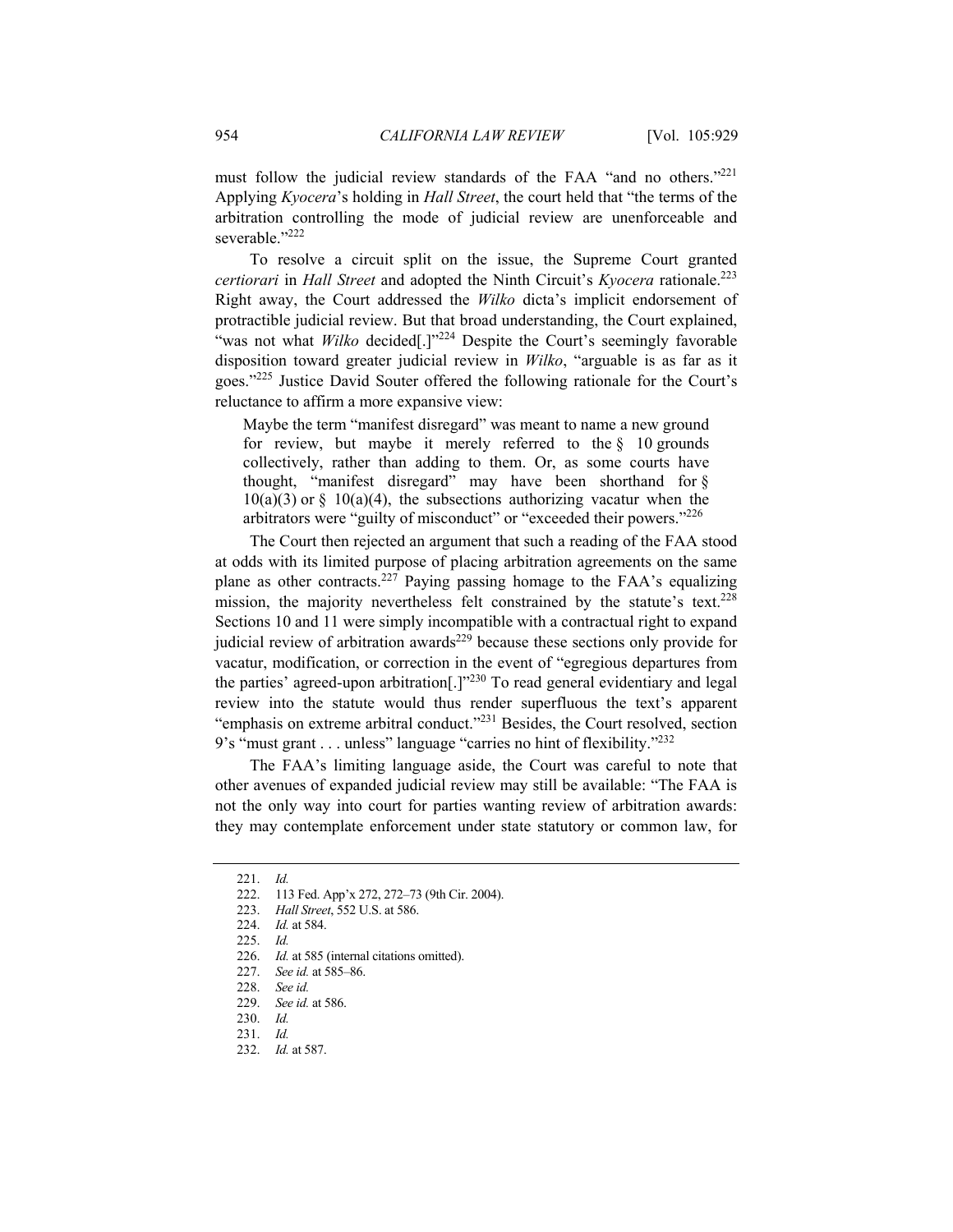example, where judicial review of different scope is arguable.<sup>"233</sup> But this more searching standard of review appears unlikely given the nearly impossible standard the Court has set for escaping the FAA's reach.<sup>234</sup> And when considered alongside the "national policy favoring arbitration with just the limited review needed to maintain arbitration's essential virtue of resolving disputes straightaway,"235 it seems downright impossible.

Although *Hall Street* did not officially overrule the manifest disregard standard, courts ultimately received this message. A few months later, one court explained:

The Supreme Court has made clear that sections 10 and 11 of the FAA provide the exclusive grounds for vacating and modifying an arbitration award. It is also clear from *Hall Street* that parties cannot contractually alter the FAA's grounds for vacating or modifying arbitration awards. In other words, parties cannot contractually agree to expand the scope of judicial review to give courts the power to vacate an arbitration award due to the arbitrator's "manifest disregard of the law" in a proceeding governed by the FAA. *But does this suggest that courts can no longer vacate an arbitration award based on judicially-created grounds such as "manifest disregard of the law"? After Hall Street, this Court believes the answer to that question is yes.* It would be somewhat inconsistent to say that the parties cannot contractually alter the FAA's exclusive grounds for vacating or modifying an arbitration award, but then allow the courts to alter the exclusive grounds by creating extra-statutory bases for vacating or modifying an award. $^{236}$ 

Other courts followed suit.237 Still others maintained that *Hall Street* simply "reconceptualized [the manifest disregard doctrine] as a judicial gloss on the specific grounds for vacatur enumerated in section 10 of the FAA,"<sup>238</sup> thereby preserving the doctrine's legitimacy. Despite the Court's curative aims, *Hall Street* seemed only to resolve one split by creating another.<sup>239</sup> Amidst such

<sup>233.</sup> *Id.* at 590.

<sup>234.</sup> *See supra* Part II.A.2.

<sup>235.</sup> *Hall Street*, 552 U.S. at 588.

 <sup>236.</sup> Prime Therapeutics LLC v. Omnicare, Inc., 555 F. Supp. 2d 993, 999 (D. Minn. 2008) (emphasis added).

<sup>237.</sup> *See, e.g.*, Ramos-Santiago v. United Parcel Serv., 524 F.3d 120, 124 n.3 (1st Cir. 2008) (acknowledging *Hall Street* as invalidating the manifest disregard standard of review); Robert Lewis Rosen Assocs., Ltd. v. Webb, 566 F. Supp. 2d 228, 233 (S.D.N.Y. 2008) (finding that *Hall Street* "undercut the rationale for the Second Circuit's prior adherence to the manifest disregard standard.").

 <sup>238.</sup> Stolt-Nielsen S.A. v. AnimalFeeds Int'l Corp., 548 F.3d 85, 94 (2d Cir. 2008).

 <sup>239.</sup> Brandy M. Wingate & Robert B. Gilbreath, *Review of Arbitration Awards After* Hall Street Associates v. Mattel*: Supreme Court Says "No" to Contractual Expansion . . . and to "Manifest Disregard of the Law"?*, 20 APP. ADVOC. 277, 282 (2008) ("The Court's decision sets the stage for more confusion, and until this issue is resolved, practitioners should keep abreast of how the divergent lines of authority are developing.").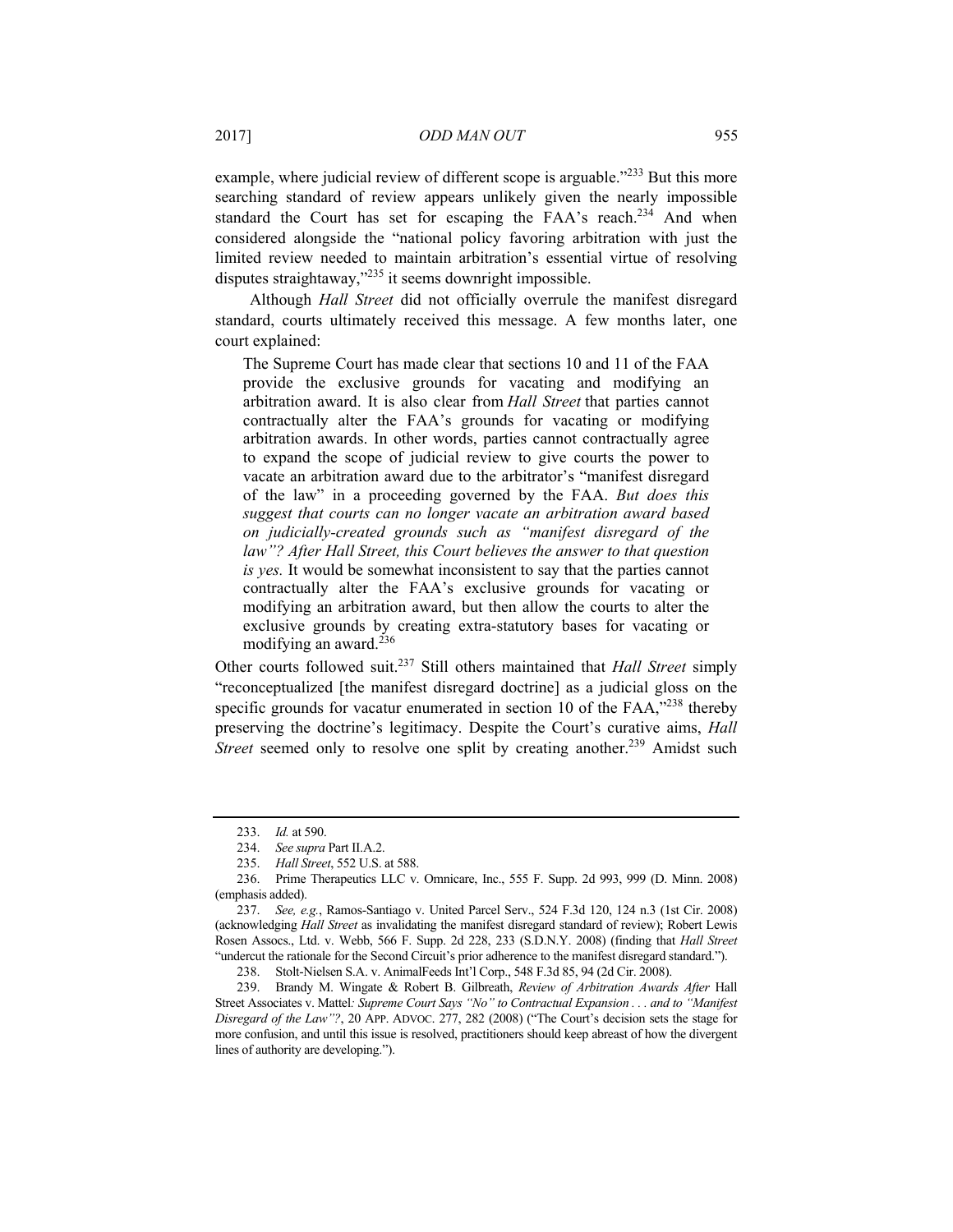confusion, however, there remained one certainty: the federal policy favoring private arbitration and the awards it renders was unquestionable.

#### III.

# THE FAILURE OF PAST CHALLENGES TO FORCED ARBITRATION

Rather than attacking the FAA as an improper delegation of judicial power to a non-Article III body, contemporary resistance to forced arbitration has fallen primarily into one of two categories. The first takes umbrage with arbitration's deprivation of a party's Seventh Amendment right to a civil jury trial.<sup>240</sup> The second attacks the legitimacy of the contract containing the arbitration agreement. This approach raises standard contract defenses as a basis for non-enforcement. In the interest of brevity, this Note addresses only the defense of unconscionability. Both arguments, however, crumble beneath the FAA's super-legal weight.

## *A. The Seventh Amendment*

To understand the futility of Seventh Amendment challenges to forced arbitration, it is important first to consider the Amendment's text and construction. The Amendment provides that "[i]n Suits at common law, where the value in controversy shall exceed twenty dollars, the right of trial by jury shall be preserved."<sup>241</sup> A Seventh Amendment challenge thus seems fitting. The Supreme Court has repeatedly acknowledged the integral function that juries serve in the American legal system.<sup>242</sup> As Justice Story put it, "The trial by jury is justly dear to the American people. It has always been an object of deep interest and solicitude, and every encroachment upon it has been watched with great jealousy."<sup>243</sup> Nevertheless, even the Seventh Amendment has proven no match for the FAA.

To be sure, the right to a jury trial has never been construed as extending to all cases litigated in the United States. Jury trials are not required in civil actions brought in state court.<sup>244</sup> Nor do all federal civil suits fall within its ambit. Only those federal claims made "at common law" whose value exceeds

<sup>240.</sup> *See* U.S. CONST. amend. VII.

<sup>241.</sup> *Id.*

<sup>242.</sup> *See* Chauffers, Teamsters & Helpers, Local No. 391 v. Terry, 494 U.S. 558, 565 (1990) ("Since the merger of the systems of law and equity, this Court has carefully preserved the right to trial by jury where legal rights are at stake." (citation omitted)); United States v. Wood, 299 U.S. 123, 142 (1936) ("We have frequently adverted to the firm place which the jury as a fact-finding body holds in our history and jurisprudence."); Dimick v. Schiedt, 293 U.S. 474, 486 (1935) ("Maintenance of the jury as a fact-finding body is of such importance and occupies so firm a place in our history and jurisprudence that any seeming curtailment of the right to a jury trial should be scrutinized with the utmost care.").

 <sup>243.</sup> Parsons v. Bedford, 28 U.S. (3 Pet.) 433, 446 (1830).

 <sup>244.</sup> Hardware Dealers Mut. Fire Ins. Co. of Wis. v. Glidden Co., 284 U.S. 151, 158 (1931) ("The Fourteenth Amendment neither implies that all trials must be by jury, nor guarantees any particular form or method of state procedure.").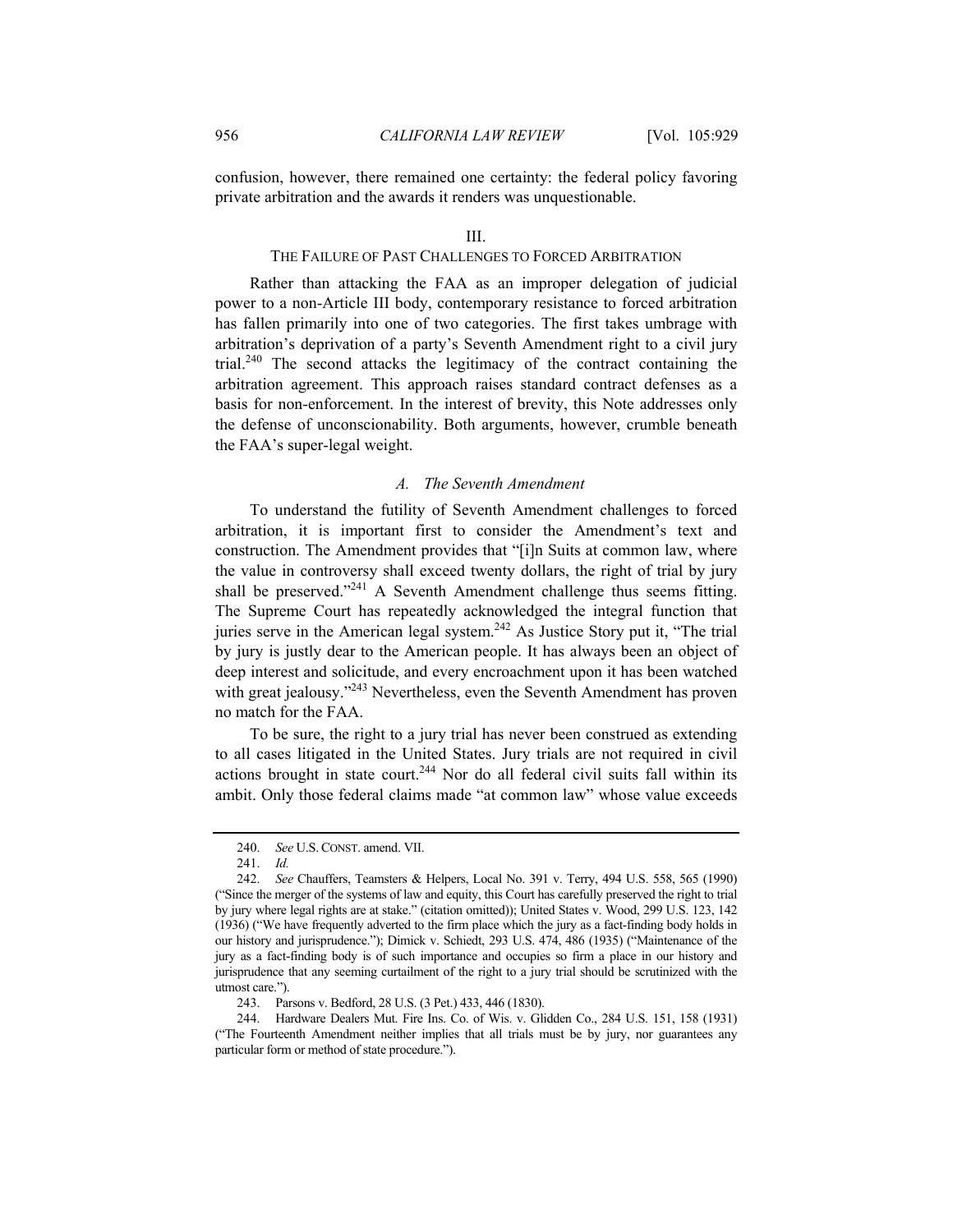twenty dollars qualify.<sup>245</sup> Ascertaining the Seventh Amendment's applicability to a given claim requires a historical assessment of whether the claim at issue would have required a jury trial in the eighteenth century.<sup>246</sup> For those claims more closely resembling cases at equity or admiralty, no jury trial is required.<sup>247</sup> Because jury trials were only "customary in suits brought in English *law* courts," only those claims best suited to eighteenth century courts of law require a jury trial.<sup>248</sup>

To assess a contemporary claim's proper classification under the Seventh Amendment, two factors come into play: "the nature of the action and of the remedy sought."249 The first prong asks in which court, law or equity, the instant claim would have been brought had the merger of law and equity courts never occurred.250 If law, the court must determine whether the requested remedy is consistent with eighteenth century England's conception of legal remedies.251 Assuming the claim at issue satisfies both prongs, waiver of the jury trial right is subject to strict legal controls.

Because of its fundamental nature, "every reasonable presumption against waiver" must be entertained when a defendant claims that the plaintiff has waived her right to a jury trial.<sup>252</sup> This presumption applies with undiminished force in the contractual context.253 According to the Supreme Court, "[w]aivers of constitutional rights not only must be voluntary but must be knowing, intelligent acts done with sufficient awareness of the relevant circumstances and likely consequences."254 Notwithstanding the robust doctrine that has come to guard against the encroachment of invalid jury trial waivers, $255$  courts are loath to invoke it in the context of arbitration agreements, electing to maintain their validity notwithstanding many arbitration clauses' non-compliance with traditional waiver requirements.<sup>256</sup>

This is hardly surprising. As discussed above, the FAA has achieved distinguished standing in the world of contract law. Arbitration's "favored" status has thus resulted in a steady diminution of traditional contract defenses that has marched lockstep with the continued expansion of what are considered

<sup>245.</sup> *See* U.S. CONST. amend. VII.

<sup>246.</sup> *See* Tull v. United States, 481 U.S. 412, 417 (1987).

<sup>247.</sup> *See id.*

<sup>248.</sup> *See id.*

<sup>249.</sup> *Id.*

<sup>250.</sup> *See id.*

<sup>251.</sup> *See id.*

 <sup>252.</sup> Aetna Ins. Co. v. Kennedy, 301 U.S. 389, 393 (1937).

<sup>253.</sup> *See* Jean R. Sternlight, *Mandatory Binding Arbitration and the Demise of the Seventh Amendment Right to a Jury Trial*, 16 OHIO ST.J. DISP. RESOL. 669, 677 (2001) (collecting cases).

 <sup>254.</sup> Brady v. United States, 397 U.S. 742, 748 (1970).

<sup>255.</sup> *But see* D.H. Overmyer Co. v. Frick Co., 405 U.S. 174, 185–86 (1972) (suggesting that the waiver standard for civil constitutional rights may be different from the stricter criminal constitutional rights waiver standard).

<sup>256.</sup> *See* Sternlight, *supra* note 253, at 695–98.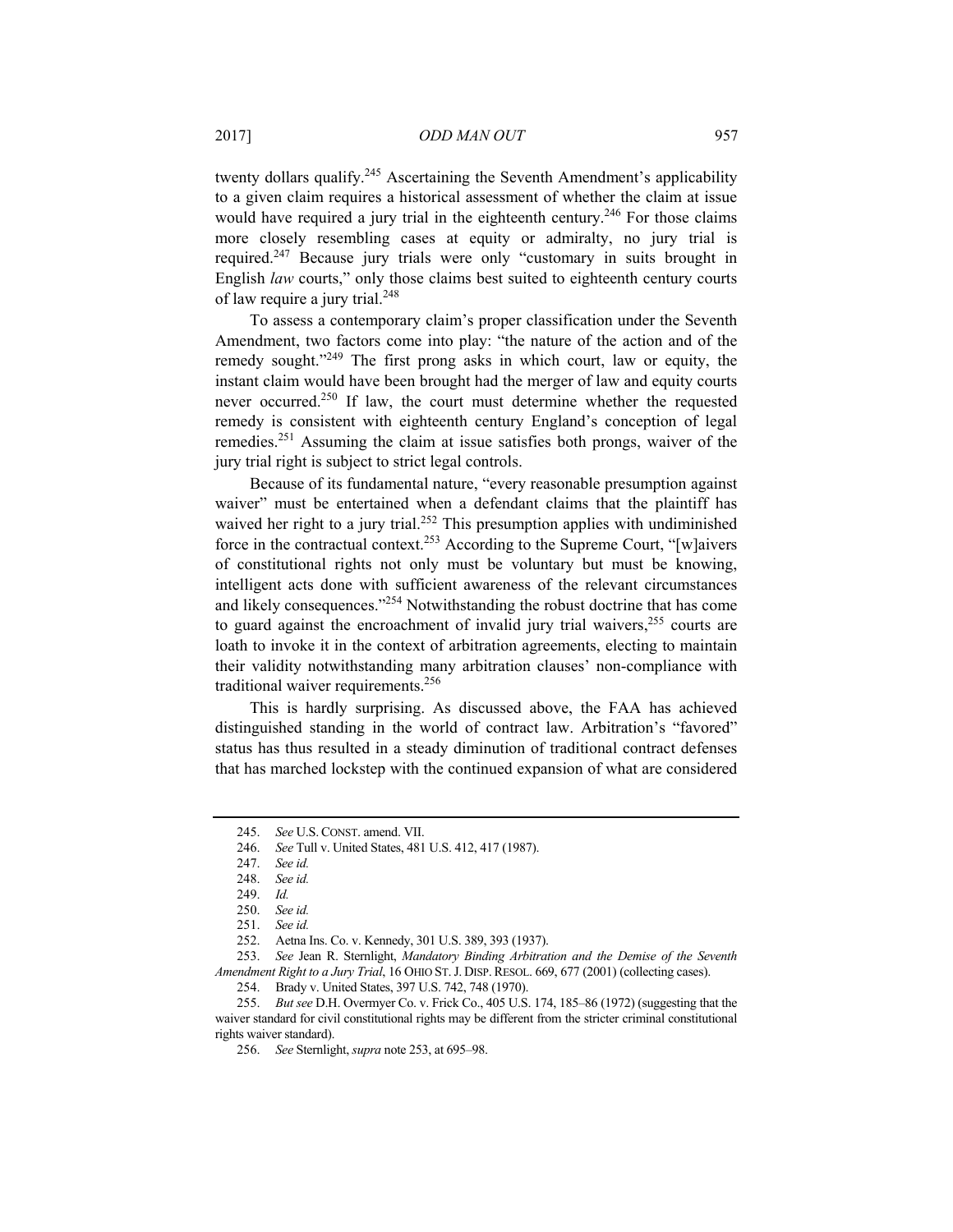arbitrable disputes.<sup>257</sup> Instead of the typical waiver standard that presumes an absence of waiver, $258$  the Court has made clear that if there is an agreement to arbitrate, "the party should be held to it unless Congress itself has evinced an intention to preclude a waiver of judicial remedies for the statutory rights at issue."259

Under this special framework, the party challenging the claim's arbitrability bears the burden of proving such intent.260 The Court has held that congressional intent can be ascertained via three means: the text of the statute, its legislative history, or the presence of an "inherent conflict" between arbitration and the statute's "underlying purposes."261 However, even this inquiry must be conducted "with a healthy regard for the federal policy favoring arbitration."<sup>262</sup> With a strong incentive to clear courts' dockets, such a pro-arbitration policy has left most statutes lacking the requisite congressional intent to deny arbitrability.<sup>263</sup> What remains, critics mourn, is a Seventh Amendment jury trial right stripped of its original potency.<sup>264</sup>

Indeed, the Court's analytical maneuvering around traditional waiver principles does not resolve the larger concerns, both legal and social, with binding arbitration. Even if jury trial waivers were subject to traditional strictures, potential victims of FAA overreach remain. After all, not all litigation is subject to the Seventh Amendment.<sup>265</sup> For instance, if Article III permits the adjudication of a matter by an administrative agency or some other non-Article III body, there is no "independent bar" under the Seventh Amendment to prevent fact-finding by these juryless bodies.<sup>266</sup> This longstanding limitation leaves innumerable claimants vulnerable to the "farreaching power play"<sup>267</sup> of forced arbitration irrespective of the Seventh Amendment's contemporary vitality. Further, the Seventh Amendment has

<sup>257.</sup> *See id.* at 696–98.

<sup>258.</sup> *See* Aetna Ins. Co. v. Kennedy, 301 U.S. 389, 393 (1937).

 <sup>259.</sup> Mitsubishi Motors Corp. v. Soler Chrysler-Plymouth, Inc., 473 U.S. 614, 628 (1985).

<sup>260.</sup> *See* Gilmer v. Interstate/Johnson Lane Corp., 500 U.S. 20, 26 (1991).

<sup>261.</sup> *See id.*

<sup>262.</sup> *See id.*

<sup>263.</sup> *See* Vicki Zick, *Reshaping the Constitution to Meet the Practical Needs of the Day: The Judicial Preference for Binding Arbitration*, 82 MARQ. L.REV. 247, 272–73 (1999).

<sup>264.</sup> *See id.* (noting the contemporary "low state of importance" that has come to define the Seventh Amendment as the Court's concerns with judicial economy have come to re-shape the jury trial right as a burdensome nuisance rather than a guardian of personal liberty).

<sup>265.</sup> *See* Granfinanciera, S.A. v. Nordberg, 492 U.S. 33, 53–54 (1989) ("[The Seventh Amendment only applies where] the cause of action is *legal in nature*." (emphasis added)).

<sup>266.</sup> *Id.*; *accord* Atlas Roofing Co. v. Occupational Safety & Health Review Comm'n, 430 U.S. 442, 460–61 (1977).

 <sup>267.</sup> Jessica Silver-Greenberg & Robert Gebeloff, *Arbitration Everywhere, Stacking the Deck of Justice*, N.Y. TIMES (Oct. 31, 2015), http://www.nytimes.com/2015/11/01/business/dealbook/arbitration-everywhere-stacking-the-deck-ofjustice.html [https://perma.cc/K8KN-C2QU].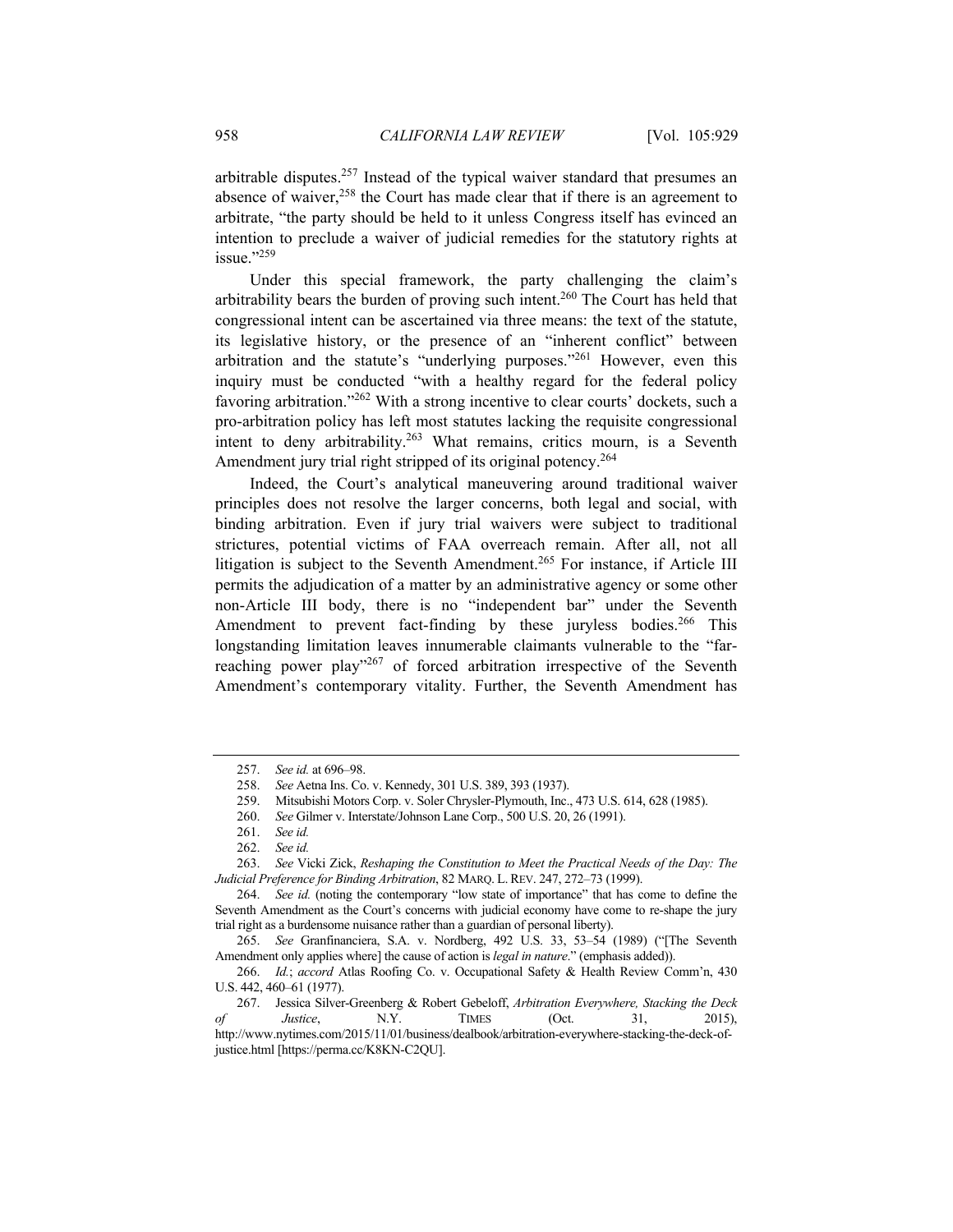never been incorporated into the Fourteenth Amendment, and thus provides little assistance to those bringing state law claims.<sup>268</sup>

Moreover––and more important to the focus of this Note––beginning with Seventh Amendment analysis implicitly presumes the FAA's constitutional legitimacy. But this presumption is not well-established. As Professor Perlstadt explains:

While there has been some scholarly debate over how to reconcile arbitration with the Seventh Amendment's right to a jury, the Seventh Amendment question is rendered moot by the potential Article III problem. The Seventh Amendment does not apply to adjudications before non-Article III tribunals, and thus, determining whether the FAA is consistent with Article III makes the Seventh Amendment inquiry unnecessary. If private arbitration under the FAA violates Article III, it is irrelevant whether it also violates the Seventh Amendment; conversely, if private arbitration under the FAA may proceed despite its non-Article III status, the Seventh Amendment is simply not implicated. In addition, given that the vast majority of federal cases are resolved by dispositive motion prior to ever reaching a jury, the practical significance of protecting a Seventh Amendment right to a jury seems dwarfed by the importance of protecting access to an Article III tribunal.<sup>269</sup>

Of course, this Note is sympathetic to the criticism of the FAA's erosion of the constitutional right to trial by jury, and the longstanding doctrine of waiver that should accompany it. But the Seventh Amendment has proven neither an anesthetic nor an antidote.

#### *B. Unconscionability*

State law contract defenses have proven similarly ineffective. Consider, for example, the defense of unconscionability. The FAA's "savings clause" allows courts to find arbitration agreements unenforceable "upon such grounds as exist at law or in equity for the revocation of any contract."<sup>270</sup> While this clause enables courts to invalidate arbitration clauses for "generally applicable contract defenses, such as fraud, duress, or unconscionability," the Supreme Court has held that the FAA preempts state law defenses that apply only to arbitration provisions.271 The Court's decision in *AT&T Mobility LLC v. Concepcion*<sup>272</sup> is illustrative of this difference-lacking distinction.

*Concepcion* involved a contract dispute about a cellphone agreement under California law.273 When the subscribers filed suit, the provider moved to

 <sup>268.</sup> However, most states have included similar jury trial guarantees in their own constitutions.

 <sup>269.</sup> Perlstadt, *supra* note 16, at 208–09 (citations omitted).

 <sup>270. 9</sup> U.S.C. § 2 (2012).

 <sup>271.</sup> Doctor's Assocs., Inc. v. Casarotto, 517 U.S. 681, 687 (1996).

 <sup>272. 563</sup> U.S. 333 (2011).

<sup>273.</sup> *See id.* at 336–37.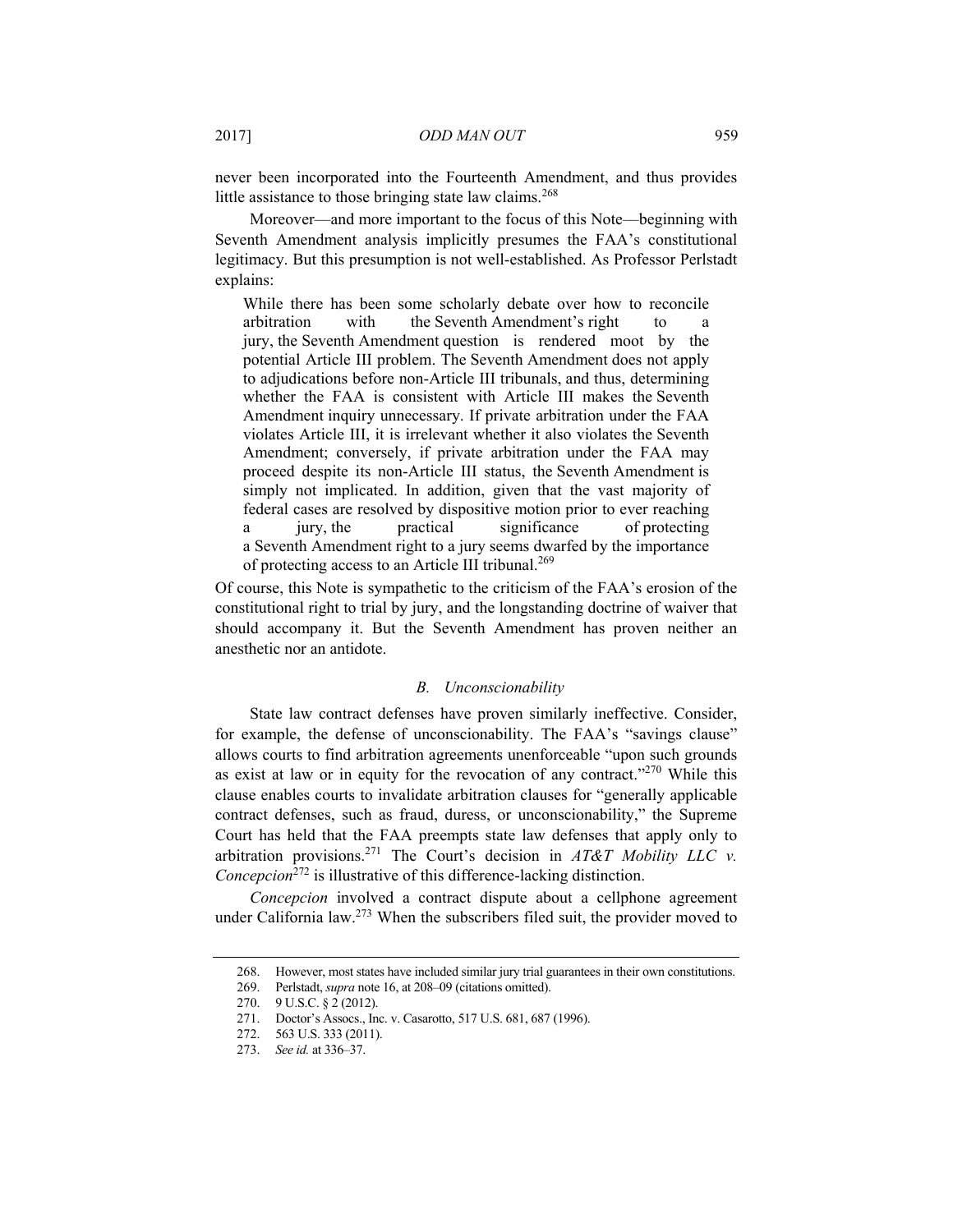compel arbitration pursuant to an arbitration clause.<sup>274</sup> The clause required that all claims be brought in the claimants' individual capacities, "not as a plaintiff or class member in any purported class or representative proceeding."275 The plaintiffs opposed the motion, arguing that the arbitration clause was unconscionable under California law because of its class waiver.<sup>276</sup>

The state unconscionability rule, announced in *Discover Bank v. Superior Court*, 277 held that class waivers in consumer contracts of adhesion are unconscionable and should not be enforced under certain circumstances.<sup>278</sup> In *Discover Bank*, those circumstances included a party's use of superior bargaining power to enact "a scheme to deliberately cheat large numbers of consumers out of individually small sums of money."279 Because the scheme effectively sought to shield the defendant from liability for its own harmful conduct, the California Supreme Court deemed it unconscionable.<sup>280</sup>

However, the Supreme Court framed the so-called *Discover Bank* rule more categorically in *Concepcion*. Justice Antonin Scalia described the rule as "classifying most collective-*arbitration* waivers in consumer contracts as unconscionable" and warned that state courts were "frequently appl[ying] this rule to find arbitration agreements unconscionable."<sup>281</sup> From there, the Court had little difficulty invalidating *Discover Bank* as a "defense<sup>[]</sup> that appl[ies] only to arbitration or that derive[s] [its] meaning from the fact that an agreement to arbitrate is at issue."282

The Court did not seem concerned that *Discover Bank* was decided pursuant to a broader state law governing unconscionability.283 Nor was it swayed by California's longstanding prohibition against class waivers (both in litigation and in arbitration), which seemed to undermine any contention that such a rule applied uniquely to arbitration clauses.<sup>284</sup> Instead, the majority reasoned that "the inquiry becomes more complex when a doctrine normally thought to be generally applicable, such as duress or, as relevant here, unconscionability, is alleged to have been applied in a fashion that disfavors arbitration."285 The Court said *Discover Bank* was akin to a categorical finding that consumer arbitration agreements lacking a provision for judicially

<sup>274.</sup> *Id.* at 337–38.

<sup>275.</sup> *Id.* at 336.

<sup>276.</sup> *Id.* at 337–38.

 <sup>277. 113</sup> P.3d 1100 (Cal. 2005).

<sup>278.</sup> *See id.* at 1110.

<sup>279.</sup> *Id.*

<sup>280.</sup> *Id.*

<sup>281.</sup> *Concepcion*, 563 U.S. at 340 (emphasis added).

<sup>282.</sup> *Id.* at 339.

<sup>283</sup>*. See id.* at 340 (explaining the two-fold test of unconscionability "framework" upon which *Discover Bank* was decided).

<sup>284.</sup> *See id.* at 341.

<sup>285.</sup> *Id.*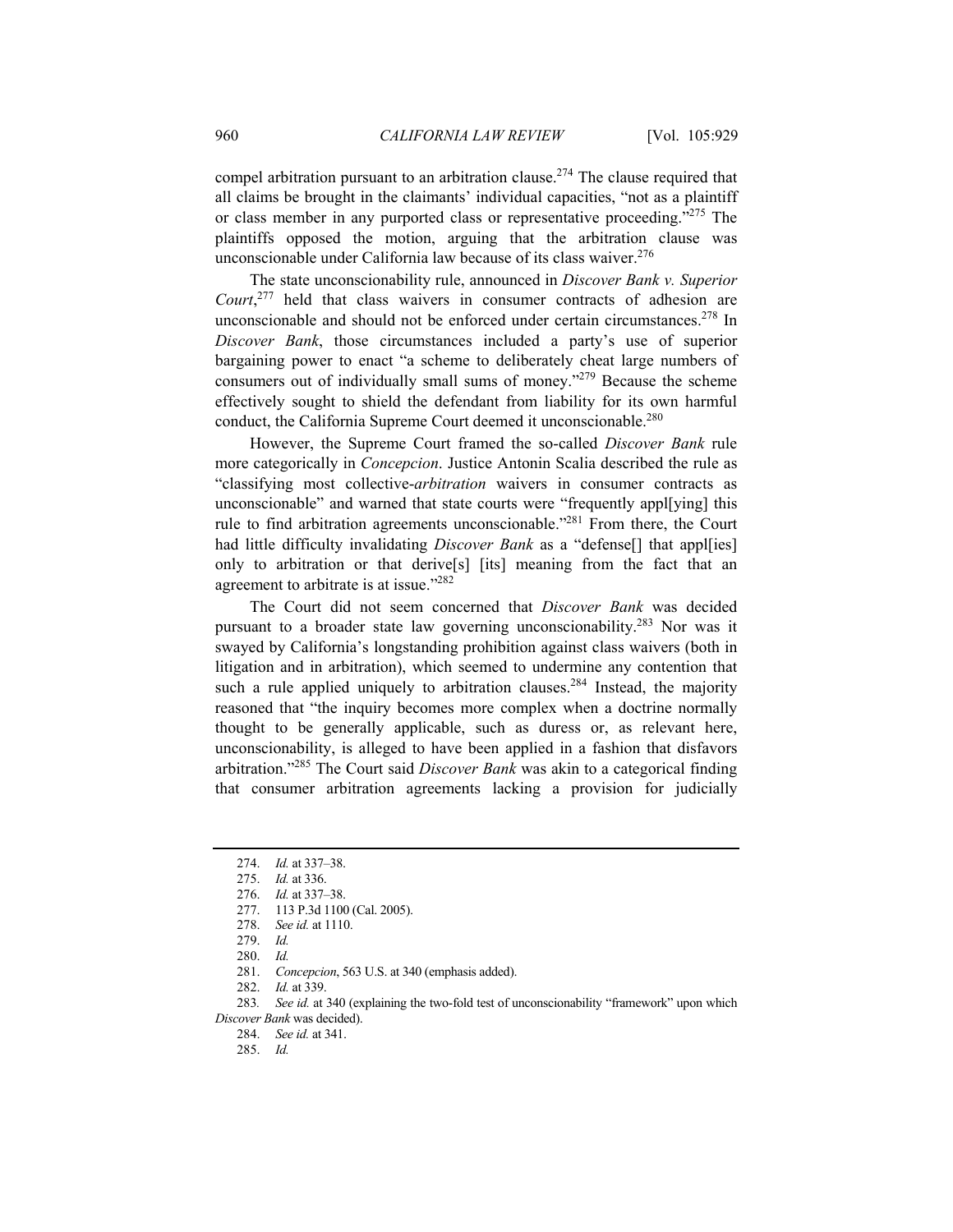managed discovery are unconscionable.<sup>286</sup> From there, Justice Scalia resolved that:

A court might reason that no consumer would knowingly waive his right to full discovery, as this would enable companies to hide their wrongdoing. Or the court might simply say that such agreements are exculpatory—restricting discovery would be of greater benefit to the company than the consumer, since the former is more likely to be sued than to sue. And, the reasoning would continue, because such a rule applies the general principle of unconscionability or public-policy disapproval of exculpatory agreements, it is applicable to "any" contract and thus preserved by § 2 of the FAA. In practice, of course, the rule would have a disproportionate impact on arbitration agreements; but it would presumably apply to contracts purporting to restrict discovery in litigation as well.<sup>287</sup>

The Court's "disproportionate impact" analysis is telling. Not only does it spell the demise of unconscionability defenses that are more likely to prevail against the enforcement of arbitration agreements; further, it suggests that the FAA preempts any popular contract defense precisely because of its success.<sup>288</sup> Contrary to the Court's own pronouncement that all contract defenses except those "that apply only to arbitration or that derive their meaning from the fact that an agreement to arbitrate is at issue"289 remain viable, this protracted approach ensures that the FAA's "liberal federal policy favoring arbitration"290 is not shackled by state attempts to preserve the rights of consumers to litigate (or arbitrate) collectively. $^{291}$ 

 291. To the contrary, the Court made it clear that "class arbitration, to the extent it is manufactured by *Discover Bank* rather than consensual, is inconsistent with the FAA." *Concepcion*, 563 U.S. at 348. This, of course, turns contract law on its head by presuming the waiver of an ordinarily available right (here, to collective legal action) unless the agreement specifically provides for its continued existence. *See* RESTATEMENT (SECOND) OF CONTRACTS § 204 (AM. LAW INST. 1981) ("When the parties to a bargain sufficiently defined to be a contract have not agreed with respect to a term which is essential to a determination of their rights and duties, a term which is reasonable in the circumstances is supplied by the court."). The Court justifies this departure on the notion that "a party may not be compelled under the FAA to submit to class arbitration unless there is a contractual basis for concluding that the party *agreed* to do so." Stolt-Nielsen, S.A. v. AnimalFeeds Int'l Corp., 559 U.S. 662, 684 (2010). Expanding the purported policy mandate of the FAA, the Court reasoned that a presumption of waiver with respect to class arbitration was necessary to the so-called "benefits of private dispute resolution: lower costs, greater efficiency and speed, and the ability to choose expert adjudicators to resolve specialized disputes." *Id.* at 685. In so doing, however, the Court ironically violated its own presumption that "gateway questions of arbitrability, such as whether the parties have agreed to arbitrate or whether their agreement covers a particular controversy," are left to the arbitrator's discretion when the agreement (and the arbitrator rules it typically incorporates) so determines. *See* Rent-A-Center, West, Inc. v. Jackson, 561 U.S. 63, 68–70 (2010). Though ordinarily unavailing for claimants who argue that they never agreed to arbitrate in the first place, the absence of

<sup>286.</sup> *Id.* at 341–42.

<sup>287.</sup> *Id.* at 342 (citation omitted).

<sup>288.</sup> *See id.*

<sup>289.</sup> *Id.* at 339.

 <sup>290.</sup> Moses H. Cone Mem'l Hosp. v. Mercury Constr. Corp., 460 U.S. 1, 24 (1983).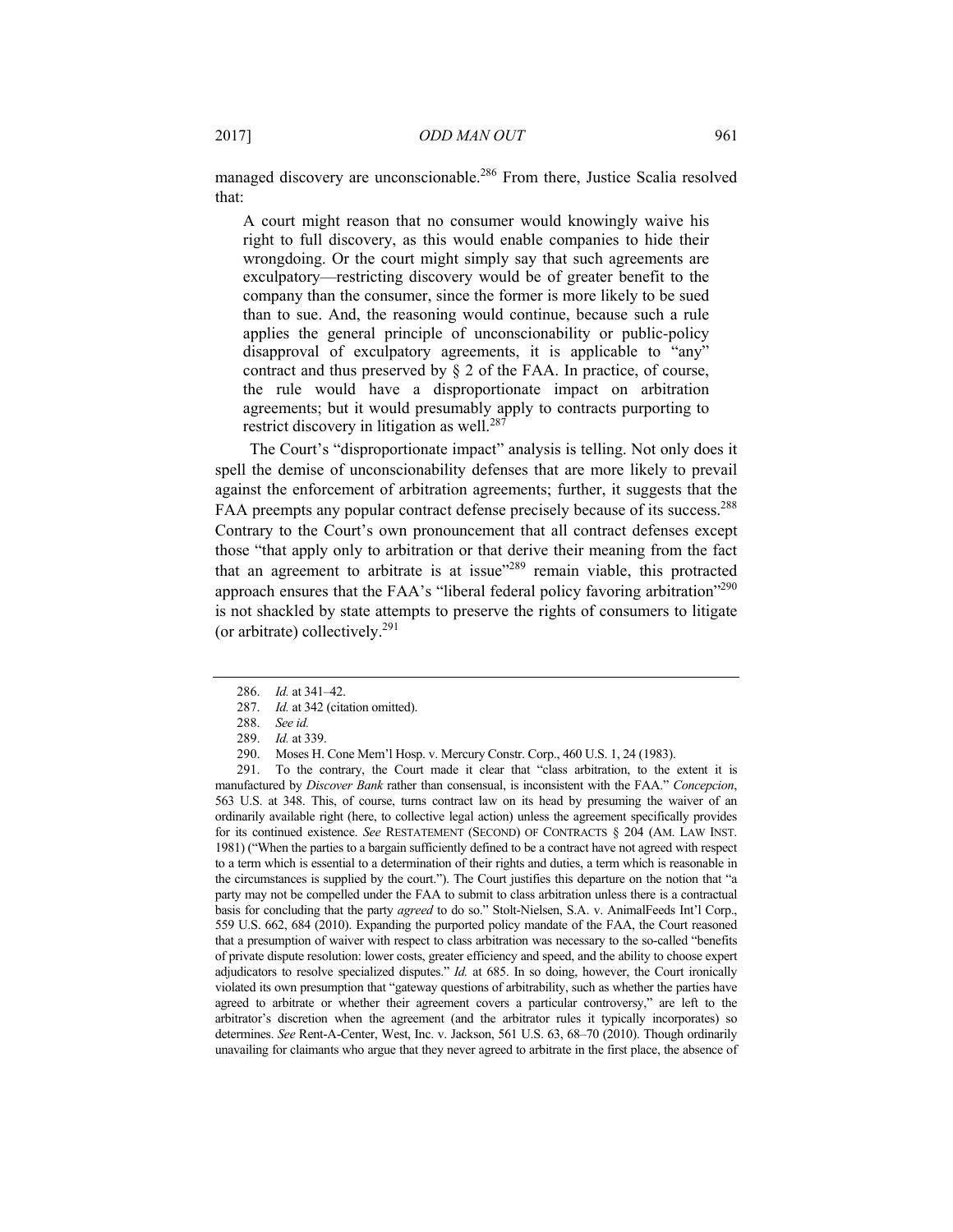What's more telling is the degree to which the Court appears willing to ignore longstanding precedent to reach its desired ends. In *Discover Bank*, the California Supreme Court explained:

[T]he principle that class action waivers are, under certain circumstances, unconscionable as unlawfully exculpatory is a principle of California law that does not specifically apply to arbitration agreements, but to contracts generally. In other words, it applies equally to class action litigation waivers in contracts without arbitration agreements as it does to class arbitration waivers in contracts with such agreements.<sup>292</sup>

By brushing aside the state high court's pronouncement of its own law of contract, *Concepcion* sends a clear signal that the Court will not be moved by contract defenses that stand in the FAA's way, even if it means the unraveling of the centuries-old value that "state courts are the ultimate expositors of state law."<sup>293</sup> Though the FAA may have given arbitration agreements "equal footing"294 relative to other contracts, *Concepcion* suggests that some agreements are more equal than others.

# IV.

# FORCED ARBITRATION AS AN IMPROPER DELEGATION OF JUDICIAL POWER

Though federalism appears no match for the FAA regime, one constitutional principle remains a viable contender: separation of powers. Article III of the U.S. Constitution states that "[t]he judicial Power of the United States, shall be vested in one supreme Court, and in such inferior Courts as the Congress may from time to time ordain and establish."295 Article III provides "an inseparable element of the constitutional system of checks and balances," furnishes a "guarantee of judicial impartiality," and "defines the power and protects the independence of the Judicial Branch."296

The Supreme Court has repeatedly recognized the "inexorable command" that "[t]he judicial power of the United States must be exercised by courts having the attributes prescribed in Art. III."<sup>297</sup> These attributes include life tenure and undiminished compensation.298 Together, these elements of the constitutional scheme work to preserve judicial independence from the political

294. Buckeye Check Cashing, Inc. v. Cardegna, 546 U.S. 440, 443 (2006).

an "effective means of review" for the defendants in this scenario was enough to dissuade the Court from imposing the "tie goes to the arbitrator" logic that has come to define its FAA jurisprudence. *See Concepcion*, 563 U.S. at 351. But the larger implications of the Court's reasoning here are for another paper.

 <sup>292.</sup> Discover Bank v. Superior Court, 113 P.3d 1100, 1112 (Cal. 2005).

 <sup>293.</sup> Mullaney v. Wilbur, 421 U.S. 684, 691 (1975) (citing Murdock v. City of Memphis, 87 U.S. (20 Wall.) 590 (1875); Winters v. New York, 333 U.S. 507 (1948)).

 <sup>295.</sup> U.S.CONST. art. III, § 1.

 <sup>296.</sup> Northern Pipeline Constr. Co. v. Marathon Pipe Line Co., 458 U.S. 50, 58 (1982).

<sup>297.</sup> *Id.* at 58–59.

<sup>298.</sup> *See* U.S. CONST. art. III, § 1.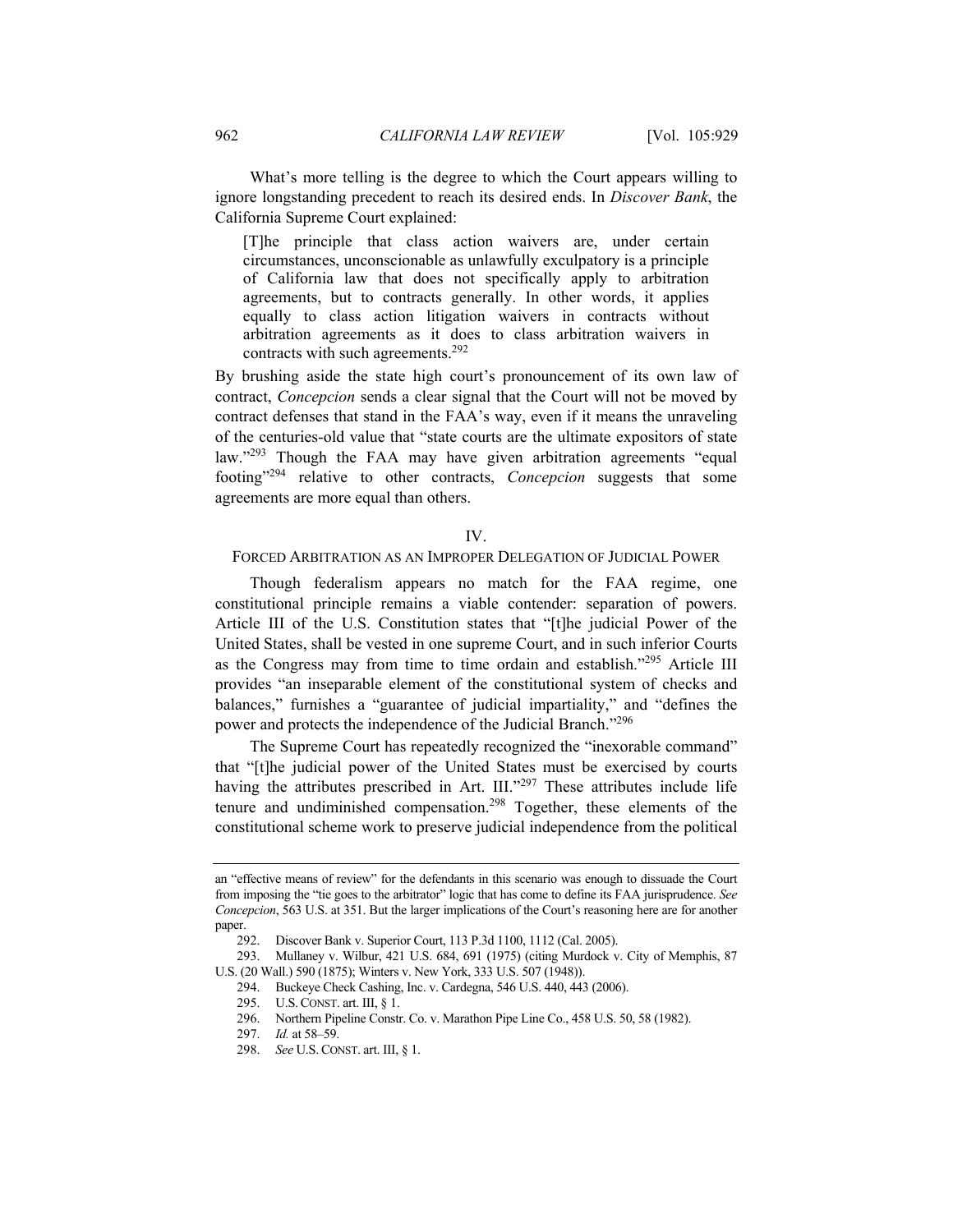branches.299 The Framers did not merely prefer this arrangement. They deemed it "essential" to our national charter's defining scheme of "divided power."<sup>300</sup>

The notion of a politically insulated judiciary dates back to the American Revolution. Included amongst the various grievances in the Declaration of Independence was that the British crown had "made Judges dependent on his Will alone, for the tenure of their offices, and the amount and payment of their salaries."<sup>301</sup> In the Federalist Papers, Alexander Hamilton urged the "complete" independence" of the federal courts as being "peculiarly essential" to the constitutional scheme. $302$  He noted how fixed compensation was a necessity second only to permanence of office $303$  because "[i]n the general course of human nature, *a power over a man's subsistence amounts to a power over his will*."304

To properly insulate the judicial power from the political branches, Article III "commands that the independence of the Judiciary be jealously guarded, and it provides clear institutional protections for that independence."305 The component of that guardianship most relevant here is preserving "the integrity of judicial decisionmaking" by preventing the delegation of judicial power to non-Article III bodies.<sup>306</sup> The Supreme Court has long recognized that Article III prohibits Congress from "withdraw[ing] from judicial cognizance any matter which, from its nature, is the subject of a suit at the common law, or in equity, or admiralty."<sup>307</sup> Similarly, Congress may not "bring under the judicial power a matter which, from its nature, is not a subject for judicial determination."<sup>308</sup> Of course, there are "public rights" matters which Congress may make judicially cognizable, or rather, delegate to non-Article III tribunals.309

But "[w]hen a suit is made of the stuff of the traditional actions at common law tried by the courts at Westminster in 1789, and is brought within the bounds of federal jurisdiction, the responsibility for deciding that suit rests

<sup>299.</sup> *Northern Pipeline*, 458 U.S. at 59.

 <sup>300.</sup> Stern v. Marshall, 131 S. Ct. 2594, 2608 (2011) (citations, quotations, and modifications omitted).

 <sup>301.</sup> THE DECLARATION OF INDEPENDENCE para. 2 (U.S. 1776).

 <sup>302.</sup> THE FEDERALIST NO. 78 (Alexander Hamilton) (McLean ed., 1788), https://www.congress.gov/resources/display/content/The+Federalist+Papers#TheFederalistPapers-78 [https://perma.cc/D83M-Y95C].

 <sup>303.</sup> THE FEDERALIST NO. 79 (Alexander Hamilton) (McLean ed., 1788), https://www.congress.gov/resources/display/content/The+Federalist+Papers#TheFederalistPapers-79 [https://perma.cc/D83M-Y95C].

<sup>304.</sup> *Id.* (emphasis added).

<sup>305.</sup> *Northern Pipeline*, 458 U.S. at 60.

<sup>306.</sup> *See Stern*, 131 S. Ct. at 2609.

 <sup>307.</sup> Murray's Lessee v. Hoboken Land & Improvement Co., 59 U.S. (18 How.) 272, 284 (1856).

<sup>308.</sup> *Id.*

<sup>309.</sup> *See id.*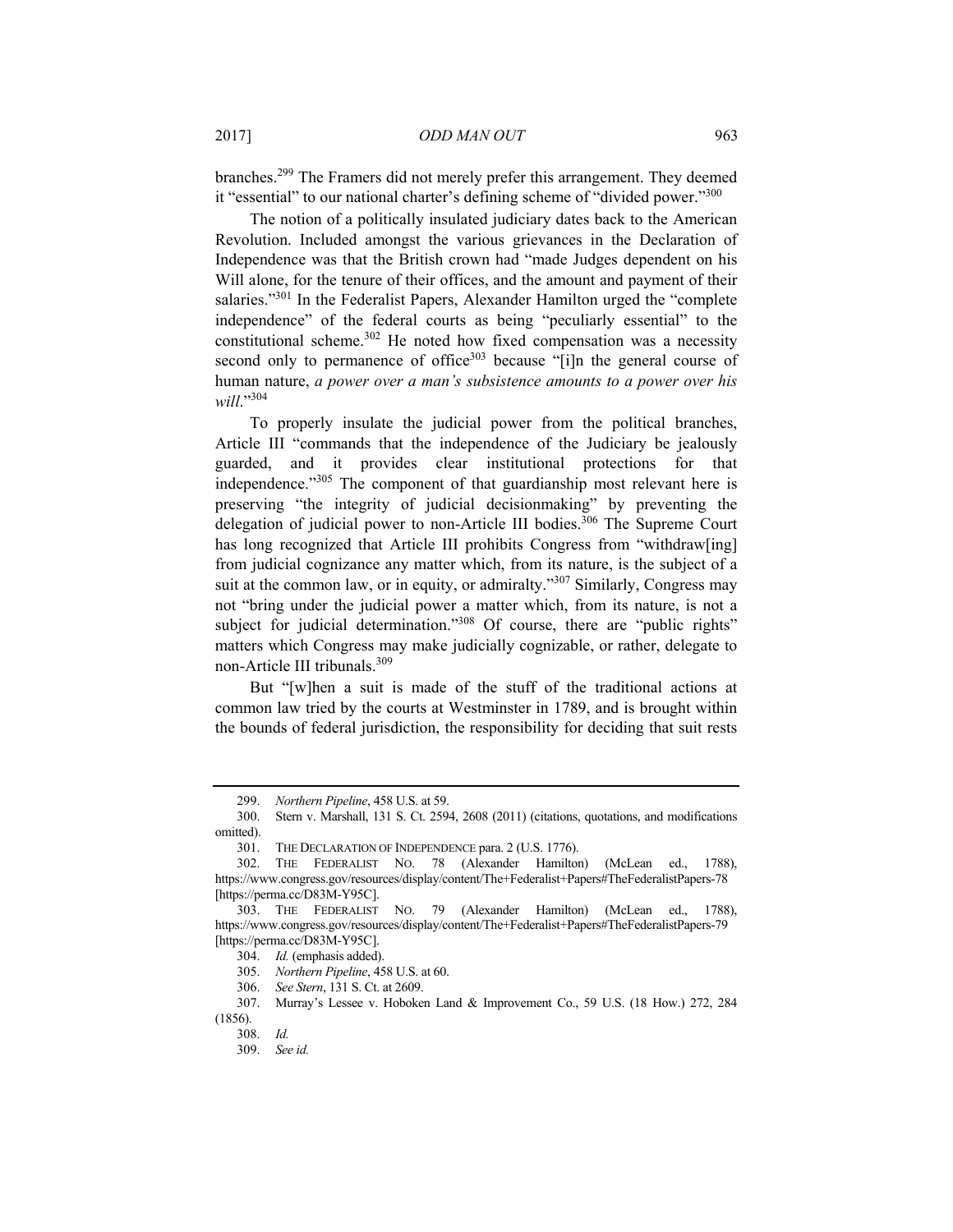with Article III judges in Article III courts."<sup>310</sup> No matter how "mundane" or "glamorous," the Court recently urged, "[t]he *Constitution* assigns that job . . . to the Judiciary."311 And yet, the Court has not confronted the obvious tension between this rigid constitutional mandate and its deferential demeanor toward the FAA's monumental delegation of judicial power to arbitral tribunals. This is all the more troubling given that arbitrators are *private* tribunals.

It is worthwhile, then, to consider the Court's hostility to congressional delegations of judicial power to *public* non-Article III bodies, including administrative agencies, federal magistrate judges, bankruptcy courts, and international tribunals. Is the FAA's delegation of comparable (or greater) power to private arbitrators whose awards are entered as judgments with "no effective means of review"312 compatible with Article III? And if not, how can the Court now reconcile its FAA jurisprudence with longstanding separationof-powers principles without causing systemic chaos? This Part endeavors to answer the first question.

#### *A. Administrative Tribunals*

Were the FAA a regulatory scheme enforced by a regulatory body, it would fail to pass Article III muster. Forced arbitration lacks each of the critical qualities that the Court suggested are necessary to legitimize congressional applications of Article I involving the exercise of adjudicatory authority by non-Article III tribunals.

The Court's careful, limited reconciliation of administrative tribunals to Article III is best illustrated by its decision in *Commodity Futures Trading Commission v. Schor*. 313 Under the Commodity Exchange Act (CEA), the CFTC was permitted to hear state law counterclaims in reparation proceedings brought before the agency.<sup>314</sup> Such proceedings involve the resolution of customer claims against professional commodity brokers for violations of the CEA.315 To further the CEA's legislative purpose of providing an "inexpensive and expeditious" alternative to normal legal proceedings, the CFTC issued a regulation permitting counterclaims "arising out of the transaction or occurrence or series of transactions or occurrences set forth in the complaint" to be adjudicated in the same reparations proceeding.<sup>316</sup>

The dispute in *Schor* involved one such counterclaim. However, when the administrative law judge ruled against the claimant on both the reparations claim and the counterclaim, the claimant challenged the CFTC's authority to

<sup>310.</sup> *Stern*, 131 S. Ct. at 2609.

<sup>311.</sup> *Id.*

 <sup>312.</sup> AT&T Mobility LLC v. Concepcion, 563 U.S. 333, 351 (2011).

 <sup>313. 478</sup> U.S. 833 (1986).

<sup>314.</sup> *Id.* at 835–36.

<sup>315.</sup> *Id.* at 836.

<sup>316.</sup> *Id.* at 836–37 (internal quotation marks omitted).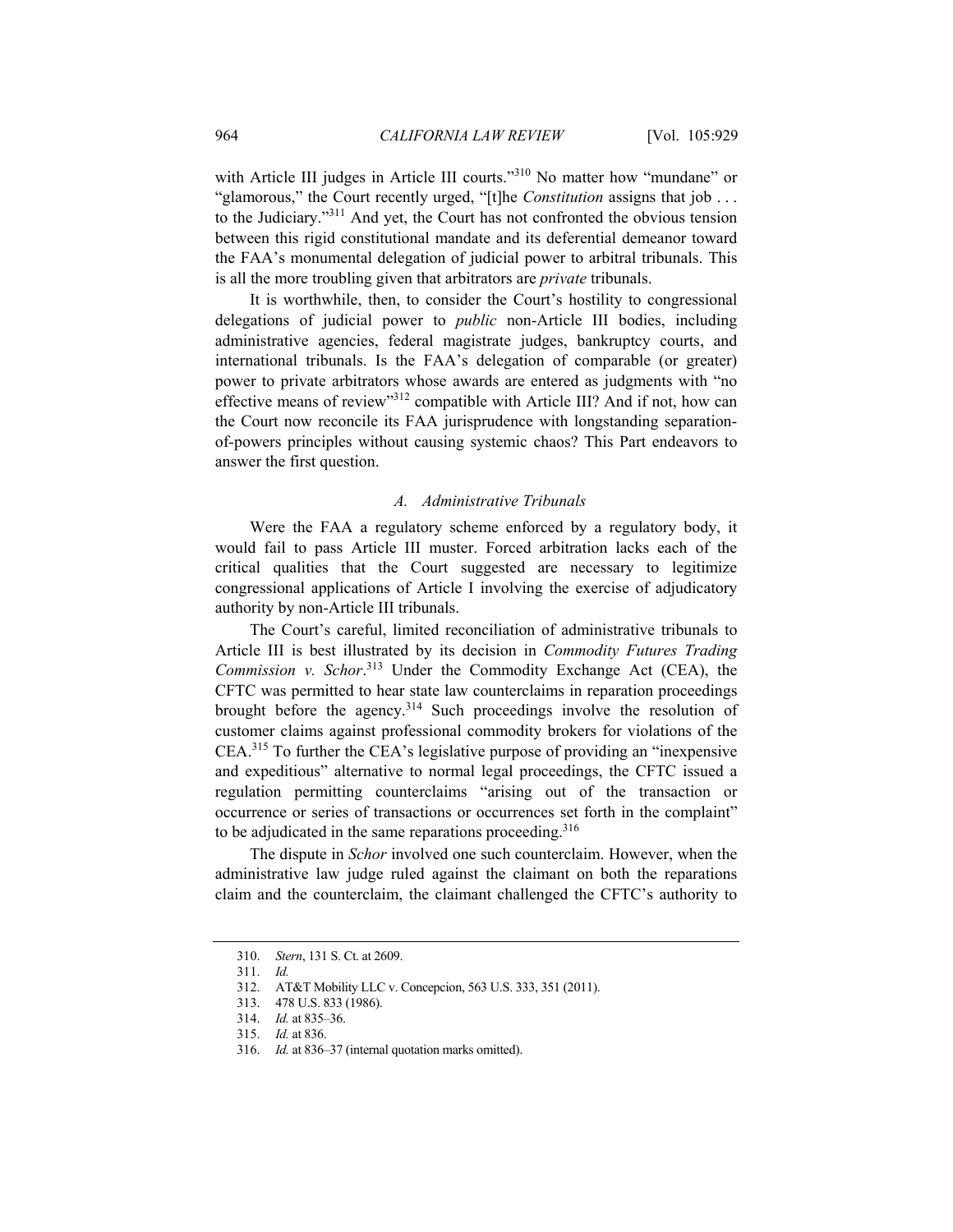adjudicate the broker's counterclaim.317 After finding that the CEA could not be construed in a manner allowing the Court to avoid the Article III question, $318$ Justice O'Connor explained that "conclusory reference" to Article III was insufficient to determine the constitutionality of a congressional delegation of adjudicatory power to a non-Article III tribunal.<sup>319</sup> Instead, Article III compliance is determined via "practical attention to substance rather than doctrinaire reliance on formal categories."320 Through this more pragmatic lens, the Court reasoned that despite the Article III guarantee of an impartial judiciary for litigants, this protection is subject to waiver just like any other constitutional right. Here, the claimant had "indisputably waived" it. $321$ 

Moreover, the non-waivable institutional interest in "the constitutional system of checks and balances" was not threatened here.<sup>322</sup> The Court was careful to note that the interest in preventing Congress from "emasculating" the judiciary and "the encroachment or aggrandizement of one branch at the expense of the other" is not subject to waiver because individual litigants cannot be expected to protect institutional interests.323

Nevertheless, Justice O'Connor refused to draw a bright line between constitutional and unconstitutional delegations of adjudicative power.324 Deeming the interest in congressional innovation superior to that of constitutional clarity, the Court found a factor-based test more appropriate.<sup>325</sup> To avoid the unnecessary constriction of congressional power, the test weighed:

[1] the extent to which the "essential attributes of judicial power" are reserved to Article III courts, and, conversely, the extent to which the non-Article III forum exercises the range of jurisdiction and powers normally vested only in Article III courts, [2] the origins and importance of the right to be adjudicated, and [3] the concerns that drove Congress to depart from the requirements of Article III.<sup>326</sup>

From there, the Court found no constitutional problem with the agency's initial adjudication of state law counterclaims in reparations proceedings given the CFTC scheme's narrow scope of legal expertise, requirement of a district court

<sup>317.</sup> *Id.* at 838.

 <sup>318.</sup> After a long discussion of statutory construction and constitutional avoidance, the Court determined that there was "abundant evidence that Congress both contemplated and authorized the CFTC's assertion of jurisdiction over [the broker's] common law counterclaim," thus warranting review of the regulation's Article III legitimacy. *See id.* at 841–47.

<sup>319.</sup> *See id.* at 847.

<sup>320.</sup> *Id.* at 847–48.

<sup>321.</sup> *Id.* at 848–49.

<sup>322.</sup> *See id.* at 850–51.

<sup>323.</sup> *Id.* at 850 (quotations omitted).

<sup>324.</sup> *Id.* at 851.

<sup>325.</sup> *See id.*

<sup>326.</sup> *Id.*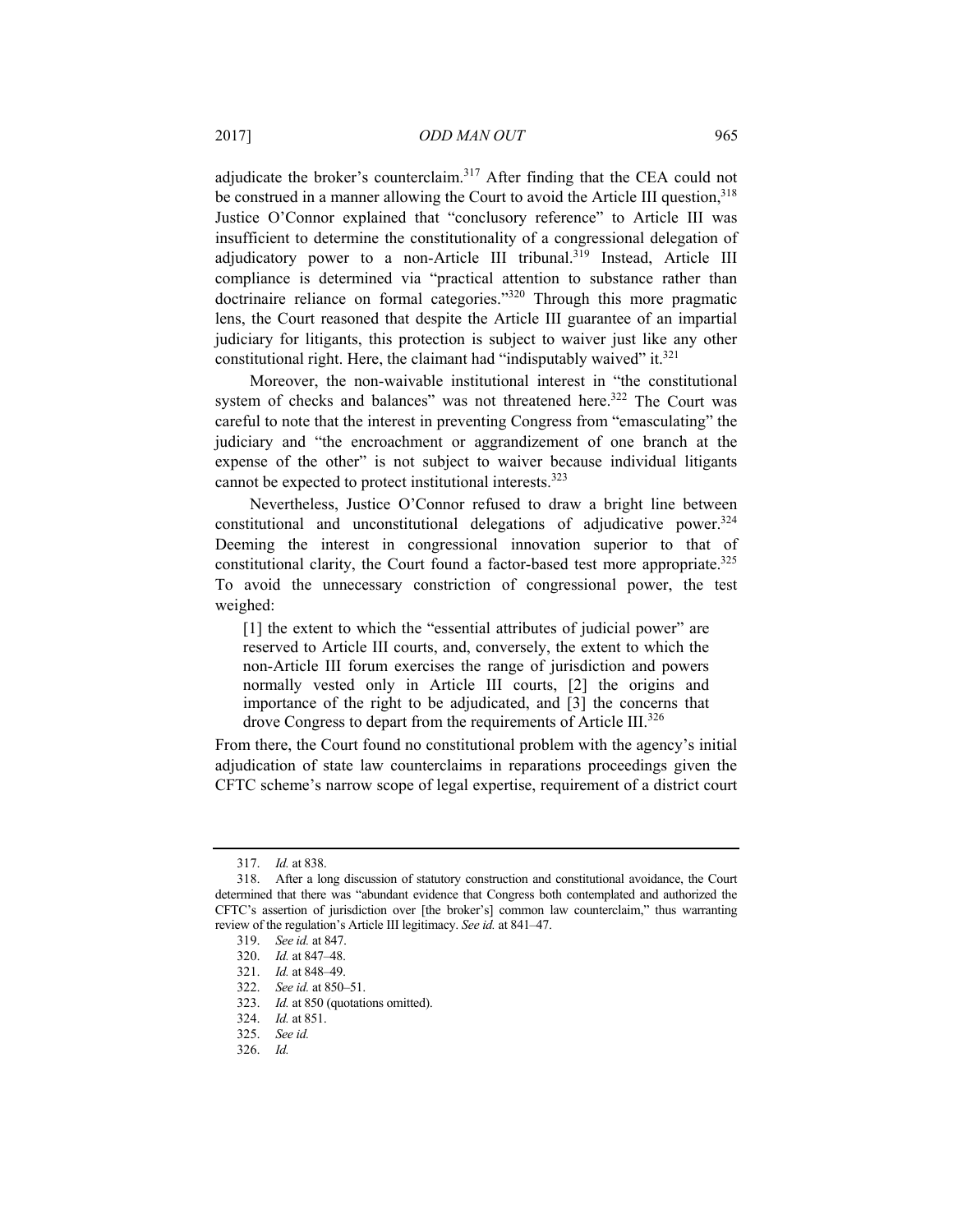order to effectuate agency awards, provision for *de novo* review of agency rulings, and general limitation of the agency's adjudicatory power.<sup>327</sup>

Finally, the private right character of the counterclaim in *Schor*, though entitled to an Article III court, was accommodated by the elective nature of CFTC proceedings, the scheme's considerable Article III supervision, and its legitimate legislative purpose.<sup>328</sup> Further, the counterclaim was "incidental to, and completely dependent upon" the resolution of the underlying reparations claim.329 Only after careful analysis of the "unique aspects" of the scheme did the Court find that any separation-of-powers encroachment was at most "*de minimis*."330

But the same characteristics that saved the CFTC scheme from invalidation are altogether lacking in the FAA. A far cry from *de novo* review, the FAA gives courts no choice but to enter an arbitration award as a judgment unless it can be invalidated on the admittedly ineffective grounds $^{331}$  provided by statute.332 Moreover, private arbitrators are not limited to a specific area of expertise in a manner comparable to administrative agencies. To the contrary: arbitrators are free to both determine the scope of their own jurisdiction<sup>333</sup> and pronounce the meaning of any law that a claimant might invoke.<sup>334</sup>

The *Schor* criteria's applicability to state-law counterclaims are also pertinent given that many cases subject to the FAA raise purely state-law claims. The Court's analysis was not affected by the presence of a claim not ordinarily entitled to an Article III tribunal, but instead focused on the character of the forum in which that claim was to be adjudicated.

The Court's earlier decision in *Thomas v. Union Carbide Agricultural Products Co.*<sup>335</sup> likewise bears mentioning. The case challenged the Article III legitimacy of a legislative scheme by which pesticide manufacturers could seek, via binding arbitration, compensation for registration data used in subsequent registration procedures.<sup>336</sup> The compensation system was meant to resolve a Fifth Amendment uncompensated taking issue.<sup>337</sup> The Court responded to a claim that the arbitration requirement violated Article III

333. *See* Rent-A-Center, West, Inc. v. Jackson, 561 U.S. 63, 68–70 (2010).

<sup>327.</sup> *See id.* at 852–53.

<sup>328.</sup> *See id.* at 854–55.

<sup>329.</sup> *Id.* at 856.

<sup>330.</sup> *See id.* at 855–57.

<sup>331.</sup> *See* AT&T Mobility LLC v. Concepcion, 563 U.S. 333, 351 (2011) (describing the FAA as providing for "no effective means of review").

<sup>332.</sup> *See* 9 U.S.C. §§ 10–11 (2012); *see also* Hall St. Assocs., LLC v. Mattel, Inc., 552 U.S. 576, 585–86 (2008) (describing sections 10 and 11 as providing for vacatur, modification, or correction of an award only in the event of "extreme arbitral conduct").

<sup>334.</sup> *See* Volt Info. Scis., Inc. v. Bd. of Tr. of Leland Stanford Univ., 489 U.S. 468, 474–75 (1989).

 <sup>335. 473</sup> U.S. 568 (1985).

<sup>336.</sup> *See id.* at 571.

<sup>337.</sup> *Id.* at 572.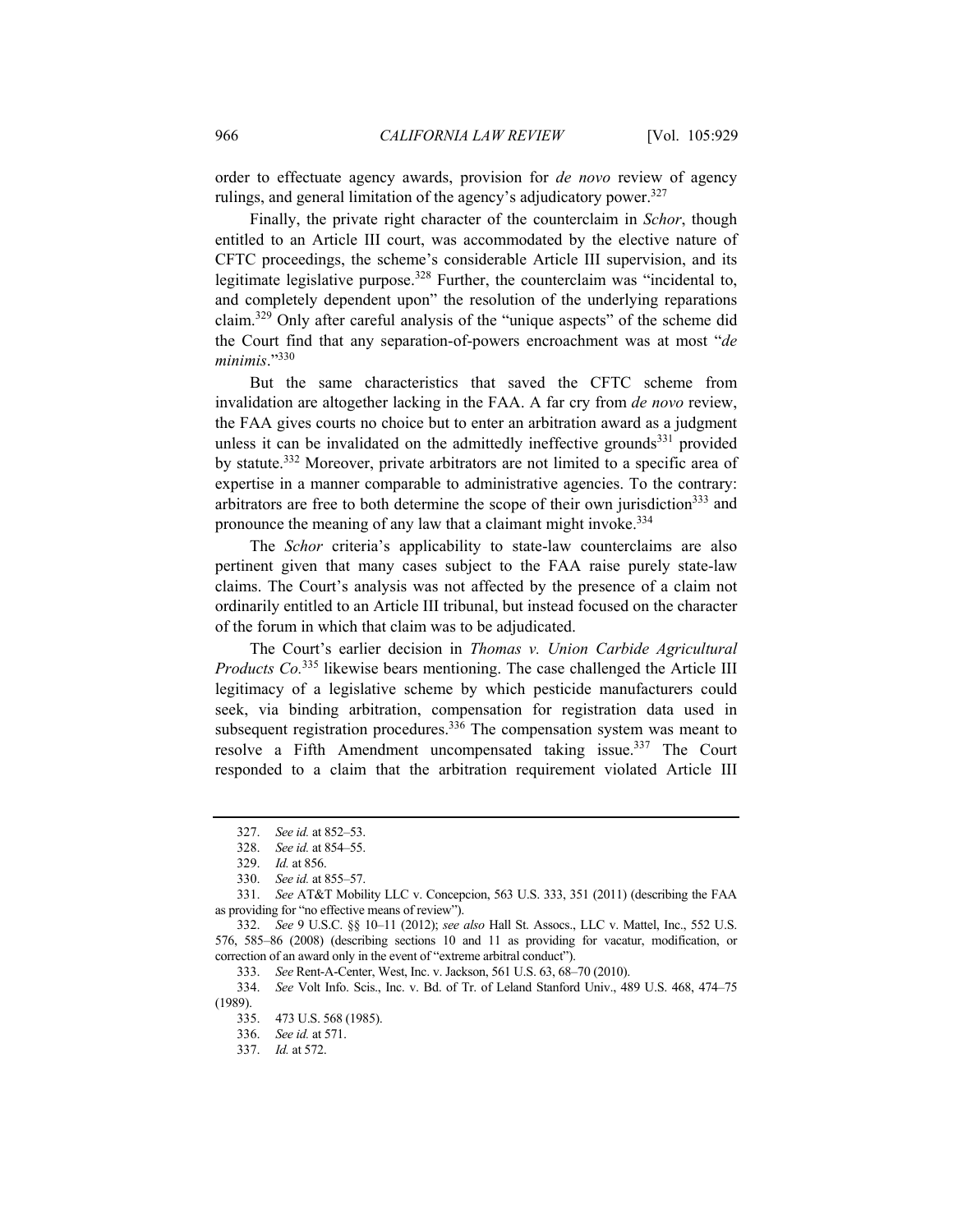because compensation claims involved a private right requiring an Article III tribunal by rejecting a formalist view of public and private rights.338 Although the government's absence as a named party in the dispute made compensation claims seem private in nature, the Court explained that the right created under the statute closely resembled a public right aimed at guarding public health by allocating costs among program participants.339 Moreover, the scheme did not rely on the judicial branch for enforcement and still provided for Article III review of arbitrators' "findings and determination" both for fraud, misconduct, and misrepresentation, as well as for constitutional error.<sup>340</sup>

The same cannot be said of arbitration under the FAA. The Court in *Hall Street* made clear that the FAA's "must grant . . . unless" language "carries no hint of flexibility" when it comes to judicial review of arbitrator awards. $341$ Further, the claims raised in *Thomas* were limited to a public right-like scheme aimed at the fair allocation of pesticide registration costs. $342$  The same cannot be said of claims that parties are compelled to arbitrate under the FAA. Lastly, the Court in *Thomas* emphasized that "Congress has the power, under Article I, to authorize an agency administering a complex regulatory scheme to allocate costs and benefits among *voluntary* participants in the program without providing an Article III adjudication.<sup>"343</sup> The lack of voluntariness in forced arbitration is thus noteworthy in weighing the FAA's Article III legitimacy. In addition to lacking a narrowly tailored regulatory purpose, the FAA compels individuals to arbitrate claims notwithstanding their clear desire to litigate in court.344 This system not only contravenes the longstanding principle that "contractual provisions, which seek to limit the place or court in which an action  $\ldots$  may be brought, are invalid as contrary to public policy,"<sup>345</sup> but also ignores the limited degree of voluntariness that can reasonably be construed from an unsophisticated party's agreement to a boilerplate arbitration clause that the other, more sophisticated party has slipped into a much larger agreement.

At bottom, forced arbitration under the FAA lacks the qualities the Court has deemed essential to the legitimacy of congressional regulatory schemes. If faced with an Article III challenge, it is difficult to conceive how the Court might preserve the FAA in its current form without upsetting the balance it has struck with Congress's exercise of regulatory power.

342. *See* Thomas v. Union Carbide Agric. Prods. Co., 473 U.S. 568, 571 (1985).

<sup>338.</sup> *See id.* at 587–88.

<sup>339.</sup> *See id.* at 589–90.

<sup>340.</sup> *Id.* at 592.

 <sup>341.</sup> Hall St. Assocs., LLC v. Mattel, Inc., 552 U.S. 576, 587 (2008).

<sup>343.</sup> *Id.* at 589 (emphasis added).

<sup>344.</sup> *See generally* Silver-Greenberg & Gebeloff, *supra* note 267 (describing negative consumer experiences with arbitration clauses).

<sup>345.</sup> *See* Francis M. Dougherty, *Validity of Contractual Provision Limiting Place or Court in Which Action May Be Brought*, 31 A.L.R. 4th 404, 409 § 3 (1984).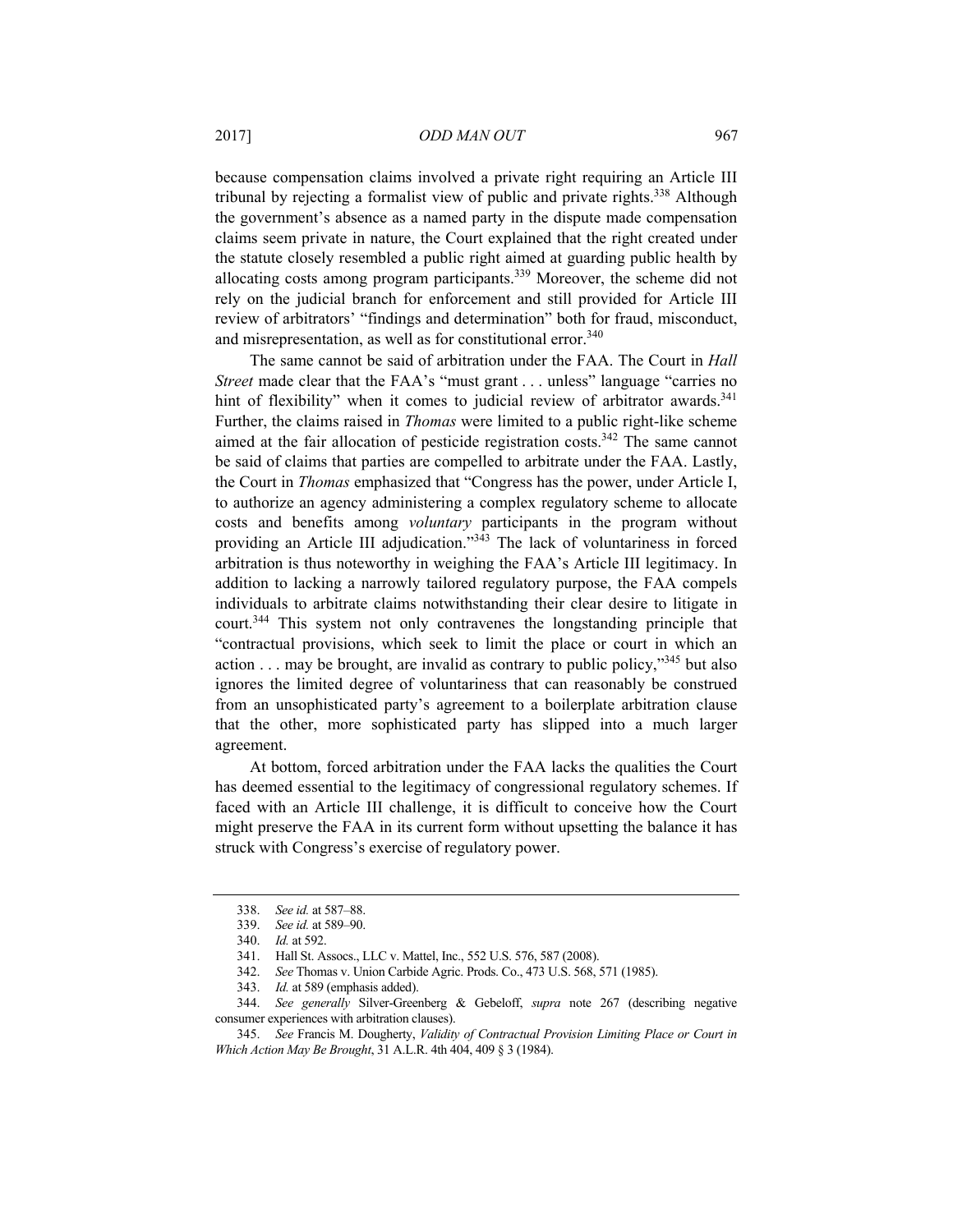#### *B. Magistrates and Bankruptcy Courts*

The Court's similar caution in blessing the power of magistrates and bankruptcy courts—though slightly more permissive relative to administrative tribunals—further underscores the FAA's precarious constitutional footing. More notable, though, is the contingent of the Court that has found itself in dissent as the power of these Article I judges continues to grow.

## *1. Magistrate Judges*

The relatively recent advent of magistrate judges on the federal judicial landscape provides a useful starting point. In 1968, Congress passed the Federal Magistrates Act (FMA)<sup>346</sup> to consolidate and better systematize the district courts' longstanding use of "commissioners" to assist with judicial business.347 District court judges would appoint magistrates to perform a limited set of duties for eight-year (full-time) or four-year (part-time) renewable terms.<sup>348</sup> Those tasks included presiding over misdemeanor trials with defendant consent, serving as special masters in civil cases, and assisting district judges with non-trial law-and-motion work.<sup>349</sup> The statute also gave district judges the authority to assign magistrates any "additional duties as are not inconsistent with the Constitution and laws of the United States."<sup>350</sup>

As the judicial workload continued to increase, so too did district judges' reliance on magistrates. And as district judges came to increasingly rely on their "additional duties" power to lighten their own loads, Congress and the Supreme Court engaged in a long colloquy about the extent to which these Article I judges may help manage Article III business.<sup>351</sup> A closer look at two cases in that larger conversation will suffice here.

# *a.* Peretz v. United States<sup>352</sup>

The Court in *Peretz* simply framed the FMA as something short of a true delegation of judicial power. The parties there sought clarification of an earlier decision in which the Court held that the scope of the "additional duties" clause did not include jury selection in a felony trial without defendant consent.<sup>353</sup> After a jury selected before a magistrate convicted the defendants of importing four kilograms of heroin, one defendant challenged the verdict's legitimacy

 <sup>346. 28</sup> U.S.C. §§ 631–639 (2012).

<sup>347.</sup> *See* FED. JUDICIAL CTR., HISTORY OF THE FEDERAL JUDICIARY: MAGISTRATE JUDGESHIPS, http://www.fjc.gov/history/home.nsf/page/judges\_magistrate.html [https://perma.cc/6BVZ-9EC4] (last visited Dec. 16, 2015).

<sup>348.</sup> *Id.*

<sup>349.</sup> *See* 28 U.S.C. § 636.

 <sup>350. § 636(</sup>b)(3).

<sup>351.</sup> *See* HISTORY OF THE FEDERAL JUDICIARY, *supra* note 347.

 <sup>352. 501</sup> U.S. 923 (1991).

<sup>353.</sup> *See id.* at 924–25; Gomez v. United States, 490 U.S. 858, 871–76 (1989).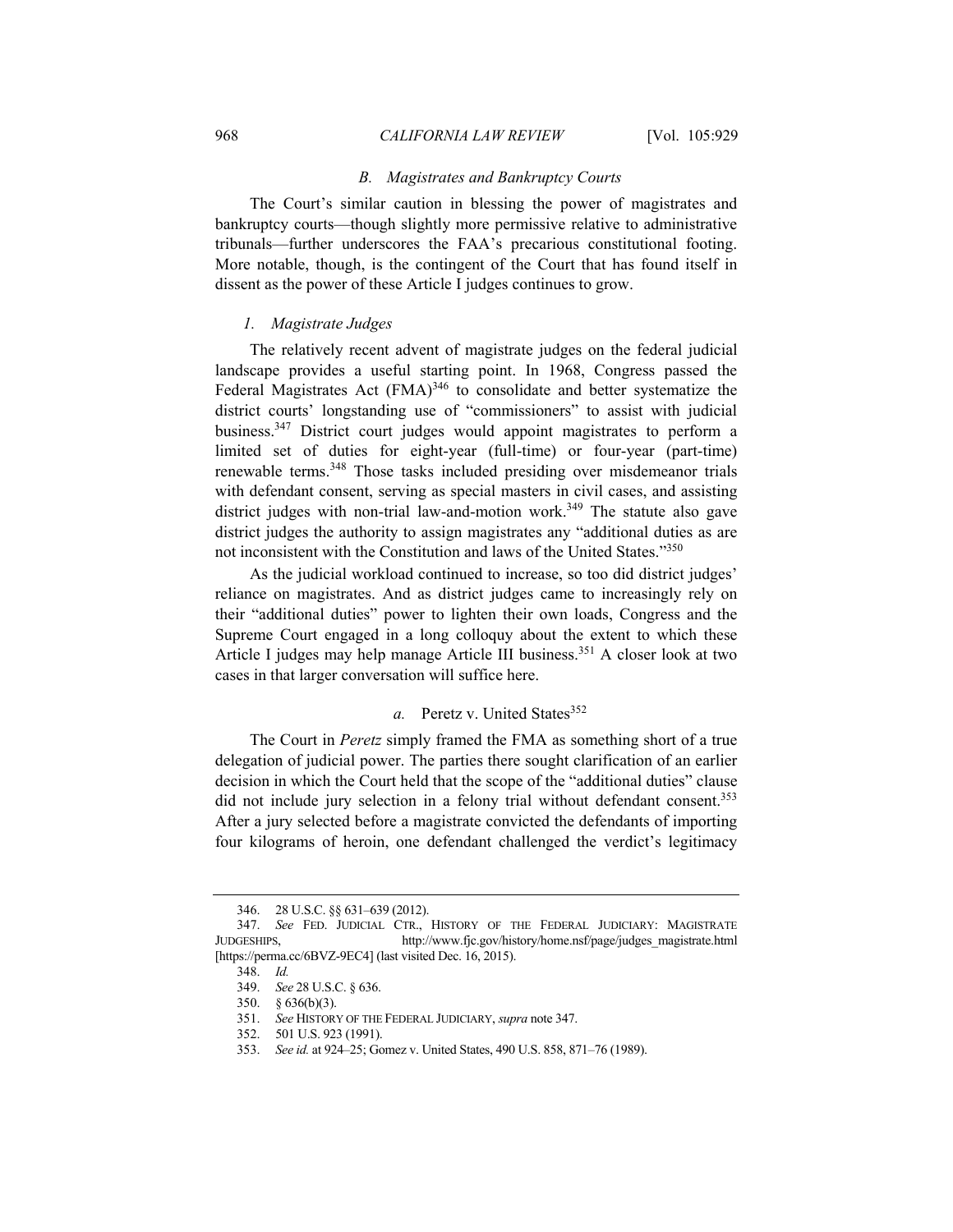even though he had consented to the use of a magistrate.<sup>354</sup> The issue before the Court, then, was relatively simple: Does defendant consent make a difference to the constitutional legitimacy of the use of magistrates for felony jury selection?<sup>355</sup>

Article III was scarcely a concern. After finding that the FMA permits the assignment of *voir dire* to magistrates with litigant consent, the Court detected "no constitutional infirmity" given the defendant's failure to object.<sup>356</sup> Applying the *Schor* criteria, the Court reiterated the waivability of personal rights, even fundamental ones.357 As for Article III's *institutional* integrity, the Court found no real threat in permitting magistrates to preside over felony jury selections with defendant consent.<sup>358</sup> Noting district judges' appointment and removal powers over magistrates, parties' ability to veto magistrate assistance, and district judges' final empanelment power over magistrate-selected juries, the Court resolved that "the entire process takes place under the district court's total control and jurisdiction."359 Thus, the Court found "no danger that use of the magistrate involve[d] a congressional attempt to transfer jurisdiction to non-Article III tribunals for the purpose of emasculating constitutional courts."360 Finally, insofar as Article III requires *de novo* review of magistrate rulings, the Court found no violation here since such review must be requested.361 In a word, consent is king.

Justice Scalia dissented. After criticizing the majority's statutory interpretation, the venerable FAA ringleader<sup>362</sup> offered the following critique of the Court's constitutional analysis:

[W]hile there may be persuasive reasons why the use of a magistrate in these circumstances is constitutional, the Court does not provide them today. The Court's analysis turns on the fact that courts *themselves* control the decision whether, and to what extent, magistrates will be used. But the Constitution guarantees not merely that no branch will be forced by one of the *other* branches to let someone else exercise its assigned powers—but that none of the branches will *itself* alienate its assigned powers. Otherwise, the doctrine of unconstitutional delegation of legislative power (which delegation cannot plausibly be compelled by one of the other

<sup>354.</sup> *Peretz*, 501 U.S. at 925.

<sup>355.</sup> *See id.* at 927–28.

<sup>356.</sup> *Id.* at 936.

<sup>357.</sup> *See id.* at 936–37.

<sup>358.</sup> *See id.* at 937–39.

<sup>359.</sup> *Id.* at 937 (quoting United States v. Raddatz, 447 U.S. 667, 681 (1980)).

<sup>360.</sup> *Id.* (internal quotations and modifications omitted).

<sup>361.</sup> *Id.* at 939.

 <sup>362.</sup> Justice Scalia was the primary opinion writer in the Court's major expansions of the FAA. *See, e.g.*, Am. Express Co. v. Italian Colors Rest., 133 S. Ct. 2304 (2013); CompuCredit Corp. v. Greenwood, 132 S. Ct. 665 (2012); AT&T Mobility LLC v. Concepcion, 563 U.S. 333 (2011).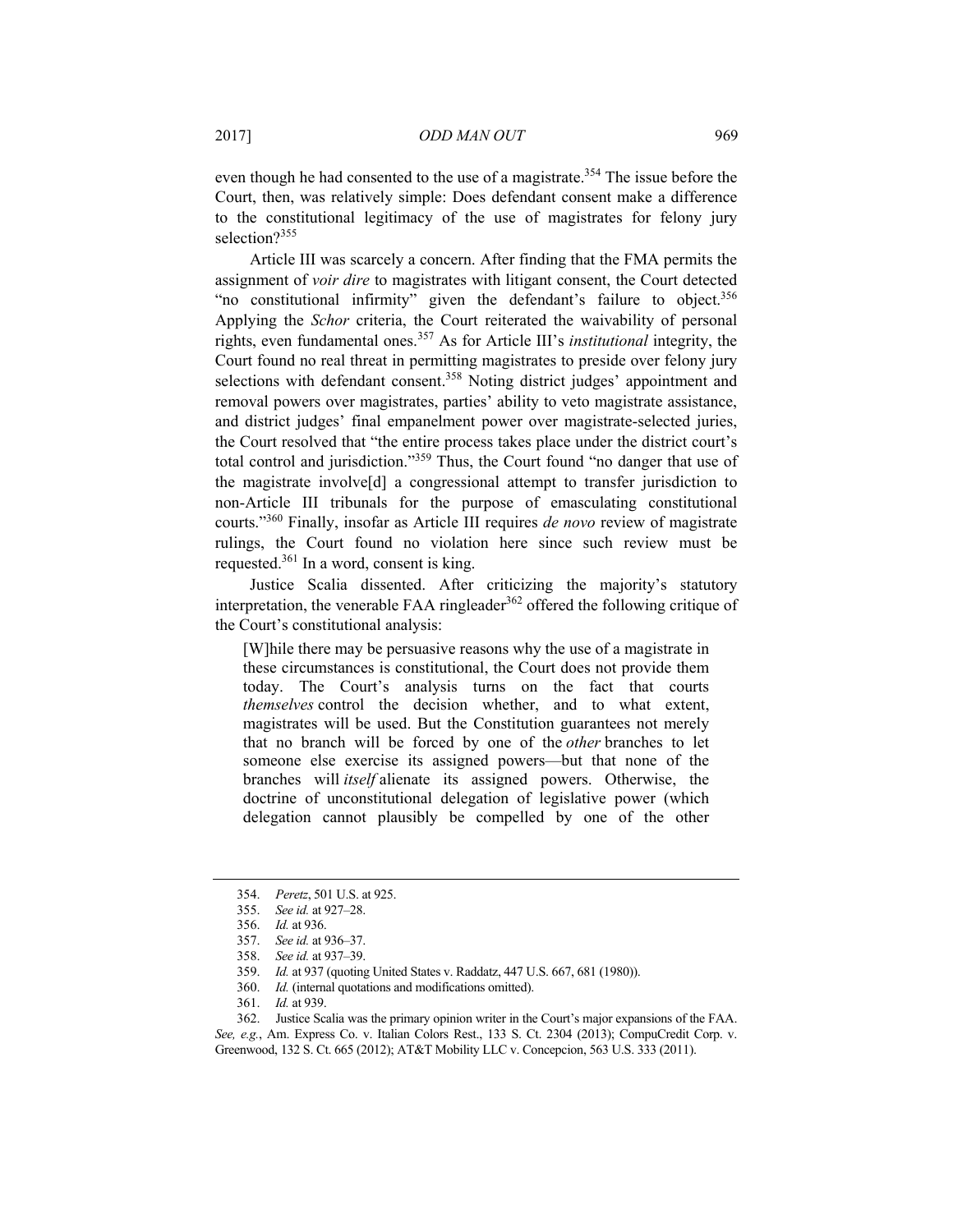branches) is a dead letter  $\ldots$ .<sup>363</sup>

There is a marked friction between Justice Scalia's logic here and his repeated insistence that the FAA's federal policy favoring arbitration is binding on the Court.364 If institutional roles are sacrosanct as his dissent suggests, the FAA hardly seems immune to the same critique. Whether characterized as a congressional delegation or a judge-made doctrine, the FAA's alienation of virtually unchecked judicial power to private arbitral tribunals makes the issue in *Peretz* appear relatively trivial. Still more perplexing is that while Justice Scalia laments the majority's criteria justifying magistrate-managed *voir dire* as insufficiently introspective, the delegation of judicial power effected under the FAA lacks even those qualities of the FMA that he thought woefully inadequate to guard against unconstitutional delegations of power. *Peretz* thus reveals another analytical impasse regarding judicial delegations of Article III power that a future challenge to the FAA could force the Court to address.

# *b.* Roell v. Withrow365

The Court doubled down on its *Peretz* decision on magistrate power in *Roell*, but the dissents from stalwart FAA proponents only grew more numerous—and forceful. There, a prisoner brought a federal civil rights action, and the parties agreed that the trial court refer them to a magistrate.<sup>366</sup> Although the plaintiff gave written consent, the defendants were less forthright. They filed answers with the magistrate but never explicitly stated their consent.<sup>367</sup> When the magistrate entered judgment for the defendants, the plaintiff appealed, and the appellate court remanded the case to ensure that the parties had actually consented.<sup>368</sup> The magistrate determined that although the defendants implicitly consented by their voluntary participation and failure to object, ultimately circuit precedent barred the inference of consent from party conduct.369

Once again, consent, this time only implicit, was sufficient. Writing for the majority, Justice Souter looked first to the 1979 expansion of the Federal Magistrate Act to permit magistrates to conduct "any or all proceedings in a jury or nonjury civil matter and order the entry of judgment in the case," provided they are "specially designated . . . by the district court" and acting with party consent.<sup>370</sup> This provision permitting magistrates to enter final judgment without district court review thus complicates their ability to infer

<sup>363.</sup> *Peretz*, 501 U.S. at 956 (Scalia, J., dissenting) (citations omitted).

<sup>364.</sup> *See, e.g.*, *Italian Colors*, 133 S. Ct. at 2304; *CompuCredit Corp.*, 132 S. Ct. at 665; *Concepcion*, 563 U.S. at 333.

 <sup>365. 538</sup> U.S. 580 (2003).

<sup>366.</sup> *Id.* at 582–83.

<sup>367.</sup> *Id.* at 583.

<sup>368.</sup> *Id*.

<sup>369.</sup> *Id.* at 584.

 <sup>370. 28</sup> U.S.C. § 636(c)(1) (2012).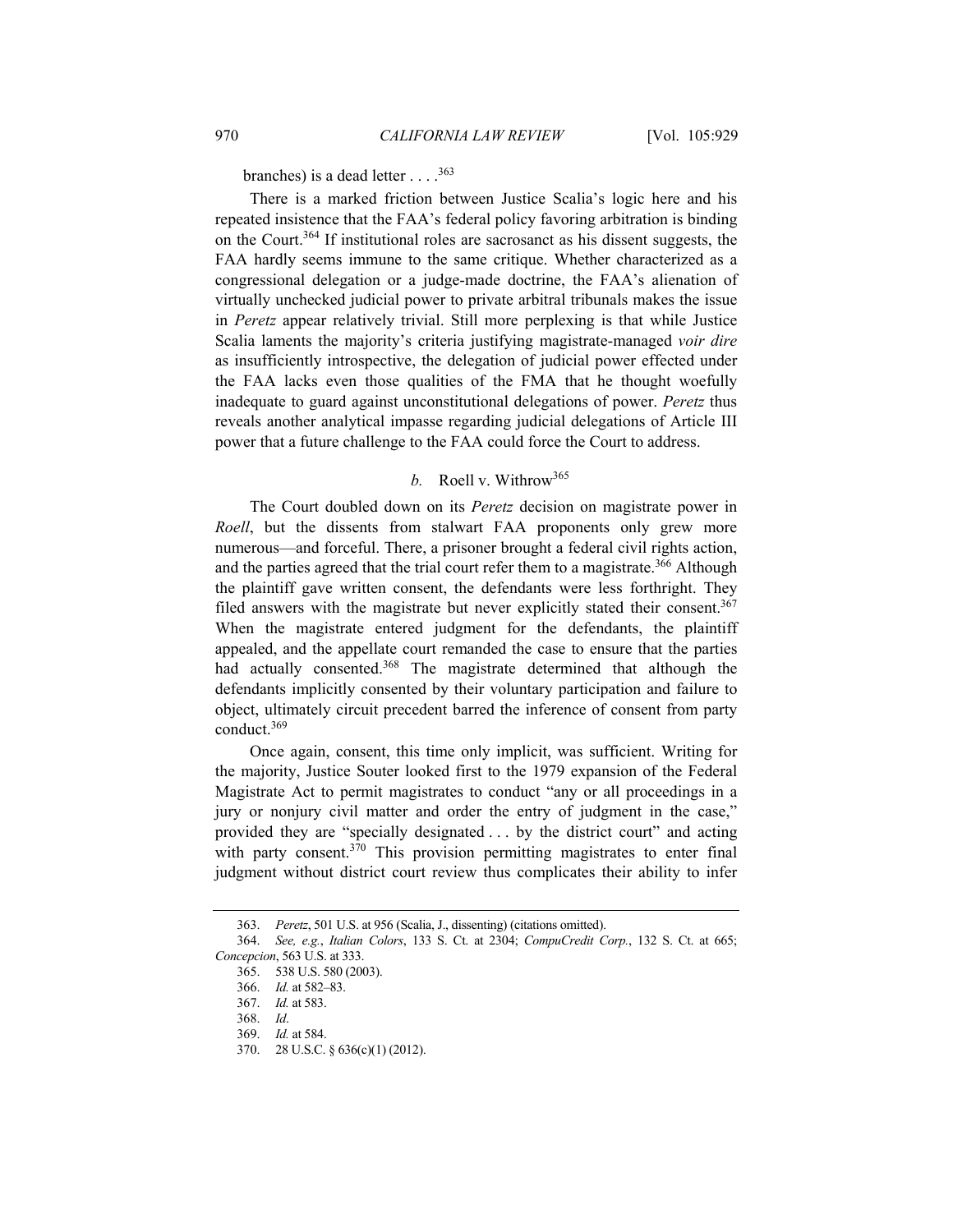consent from party behavior.<sup>371</sup> Observing the aims of continuing to eschew textual requirements for consent, Congress's pragmatic goal of reducing district judges' caseloads, and the interest in avoiding party gamesmanship, the Court swiftly concluded that permitting implied consent furthered these objectives while leaving Article III interests intact.<sup>372</sup>

In dissent, Justice Clarence Thomas—joined by Justices John Paul Stevens, Scalia, and Anthony Kennedy—excoriated the majority's fleeting separation-of-powers analysis. Citing the shaky grounds upon which the majority hung its implied consent logic, the Court's apparent avoidance of Article III failed to surprise Justice Thomas.<sup>373</sup> "Rather, all the majority can muster is that 'the Article III right is *substantially* honored.'"374 Justice Thomas took a more absolutist stance: "litigants' rights under Article III are either protected or they are not."375

Arbitration appears to be the exception. Again, such concerns remain notably absent from decisions favoring far greater delegations of judicial power to arbitrators. Yet these private adjudicators are far less accountable to Article III courts than any magistrate judge. Further, if Justice Thomas thinks implied consent by party conduct during litigation is a shaky basis for Article III waiver, a consumer's purchase or a worker's employment decision in the arbitration context should be even less compelling given the "constitutional implications" of the consent issue.<sup>376</sup>

In sum, these cases reveal an important fracture in the Court's Article III jurisprudence that the FAA might have some difficulty surmounting. Such reticence toward magistrates' exercise of judicial power among the same Justices responsible for the FAA's contemporary evolution suggests that the Court could eventually be forced to roll back its federal policy favoring arbitration––or alternatively, to pronounce unconstitutional delegation a "dead letter" once and for all.<sup>377</sup>

## *2. Bankruptcy Courts*

The same paradox persists in the bankruptcy world. Though similar to the issue raised in *Roell*, what makes this particularly noteworthy is the continued resistance to congressional delegation of judicial power by the same Justices responsible for the rapid expansion of the FAA. The Court's recent reiteration

<sup>371.</sup> *See* § 636(c)(1)–(3).

<sup>372.</sup> *Roell*, 538 U.S. at 587–91 ("Judicial efficiency is served; the Article III right is substantially honored.").

<sup>373.</sup> *See id.* at 592 (Thomas, J., dissenting).

<sup>374.</sup> *Id.* at 596.

<sup>375.</sup> *See id.* at 597.

<sup>376.</sup> *See id.* at 596.

<sup>377.</sup> *See* Peretz v. United States, 501 U.S. 923, 956 (1991) (Scalia, J., dissenting).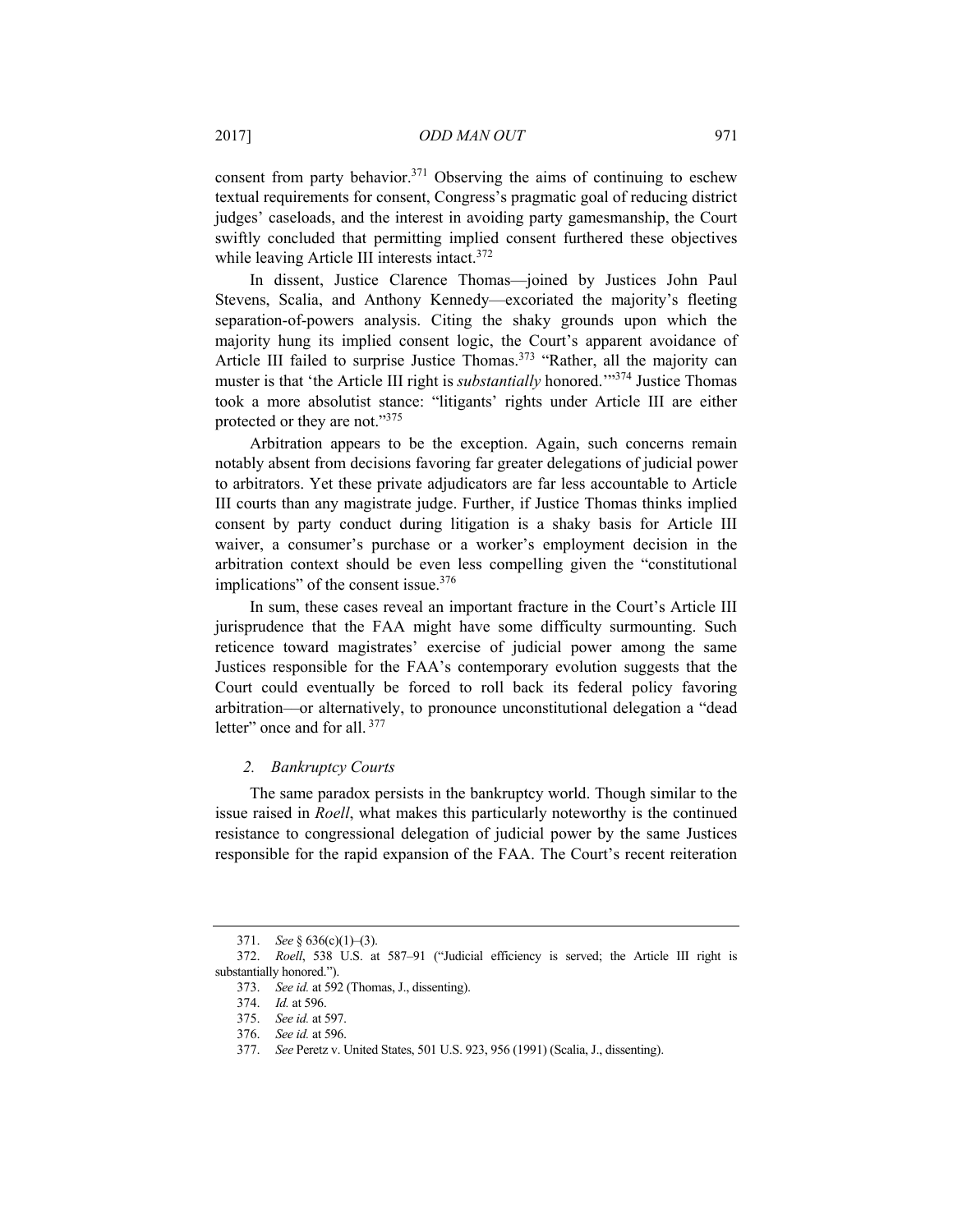of its view on the place bankruptcy courts hold in the Article III scheme in *Wellness International Network v. Sharif* 378 illustrates this point.

Following a contentious suit that left Sharif liable to Wellness for more than \$650,000 in attorney fees, Sharif filed for Chapter 7 bankruptcy.<sup>379</sup> As a creditor, Wellness initiated adversary proceedings to collect the fees and included a claim for a declaratory judgment considering a trust administered by Sharif a part of the bankruptcy estate.<sup>380</sup> The bankruptcy court agreed, and Sharif appealed.381

While the appeal was pending in district court, the Supreme Court decided Stern v. Marshall,<sup>382</sup> which held that Article III does not allow bankruptcy courts to enter final judgment on claims seeking to "augment the bankrupt estate" but are "in no way derived from or dependent upon bankruptcy law."<sup>383</sup> In Sharif's case, however, he had failed to timely raise a *Stern* objection, and the district court affirmed the bankruptcy court's ruling.384 The Seventh Circuit, while acknowledging Sharif's apparent waiver of his *Stern* objection, held that constitutional separation of powers did not permit such waiver and reversed the bankruptcy court's ruling for lack of constitutional authority to enter final judgment on Wellness's claim.<sup>385</sup>

Writing for the majority, Justice Sonia Sotomayor explained that delegation of judicial power to non-Article III bodies with party consent was a longstanding practice that made "clear" the sufficiency of party consent to adjudicate *Stern* claims without triggering separation-of-powers concerns.<sup>386</sup> The Court cited *Peretz* and *Schor* to underscore the "importance of consent to the constitutional analysis" and ultimately reaffirmed the personal, and thus waivable, nature of the right to an Article III adjudicator.<sup>387</sup>

Turning to structural interests, the Court again eschewed "formalistic and unbending rules" in favor of weighing the "practical effect" of permitting the adjudication of *Stern* claims before bankruptcy courts with party consent.<sup>388</sup> Looking to *Schor*, 389 the *Sharif* Court found bankruptcy judges to be similar to magistrates and administrative law judges: limited in legal power and expertise, subject to Article III judicial oversight and control, and in no way reflective of a congressional "effort to aggrandize itself or humble the Judiciary."390

383. *Id.* at 2618.

385. *Id.* at 1941–42.

387. *Id.* at 1942–44.

 <sup>378. 135</sup> S. Ct. 1932 (2015).

<sup>379.</sup> *Id.* at 1940.

<sup>380.</sup> *Id.*

<sup>381.</sup> *Id.* at 1941.

 <sup>382. 131</sup> S. Ct. 2594 (2011).

<sup>384.</sup> *Sharif*, 135 S. Ct. at 1941.

<sup>386.</sup> *Id.* at 1942–43.

<sup>388.</sup> *Id.* at 1944 (quotations omitted) (quoting CFTC v. Schor, 478 U.S. 833, 851 (1986)).

<sup>389.</sup> *See Schor*, 478 U.S. at 851.

<sup>390.</sup> *Sharif*, 135 S. Ct. at 1944–46.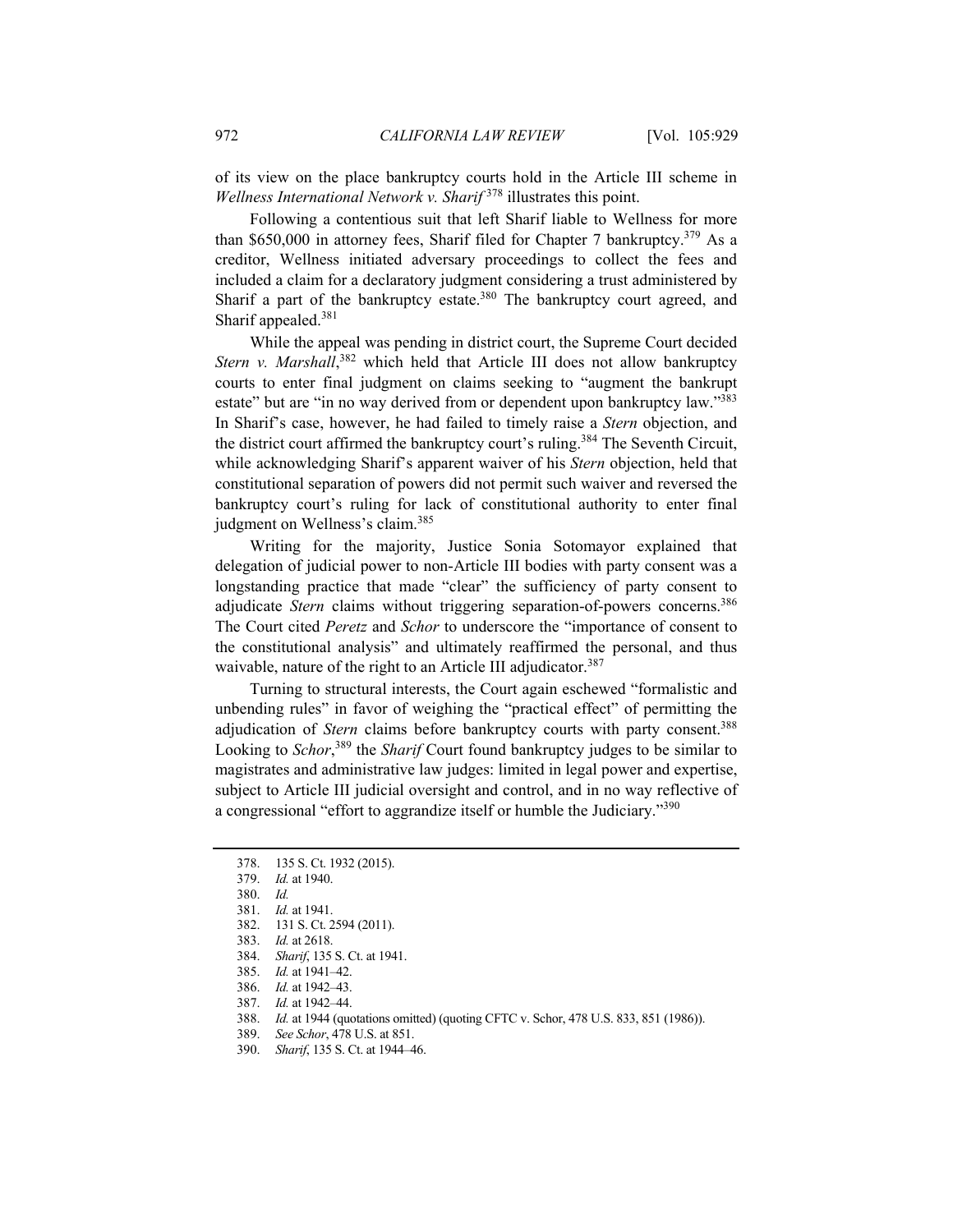2017] *ODD MAN OUT* 973

Detractors abounded. Although concurring in the judgment, Justice Samuel Alito distanced himself from the majority's Article III logic and argued that the Court's analysis should have ended at Sharif's failure to raise his *Stern* claim on appeal. Sharif thereby forfeited his right to have the issue adjudicated under appellate procedural rules.<sup>391</sup>

Meanwhile, Chief Justice John Roberts, joined by Justices Scalia and Thomas, dissented that private parties may not consent to an Article III violation. Refusing to "yield so fully to functionalism," the Chief Justice maintained that "[t]he Framers adopted the formal protections of Article III for good reasons" that exceeded mere pragmatic considerations with which the majority seemed most engrossed.<sup>392</sup> He then warned:

The impact of today's decision may seem limited, but the Court's acceptance of an Article III violation is not likely to go unnoticed. The next time Congress takes judicial power from Article III courts, the encroachment may not be so modest—and we will no longer hold the high ground of principle. The majority's acquiescence in the erosion of our constitutional power sets a precedent that I fear we will regret.<sup>393</sup>

Chief Justice Roberts urged that congressional delegation of power is limited to the "narrow exceptions" of territorial and local DC courts, military tribunals, public rights disputes, and certain bankruptcy proceedings.<sup>394</sup> Thus, for those claims "involv[ing] the stuff of the traditional actions at common law tried by the courts at Westminster in 1789," Congress lacked the power to assign their resolution to a non-Article III body.395

Justice Thomas echoed the Chief Justice's concerns with greater fervor. Distinguishing the "far more complex" adjudication of *Stern* claims from the issue of jury trial waiver, Justice Thomas maintained that bankruptcy courts were exercising power that the Constitution's text exclusively vested elsewhere.396 Accordingly, he continued, "to the extent *Schor* suggests that individual consent could authorize non-Article III courts to exercise judicial power, it was wrongly decided and should be abandoned."<sup>397</sup> That is, while consent may be enough to waive the *personal* right to an impartial adjudicator, non-Article III courts remain barred from exercising power reserved to Article III courts.

Taken together, the dissenting Justices in *Sharif*, *Peretz*, and *Roell* amount to the same five-justice majority responsible for the FAA's rapid metastasis. Yet the historical and textual limitations expressed in those questionable congressional delegations of judicial power have not dissuaded these same

<sup>391.</sup> *Id.* at 1949 (Alito, J., concurring).

<sup>392.</sup> *Id.* at 1950 (Roberts, C.J., dissenting).

<sup>393.</sup> *Id.*

<sup>394.</sup> *Id.* at 1951.

<sup>395.</sup> *Id.* at 1952 (quoting Stern v. Marshall, 131 S. Ct. 2594, 2609 (2011)).

<sup>396.</sup> *Id.* at 1962.

<sup>397.</sup> *Id.* (citations omitted).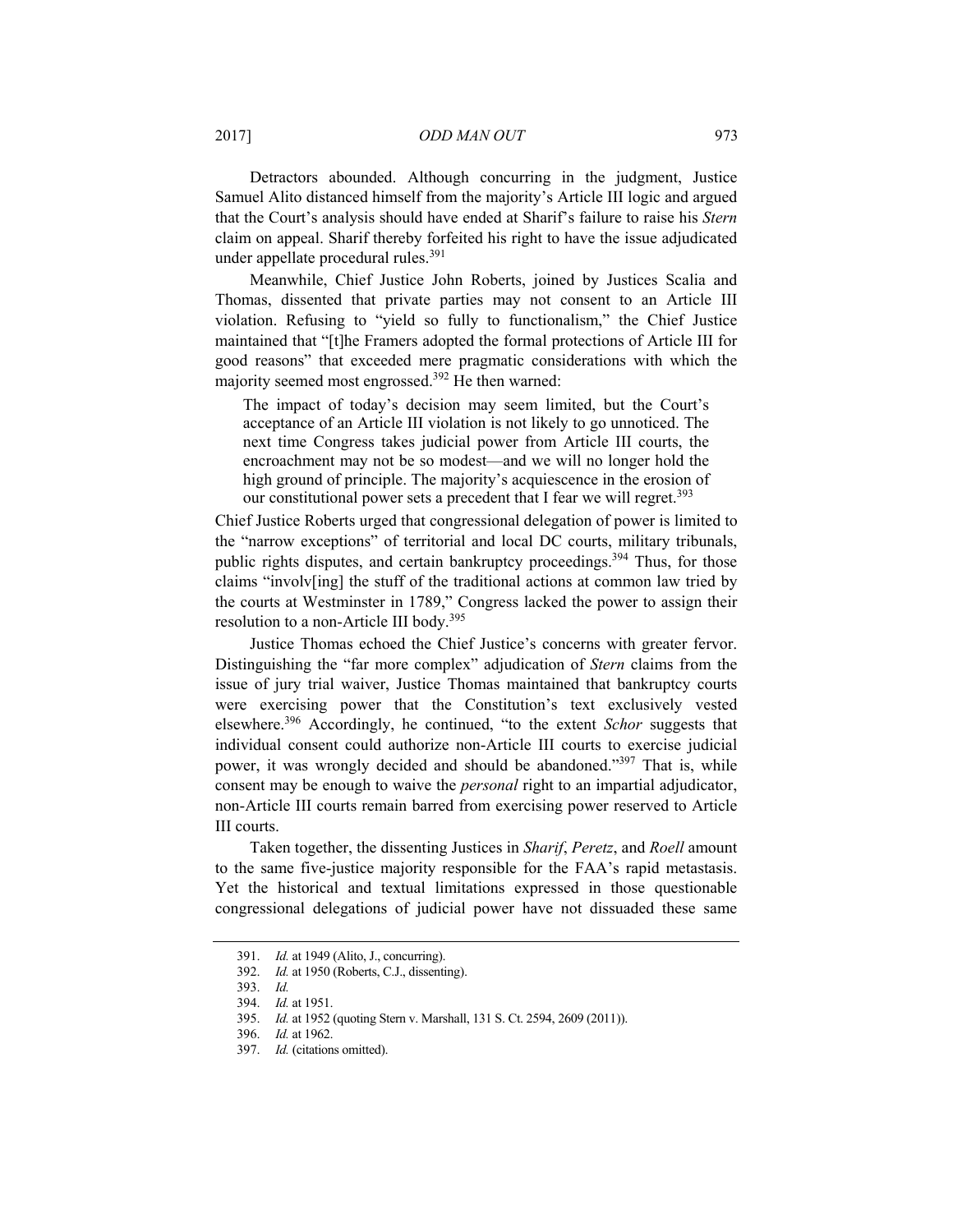Justices from expanding the power of private arbitrators who lack the accountability and consent safeguards necessary to satisfy even the purportedly liberal standard in *Schor*. The state-law nature of many claims that the FAA covers makes their irrelevance to the constitutional separation of powers worth repeating. Congress's power to delegate judicial power to non-Article III tribunals is not contingent on the state-versus-federal claim distinction. Rather, the permissibility of such delegation turns on the broader test of whether the claim "involv[es] the stuff of the traditional actions at common law tried by the courts at Westminster in 1789."398 The FAA thus stands to test the commitment of these Justices to the exclusive exercise of federal judicial power by Article III courts.

# *C. International Tribunals*

The Supreme Court's struggle to fit international tribunals into the constitutional scheme further illustrates arbitration's unique position in its jurisprudence. Although the Court does not appear to have addressed the Article III legitimacy of international tribunals, its reluctance to recognize the decisions of such tribunals remains pertinent to this Note's comparative critique. The contrast between the Court's inimical view of international tribunals and its vigorous enforcement of arbitration agreements is too sharp to ignore.

Perhaps in no case is this hostility more palpable than its decision in *Medellín v. Texas*. 399 There, the Court attempted to reconcile the Vienna Convention with state procedural default rules. $400$  A few years earlier, the International Court of Justice (ICJ) held that Mexican nationals convicted in the United States were entitled to judicial review of their convictions notwithstanding state default rules to the contrary.<sup>401</sup> Two years later, the U.S. Supreme Court nevertheless affirmed the application of state default rules in those cases.402 President George W. Bush responded with a memorandum promising that the United States would "discharge its international obligations" in accordance with the ICJ decision.<sup>403</sup>

*Medellín* sought to determine the legal weight of the ICJ decision and the president's memo. Medellín, one of the Mexican nationals, filed a second state *habeas* application challenging his murder conviction and subsequent death sentence because he had been denied his consular notification rights.<sup>404</sup> Because Medellín had procedurally defaulted under Texas law by failing to

<sup>398.</sup> *See id.* at 1952.

 <sup>399. 552</sup> U.S. 491 (2008).

<sup>400.</sup> *Id.* at 497–98.

 <sup>401.</sup> Avena and Other Mexican Nationals (Mexico v. U.S.), Judgment, 2004 I.C.J. 12, 72–73 (Mar. 31), 2004 WL 2450913.

 <sup>402.</sup> Sanchez-Llamas v. Oregon, 548 U.S. 331, 356 (2006).

<sup>403.</sup> *Medellín*, 552 U.S. at 498.

<sup>404.</sup> *See id.* at 498–99.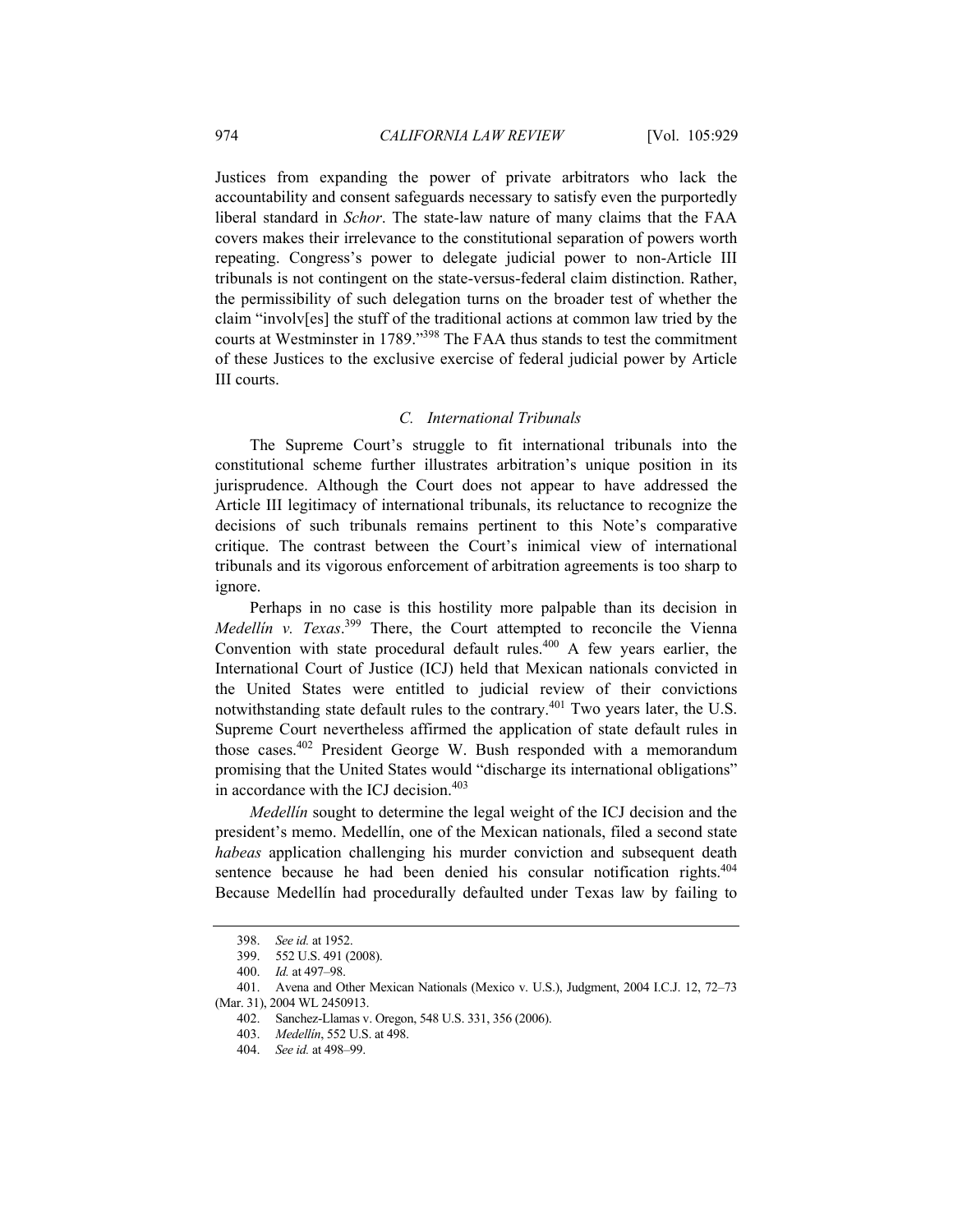raise his Convention rights at trial, the district court denied his initial *habeas* petitions.405 But the ICJ judgment and President Bush's memo gave Medellín new hope. Invoking the Supremacy Clause, he argued that the Vienna Convention preempted state and federal procedural default rules governing *habeas* petitions.406

The Court disagreed. Though ICJ rulings constitute international law requiring U.S. compliance, "not all international law obligations automatically constitute binding federal law enforceable in United States courts."407 Notwithstanding the proper ratification of the Vienna Convention nearly four decades earlier,<sup>408</sup> its domestic legal effect remained in question. While some treaties automatically bear the weight of ordinary legislation ("self-executing"), others require further legislative enactment to become binding domestic law.409

Because the Convention's text did not sufficiently manifest an intent to self-execute, the Court held that the Vienna Convention fell into the latter category.410 After parsing the text of the Convention, Chief Justice Roberts joined by Justices Stevens, Scalia, Kennedy, Thomas, and Alito—determined that the "most natural reading" of the Convention was "as a bare grant of jurisdiction" to the ICJ to resolve covered disputes.<sup>411</sup> But as for ICJ judgments, the Convention was silent and thus required additional legislation for such decisions to be binding beyond that limited scope.

Though not an Article III decision, the Court's hostility to international tribunal rulings here is nonetheless relevant to this Note's comparative analysis. First, *Medellín*'s outcome contrasts sharply with the almost automatic recognition of arbitration awards that the Court has deemed mandatory under the FAA—including, ironically, those awards resulting from the enforcement of international agreements to arbitrate.412 Second, the Court's aversion to federal preemption in *Medellín* is notably absent from its arbitration cases, which privilege the FAA over state contract law that it deems hostile to a federal pro-arbitration policy. Lastly, the *Medellín* majority (sans Justice Stevens) is the same majority responsible for the FAA's contemporary expansion. Thus, *Medellín* fits neatly within the theme of cognitive dissonance that this Note aims to underscore.

<sup>405.</sup> *Id.* at 501–02.

<sup>406.</sup> *Id.* at 504.

<sup>407.</sup> *Id.*

 <sup>408.</sup> Vienna Convention on Consular Relations and Optional Protocol on Disputes, Apr. 24, 1963, 21 U.S.T. 77 (1970).

<sup>409.</sup> *See Medellín*, 552 U.S. at 505.

<sup>410.</sup> *See id.* at 505–06.

<sup>411.</sup> *Id.* at 507.

<sup>412.</sup> *See* 9 U.S.C. §§ 201–208 (2012).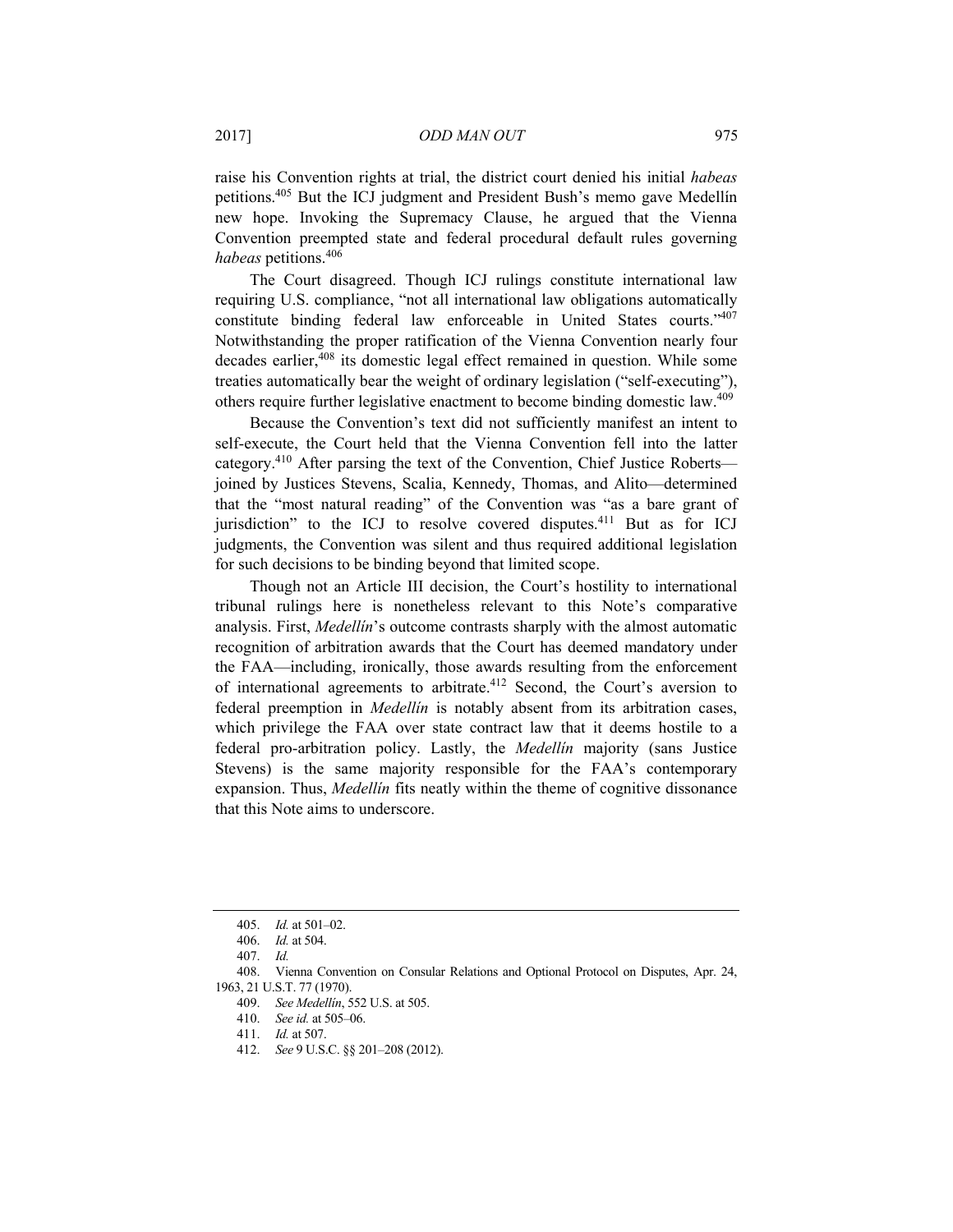#### *D. Arbitration and the Article III Scheme*

The foregoing matters notwithstanding, arbitration remains unique, at least to some extent, relative to these other non-Article III schemes. Unlike administrative, bankruptcy, and magistrate courts, the FAA's purview is not relegated to subject matter ordinarily reserved to Article III courts.<sup>413</sup> Quite often, claims subject to the FAA's sweeping policy are brought in state courts—i.e., the only federal question is the FAA's applicability.<sup>414</sup> Accordingly, the dearth of Article III safeguards in arbitration does not necessarily pose the same separation-of-powers concerns that the Supreme Court's *Schor* framework addresses in these other forums. One might argue that the FAA's Article III weaknesses need something more to elevate them to the level of unconstitutionality. Not so.

Given the pervasiveness of its pro-arbitration policy, this Note contends that the FAA's invocation is enough to trigger the Article III safeguards developed in *Schor* and its ilk. Borrowing from the Supreme Court's logic in *Osborn v. Bank of the United States*, 415 this view maintains that the FAA provides an adequate federal "ingredient" to trigger separation-of-powers scrutiny.<sup>416</sup> In *Osborn*, the Court found that "when a question to which the judicial power of the Union is extended by the constitution, forms an ingredient of the original cause, it is in the power of Congress to give [federal courts] jurisdiction of that cause, although other questions of fact or of law may be involved in it."417 This ingredient is not difficult to find in federal question and diversity matters filed in federal court. But the inquiry is a bit more nuanced in purely state-law matters.

As *Osborn* makes clear, the federal issue need not be determinative of the underlying controversy to broach the Article III threshold.<sup>418</sup> Following the plain text of the majority opinion, it arguably follows that by passing the FAA, Congress gave federal courts jurisdiction over matters in which the underlying claims alone do not satisfy federal subject matter jurisdiction.<sup>419</sup> That is, the FAA's preemptive force over state court decisions suffices to elicit the separation-of-powers safeguards outlined in *Schor*, which function to prevent Congress from unconstitutionally delegating judicial power to coordinate branches. That the underlying claims are based on state law is thus immaterial, as state courts would not feel the FAA's force but for the preemptive weight of

 <sup>413.</sup> The FAA treats arbitrators as courts of general jurisdiction, not as special subject-matter courts.

<sup>414.</sup> *See* AT&T Mobility LLC v. Concepcion, 563 U.S. 333, 352 (2011).

 <sup>415. 22</sup> U.S. (9 Wheat.) 738 (1824).

<sup>416.</sup> *See id.* at 823.

<sup>417.</sup> *Id.* To be sure, *Osborn* involved a federal charter that specifically conferred the right to "sue and be sued" in federal court. *Id.* at 805.

<sup>418.</sup> *See id.*; *see also id.* at 875 (Johnson, J., dissenting).

<sup>419.</sup> *See id.* at 823.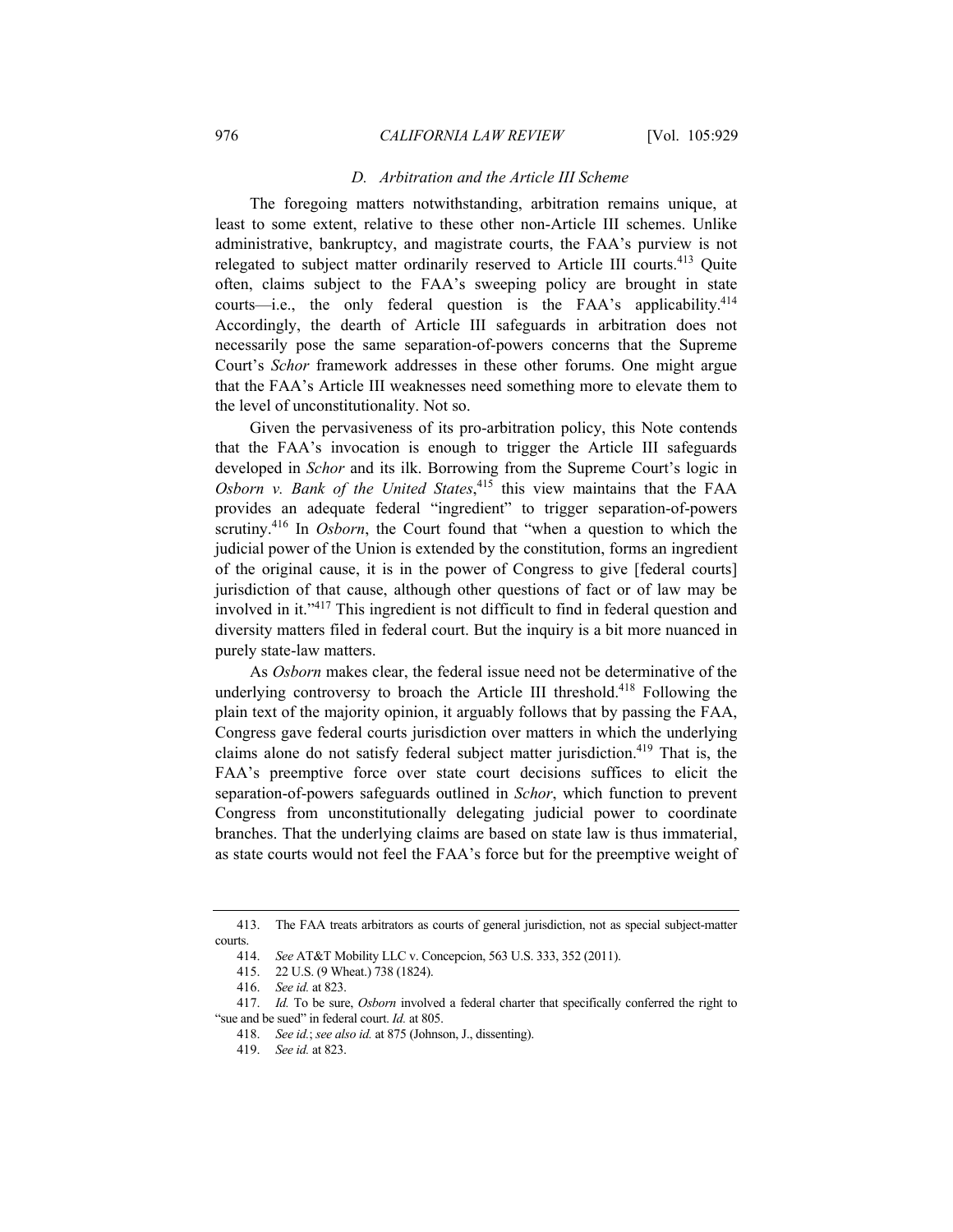its pro-arbitration policy––a policy that is ultimately administered by an Article III court's enforcement of a congressional delegation of judicial power. $420$ 

The Supreme Court's interpretation of the Judiciary Act of 1789<sup>421</sup> to justify its review of state court decisions is further illuminating. When deciding *Martin v. Hunter's Lessee*<sup>422</sup> in 1816, the Court relied on the Act to conclude that it had jurisdiction over state court decisions regarding matters of federal law.<sup>423</sup> Over the following two centuries, the Court developed a doctrine that gave it jurisdiction over state high court decisions that lacked an adequate statelaw basis to support their judgments.<sup> $424$ </sup> The modern permutation of the doctrine holds that the Article III case or controversy requirement is satisfied if the state court's decision "fairly appears to rest primarily on federal law, or to be interwoven with the federal law, and when the adequacy and independence of any possible state law ground is not clear from the face of the opinion."425

This is constitutionally significant to the Court's FAA jurisprudence. But for this power to review state court decisions, states like California would have prevailed in their repeated attempts<sup>426</sup> to shape their own arbitration doctrines. Instead, as Justice William Johnson predicted in *Osborn*427 and the foregoing Sections have shown,  $428$  the Court has so eroded state contract law that arbitration agreements can no longer be treated as a part of that legal universe. The resulting regime is a congressional mandate that an Article III court (namely, the Supreme Court) must force state courts to delegate their judicial power in a manner that the Court's own Article III jurisprudence would prohibit in cases raising federal claims.

This cognitive dissonance is untenable. Relying on this distinction––a distinction that, it bears repeating, lacks a difference when it comes to the Court's own power to review state court decisions––would make a mockery of the constitutional separation of powers. The forceful delegation of state judicial power to arbitral tribunals where the same would be intolerable in a federal question matter $429$  simply lacks the stuff of sound doctrine. It follows, then, that

 <sup>420.</sup> This view is consistent with Chief Justice Roberts's dissent in *Sharif*, which suggests that the constitutionality of a congressional delegation of seemingly judicial power turns on the claim's traditionally legal (non-equitable) nature rather than its federal (non-state) nature. *See* Wellness Int'l Network v. Sharif, 135 S. Ct. 1932, 1952 (2015) (Roberts, C.J., dissenting).

 <sup>421.</sup> Ch. 20, 1 Stat. 73 (1789).

 <sup>422. 14</sup> U.S. (1 Wheat.) 304 (1816).

<sup>423.</sup> *See id.* at 351.

<sup>424.</sup> *See* Michigan v. Long, 463 U.S. 1032, 1038–41 (1983); Staub v. City of Baxley, 355 U.S. 313, 318–20 (1958); Fox Film Corp. v. Muller, 296 U.S. 207, 209–10 (1935).

<sup>425.</sup> *See Long*, 463 U.S. at 1040–41.

<sup>426.</sup> *See, e.g.*, DIRECTV, Inc. v. Imburgia, 225 Cal. App. 4th 338, 347 (2014), *overruled by*  136 S. Ct. 463 (2015); Discover Bank v. Superior Court, 113 P.3d 1100, 1112 (Cal. 2005), *abrogated by* AT&T Mobility LLC v. Concepcion, 563 U.S. 333 (2011).

<sup>427.</sup> *See* Osborn v. Bank of U.S., 22 U.S. (9 Wheat) 738, 875 (1824) (Johnson, J., dissenting).

<sup>428.</sup> *See supra* Part III.B ("Unconscionability").

 <sup>429.</sup> Though not the focus of this Note, the federalism concerns that the Court's FAA jurisprudence raises also warrant consideration. In *Michigan v. Long*, Justice O'Connor listed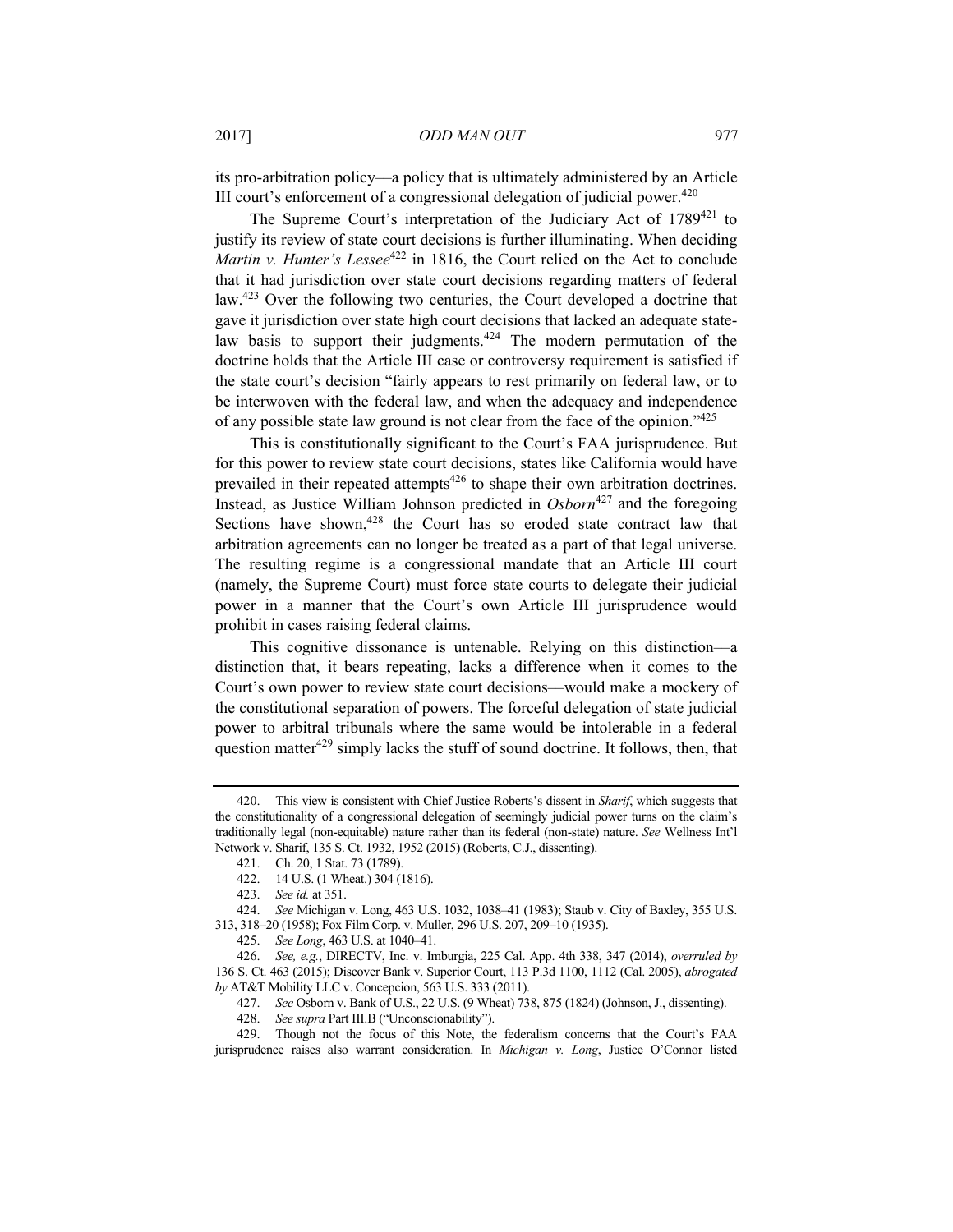insofar as the FAA manifests a congressional disregard for separation of powers in cases raising federal claims, the same shortcomings bar a concomitant delegation of judicial power with respect to purely state-law claims. Otherwise, the constitutional separation of powers becomes little more than "an arid ritual of meaningless form."<sup>430</sup>

#### V.

# RESCUE VERSUS RUIN: THE FALSE CHOICE PRESERVING THE STATUS QUO

The question that remains, then, is whether the Court's uneven analysis can be remedied without creating systemic chaos. This Note argues that it can. As public concern over the questionable use of arbitration clauses to subvert consumer and employee rights only continues to rise,  $431$  garnering popular support does not seem to pose a serious hurdle to reform. Moreover, as the previous Part elucidates, there is a majority of the Court whose separation-ofpowers jurisprudence counsels against the congressional delegation of even a fraction of the judicial power that arbitral tribunals exercise under the FAA. In fact, if *Schor* remains the most permissive Article III test represented on the current Court, unanimity may even be possible. By examining one scholar's attempt to shield the FAA from scrutiny and distinguishing the enforcement of arbitration clauses from other forum-oriented procedural devices, this Part demonstrates that any potential disruption caused by the FAA's invalidation–– whether complete or partial—pales in comparison to the institutional interests of Article III.

# *A. Rutledge's Modified Appellate Review Theory*

The more complicated question is how. If a majority of the Court were to agree that the FAA violates Article III, how might the Court bring it into compliance without creating systemic turmoil? To be sure, this Note is not the first article to question the FAA's Article III legitimacy or proffer a theory on the proper place of arbitration in the constitutional scheme. One of the first to do so was Professor Peter Rutledge, who introduced his "modified appellate review theory" as a means of preserving the "essential components of

<sup>&</sup>quot;[r]espect for the independence of state courts" and "avoidance of rendering advisory opinions" as the "cornerstones" of the Court's doctrine regarding the review of state court decisions. 463 U.S. at 1040. Thus far, however, the Court has largely ignored the impact of the FAA's preemptive reach on state court independence in its continued expansion. But this issue is for another paper.

<sup>430.</sup> *See* Staub v. City of Baxley, 355 U.S. 313, 320 (1958).

<sup>431.</sup> *See generally* CONSUMER FIN. PROT. BUREAU, ARBITRATION STUDY: REPORT TO CONGRESS, PURSUANT TO DODD-FRANK WALL STREET REFORM AND CONSUMER PROTECTION ACT § 1028(A) (2015) (studying the use of arbitration agreements in consumer financial markets), http://files.consumerfinance.gov/f/201503\_cfpb\_arbitration-study-report-to-congress-2015.pdf [https://perma.cc/XP83-JQL7]; Silver-Greenberg & Gebeloff, *supra* note 267.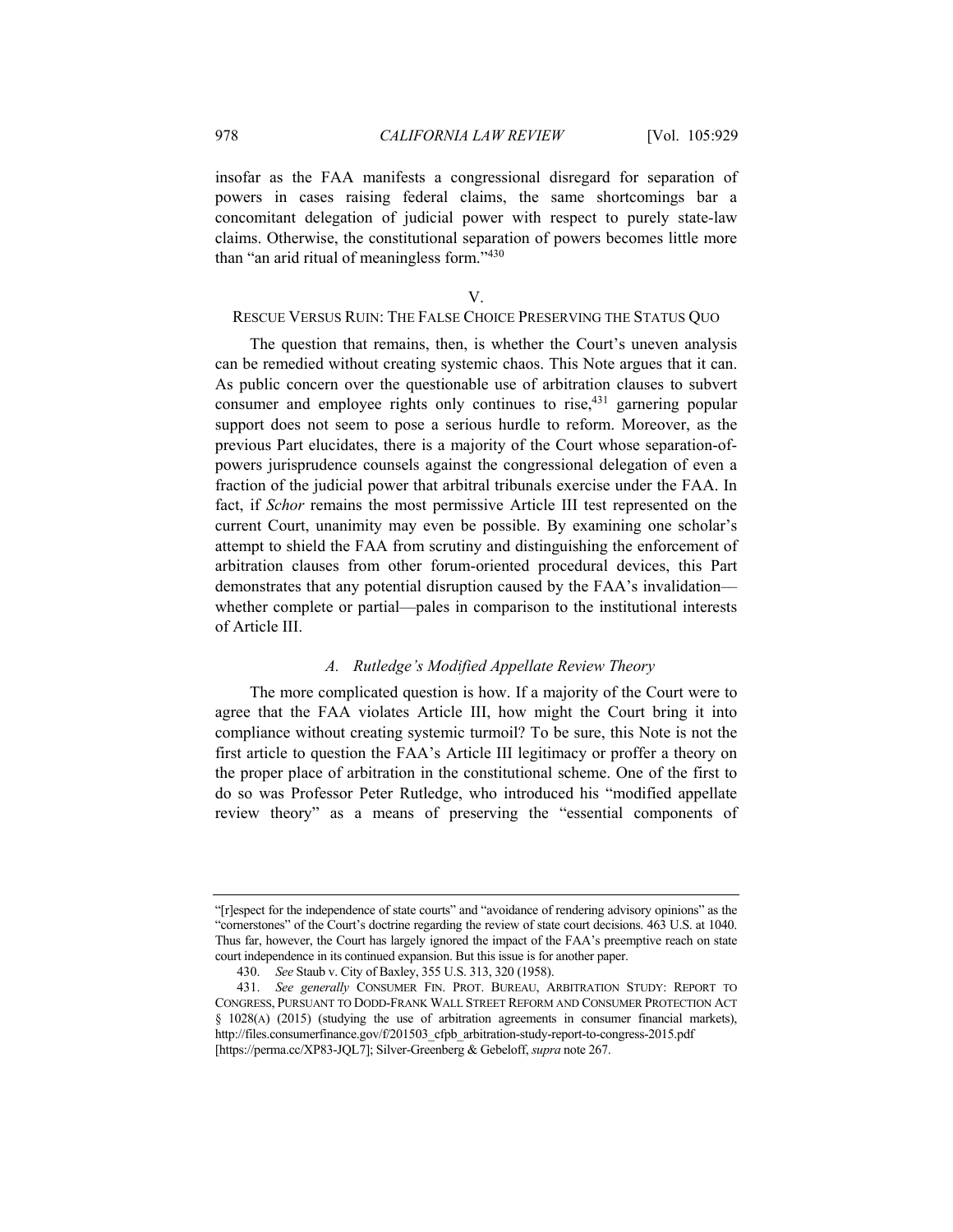arbitration while putting it on surer constitutional footing vis-à-vis Article  $III \ldots$  . . . . 432

Modified appellate review theory begins with the premise that arbitration poses an Article III problem that waiver alone is insufficient to remedy.<sup>433</sup> Drawing on Professor Richard Fallon's appellate review theory, which seeks to rescue the decisions of legislative and administrative tribunals from Article III scrutiny, $434$  Rutledge looks to ensure arbitration's constitutionality by modifying Fallon's theory to take stock of the "different sets of values" that a given dispute resolution scheme offers before determining the sufficiency of the Article III review provided.435 For arbitration compelled under the FAA, those values are the "voluntariness" of the decision to arbitrate and whether a sovereign is party to the dispute.<sup>436</sup> Notwithstanding the FAA's extremely deferential standard of review, Rutledge offers a positive prognosis.

After describing the issue as "close," Rutledge nevertheless finds commercial arbitration palatable to Article III.<sup>437</sup> Viewed through the lens of his modified appellate review theory, the lack of significant judicial review under the FAA is of minimal concern.<sup>438</sup> This is true not just of review for factual errors, but constitutional questions as well.<sup>439</sup> Regardless of the question presented, the statute's deferential standard "suffices."440 He explains:

In some cases, courts can rule on constitutional issues at the outset of the arbitration by ruling on a motion to compel arbitration or stay litigation. In other cases, courts can rule on constitutional issues when reviewing the arbitral award: several . . . standards under the New York Convention or the FAA incorporate constitutional norms. For example, both laws provide that an award can be denied enforcement (or vacated under the FAA) in cases where a party lacked proper notice of the arbitral proceedings. Courts applying these standards generally have imported due process norms to evaluate those claims. Thus, under modified appellate review theory, the current regime provides Article III courts with sufficient oversight of constitutional questions.441

But as the next Section discusses, this view is problematic.

 <sup>432.</sup> Peter B. Rutledge, *Arbitration and Article III*, 61 VAND. L. REV. 1189, 1204 (2008).

<sup>433.</sup> *See id.* at 1194–204.

<sup>434.</sup> *See generally* Richard H. Fallon, Jr., *Of Legislative Courts, Administrative Agencies, and Article III*, 101 HARV. L. REV. 915, 933 (1988) (appellate review theory's "core claim" is that "sufficiently searching review" by an Article III court of legislative and administrative tribunal decisions preserves the structural interest of Article III).

<sup>435.</sup> *See* Rutledge, *supra* note 432, at 1212.

<sup>436.</sup> *Id.* at 1216.

<sup>437.</sup> *Id.* at 1226.

<sup>438.</sup> *See id.*

<sup>439.</sup> *See id.*

<sup>440.</sup> *Id.*

<sup>441.</sup> *Id.* (citations omitted).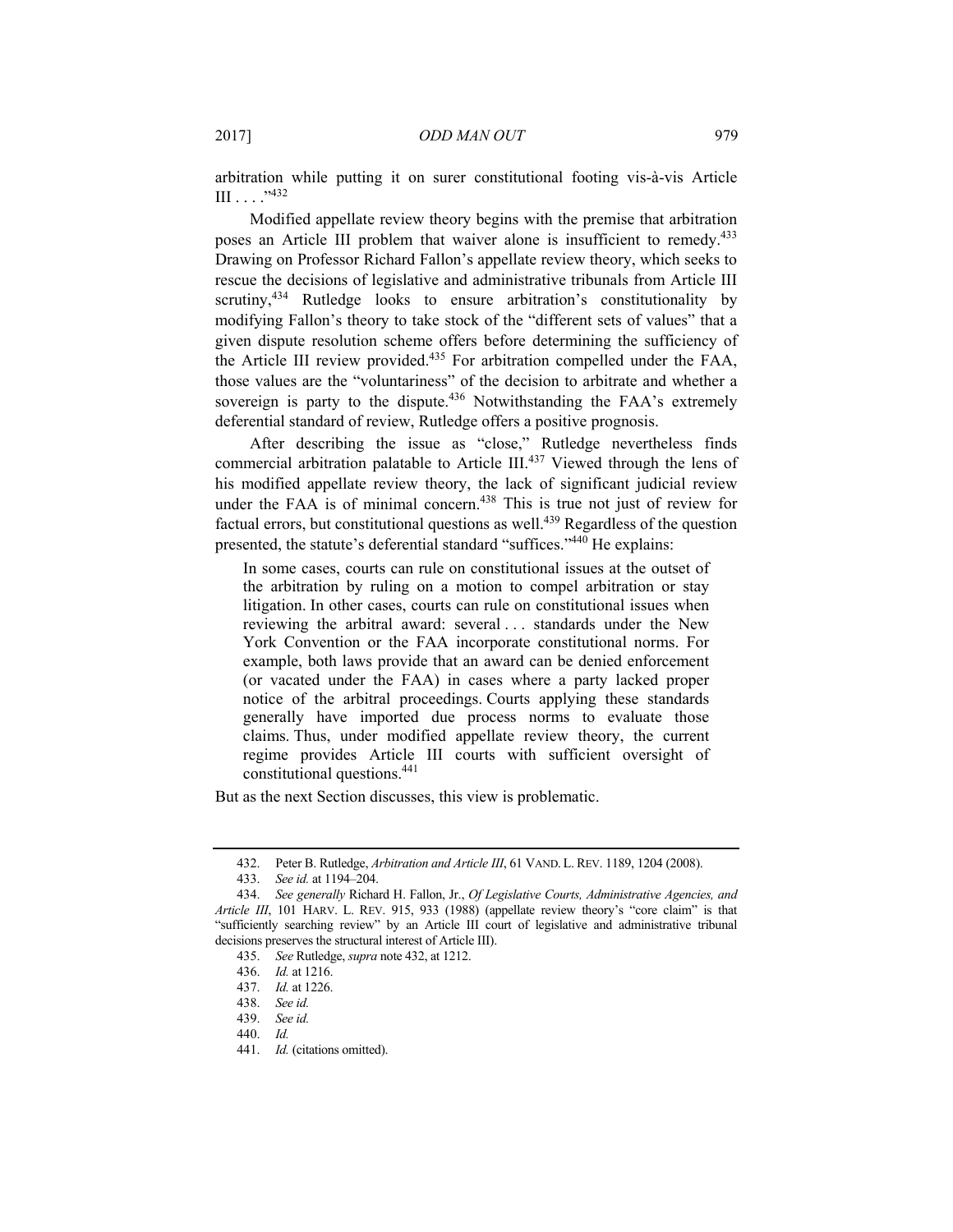## *B. The Shortcomings of Modified Appellate Review Theory*

The problem lies with the steadfastness of Rutledge's first principles. Like others attempting to rescue the FAA from constitutional ruin,442 Rutledge seems to begin with a questionable presumption that Professor Richard Reuben advances. The premise is that "it is implausible to imagine the Supreme Court striking down the [FAA] at this point, given the body of law that has developed under it and the widespread national and international reliance on its validity."443 This, however, is far from certain. As the previous Part shows, the Court's current Article III doctrine raises serious doubts about the extent to which the FAA is compatible with the Court's strongly held views of the institutional interest in preventing the congressional delegation of judicial power.444 In fact, those Justices responsible for the FAA's current scope adhere to the most stringent, unaccommodating Article III doctrines. Thus, the statute's survival of such a constitutional challenge would require a radical shift in the separation-of-powers jurisprudence of at least one of those Justices.

Further, though Rutledge's theory uses voluntariness––that is, voluntary consent to arbitrate—as a "proxy" for fairness,  $445$  its practical utility appears limited under the current FAA regime.

First, Rutledge sets a considerably low bar for voluntariness. His only example of a "truly involuntary arbitration" is one required pursuant to bilateral investment treaties (or BITs), which compel non-signatories falling within their scope to arbitrate their claims.<sup>446</sup> Rutledge acknowledges this criticism. But such a low threshold, he argues, actually benefits parties bound by adhesive contracts because they reduce company dispute resolution costs—savings he claims can be passed along to ordinary consumers.447 This logic not only

<sup>442.</sup> *See, e.g.*, Perlstadt, *supra* note 16, at 252 (proposing his "waiver theory" as the "only possible salvation" for arbitration given its Article III implications).

 <sup>443.</sup> Richard C. Reuben, *Constitutional Gravity: A Unitary Theory of Alternative Dispute Resolution and Public Civil Justice*, 47 UCLA L. REV. 949, 978 n.123 (2000); *see also* Rutledge, *supra* note 432, at 1201–03. Reuben proffers this view after citing Marine Transit Corp. v. Dreyfus, 284 U.S. 263 (1932), wherein the Court recognized the FAA as a legitimate exercise of Congress's admiralty powers. This point is not merely questionable for the reasons discussed in the body of this Note. It is a bit of a non sequitur. While Congress is free to exercise its admiralty powers, it must do so within the greater constitutional system of checks and balances.

 <sup>444.</sup> This Note does not attempt to reconcile this assertion with the notably business-friendly posture of the Roberts Court. *See generally* Lee Epstein, William M. Landes & Richard A. Posner, *How Business Fares in the Supreme Court*, 97 MINN. L. REV. 1431 (2013) (finding the Roberts Court to be the most pro-business Supreme Court since World War II). To be sure, commercial actors who rely on arbitration clauses in consumer and employee agreements would likely advise against a finding that the FAA runs afoul of Article III. The purpose of this Note is not to assuage the concerns of those who cite the Court's pro-business disposition as a reason to be skeptical that such a ruling is possible. To the contrary, this Note aims simply to highlight the existence of a coalition on the Court whose steadfast resistance to past delegations of judicial power would require these Justices to reconcile these views with the institutional concerns raised by the FAA if it were faced with an Article III challenge.

<sup>445.</sup> *See* Rutledge, *supra* note 432, at 1216.

<sup>446.</sup> *See id.* at 1216–17, 1230–31.

<sup>447.</sup> *Id.* at 1233.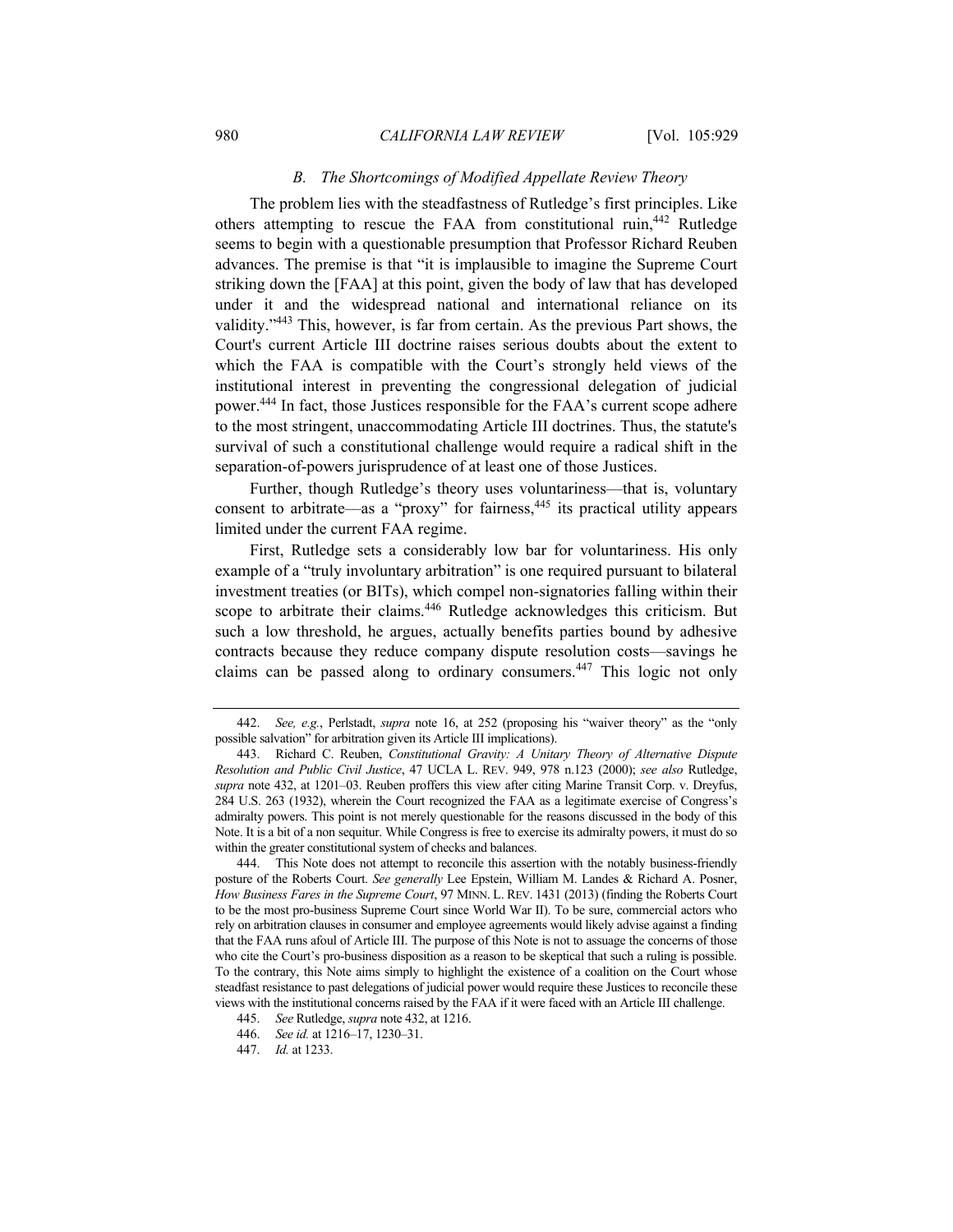embarks on a slippery slope by which the security of countless other rights becomes an economic inquiry. It also reduces the institutional interest of Article III to a banal recitation of the contract analysis that takes place when a court determines the threshold question of enforceability. Rutledge's conflation of these inquiries suggests that this distinction from waiver is no distinction at all—something that at least four Justices on the current Court would have trouble endorsing.

Second, Rutledge's theory relies, at least in part, on the presumption that *Hall Street* was wrongly decided to the extent that it invalidated the manifest disregard doctrine, $448$  as several courts have found that it did. $449$  Given that Rutledge's theory relies on the existence of a manifest disregard standard of review to justify forced arbitration's Article III legitimacy,<sup>450</sup> it is unworkable in practice, and thus unlikely to be availing to a Court that will have considerable incentive to salvage the FAA's Article III legitimacy if it can. But without such a life raft, the Court's textualist majority will be hard-pressed to uphold the FAA in its current state.

A third and final criticism of Rutledge's theory is that it attempts to rescue the entire FAA for the sake of preserving those qualities of arbitration that need not fall if the Court were to deem the current statute unconstitutional. Sections 9 and 10 are not integral to the FAA's survival.451 Indeed, it would be preferable to have legislative revision providing for greater judicial review by and accountability to Article III courts. But if Congress is unwilling to act, these practical difficulties do not require the Court's "acquiescence in the erosion of our constitutional power." $452$  If Congress lacks the power to assign the resolution of claims to unaccountable arbitrators in the manner accomplished by the FAA, a few decades of statutory construction lost should not stand in the way of preserving Article III's structural mandate. Stripped of its dubious presumption that reversing course is impossible, Rutledge's theory is no match for the institutional interests of Article III that it proposes to address.

# *C. Distinction from Other Procedural Mechanisms*

One critique of this Note's improper delegation argument is that the FAA is really no different than any other procedural device. Just as *forum non conveniens*, forum selection clauses, and choice-of-law provisions regularly prevent federal courts from hearing Article III cases, so too does the FAA

<sup>448.</sup> *See id.* at 1227.

<sup>449.</sup> *See supra* text accompanying notes 236–37.

<sup>450.</sup> *See* Rutledge, *supra* note 432, at 1228 ("The question is extremely close, but the manifest disregard doctrine, in my opinion, saves private commercial arbitration from constitutional defect.").

<sup>451.</sup> *See* 9 U.S.C. §§ 9–10 (2012) (providing the judicial review standards for arbitration awards).

 <sup>452.</sup> Wellness Int'l Network v. Sharif, 135 S. Ct. 1932, 1950 (Roberts, C.J., dissenting).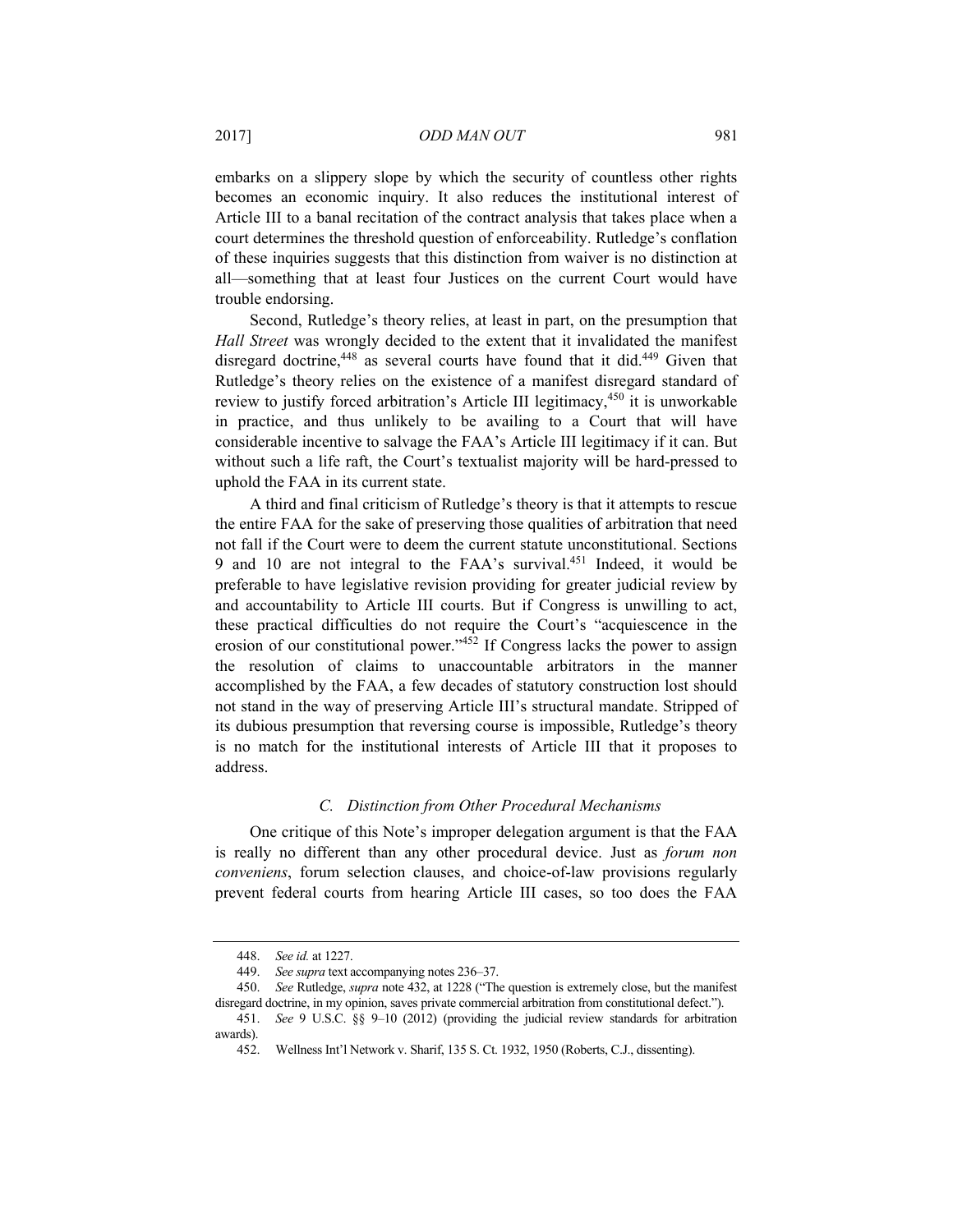prevent federal courts from hearing matters they might ordinarily take. Three considerations temper this criticism.

The first is perhaps most obvious. The FAA is the only procedural device that compels parties to resolve their claims in private tribunals. For example, the well-established doctrine of *forum non conveniens* presumes the existence of a more appropriate public tribunal than the one that originally hears the matter.453 In fact, some courts condition dismissal for *forum non conveniens* on a defendant's willingness to litigate in the forum that it argues is more convenient.454 The FAA stands alone in its ability to force claimants to forego all public recourse and subject their claims to private adjudication.

Second, the enforcement of a forum selection clause, on the other hand, terminates the jurisdiction of the original court.<sup>455</sup> Unlike other jurisdictionterminating procedural mechanisms, the FAA requires federal courts––often the same courts that make the orders compelling arbitration––to enter judgments effectuating the awards of these private tribunals.<sup>456</sup> Forum selection clauses, by contrast, do not require any recourse to the court in which the matter was originally filed. A court in the agreed-upon forum enters any resulting judgment. Meanwhile, having no power to effectuate the awards they issue, private arbitral tribunals uniquely rely upon courts to ensure the integrity of their decisions.

But the final distinction is the most critical: these procedural devices do not run afoul of the constitutional vestment of the judicial power in Article III courts. Forum selection clauses and choice-of-law provisions do not necessarily deprive litigants of the Article III tribunal to which they might otherwise be entitled.457 Such a clause might limit a claimant's venue or legal claims, to be sure. There remains, however, a notable distinction between the effects of such clauses vis-à-vis the compulsory power of the FAA. Courts enforce these procedural mechanisms by assessing the propriety of an alternative venue based on either the parties' consent to another court's jurisdiction or a waiver of claims. A choice-of-law provision might force a litigant to waive certain legal claims and thus forego an Article III tribunal. A forum selection clause could represent a party's consent to the personal jurisdiction of a limited number of courts. And *forum non conveniens* might apply, not pursuant to a prior agreement, but per a court's assessment of convenience relative to other available forums.

<sup>453.</sup> *See* Sinochem Int'l Co. v. Malaysia Int'l Shipping Corp., 549 U.S. 422, 429 (2007).

<sup>454.</sup> *See, e.g.*, King v. Cessna Aircraft Co., 562 F.3d 1374, 1381 (11th Cir. 2009); Reed v. Norfolk & W. Ry. Co., 635 F. Supp. 1166, 1168 (N.D. Ill. 1986).

<sup>455.</sup> *See* Atl. Marine Constr. Co. v. U.S. Dist. Ct., 134 S. Ct. 568, 580 (2013) (finding § 1404(a) transfer and *forum non conveniens* to be the "appropriate enforcement mechanisms" for forum selection clauses).

<sup>456.</sup> *See* 9 U.S.C. § 9 (2012).

<sup>457.</sup> *See Forum Selection Clauses*, http://www.kentlaw.edu/perritt/courses/civpro/forumselection-provisions.htm [https://perma.cc/AU3Z-K44M] (sample clauses).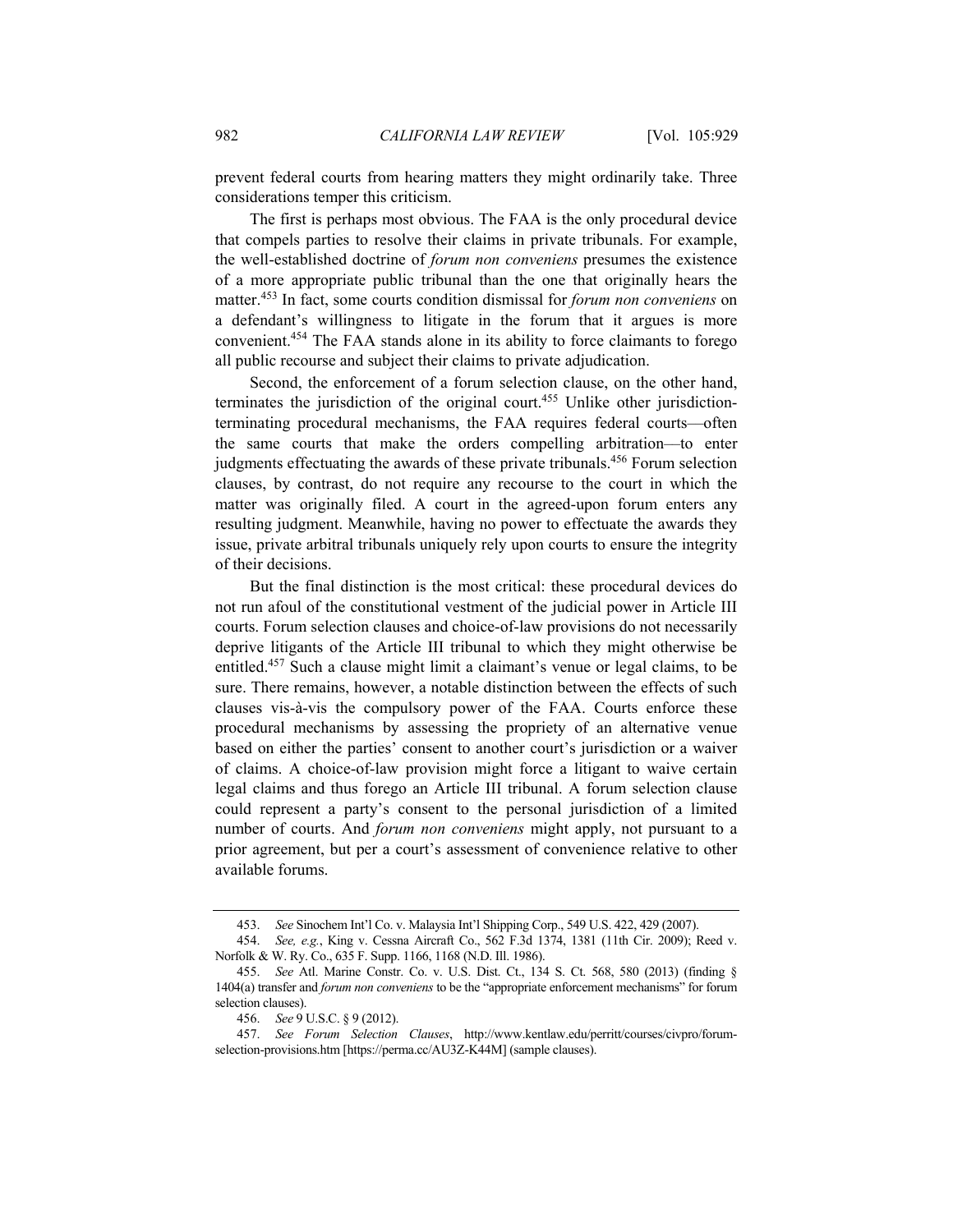## 2017] *ODD MAN OUT* 983

The FAA lacks an analogous jurisdictional foundation. A party seeking to compel arbitration need not demonstrate a lack of personal jurisdiction, subject matter jurisdiction, or even improper venue to prevail. To the contrary, the movant relies on the jurisdiction of the otherwise proper court to compel an unwilling claimant to arbitrate her claims notwithstanding her clear satisfaction of these basic jurisdictional requirements. Thus, the FAA is unique in its ability to force matters into non-Article III tribunals without first demonstrating how an Article III court is jurisdictionally deficient.<sup>458</sup>

## **CONCLUSION**

While practical considerations undoubtedly play a prominent role in the legislative process, their place in maintaining the constitutional separation of powers is limited by interests greater than those that a given statute might serve. The FAA's shaky constitutional footing should not necessarily beget increased flexibility in our constitutional scheme of checks and balances. No doubt Justice Scalia's sudden passing last year<sup>459</sup> raises an important unknown about the Court's jurisprudential trajectory. However, the Trump Administration's successful nomination of Justice Neil Gorsuch to Justice Scalia's seat suggests that any resulting shift on the Court would militate toward an even more robust defense of judicial power.<sup>460</sup> Thus, given the state of the Court's Article III jurisprudence and contemporary public concern over arbitration, assertions of impending Article III accommodation of the FAA are implausible.

But a more rigid separation-of-powers doctrine should hardly be cause for concern. Nor is it a sign of impending systemic pandemonium. The Court need not invalidate the FAA in full to ensure its constitutionality. Even if the Court invalidated the entire scheme, the resulting need for increased accommodation of judicial business would place the pressure precisely where the constitutional separation of powers allocates such responsibility. As the gatekeeper of Article III courts,461 Congress has the power to expand the federal bench to

 <sup>458.</sup> This is not to say that choice-of-law provisions and forum selection clauses have not given rise to a similarly disconcerting limitation on the ability of claimants to have their cases heard in courts that would be procedurally proper but for such jurisdiction-limiting agreements. Such concerns, however, are better left to discussion in another paper.

<sup>459.</sup> *See* Adam Liptak, *Antonin Scalia, Justice on the Supreme Court, Dies at 79*, N.Y. TIMES (Feb. 13, 2016), http://www.nytimes.com/2016/02/14/us/antonin-scalia-death.html [https://perma.cc/7K6K-PP25].

<sup>460.</sup> *See* Jeffrey Rosen, *A Jeffersonian for the Supreme Court*, ATLANTIC (Feb. 1, 2017), https://www.theatlantic.com/politics/archive/2017/02/a-jeffersonian-on-the-supreme-court/515319 [https://perma.cc/HL69-BD69]; *see also* Gutierrez-Brizuela v. Lynch, 834 F.3d 1142, 1149 (10th Cir. 2016) (Gorsuch, J., concurring) (criticizing non-Article III administrative agencies' ability "to swallow huge amounts of core judicial and legislative power and concentrate federal power in a way that seems more than a little difficult to square with the Constitution of the framers' design" and praising "the wisdom of a government of separated powers").

<sup>461.</sup> *See* U.S. CONST. art. III, § 1 (empowering Congress to "ordain and establish" inferior federal courts).